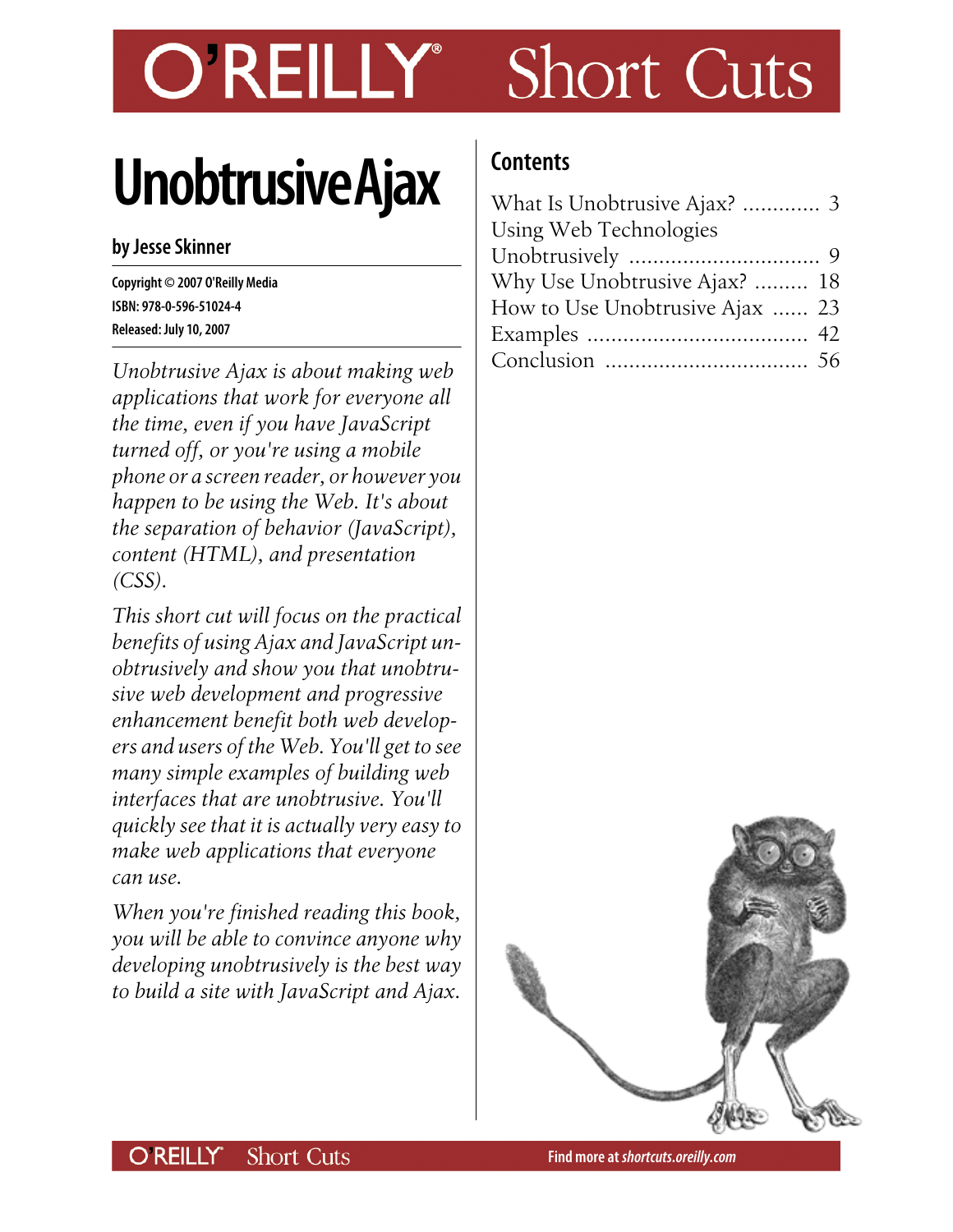Ajax has changed the way we think about web applications and the Web in general. It has made it possible to create web applications and interfaces that are even better than what has traditionally been done on the desktop. No longer do we have to wait for the page to refresh, plus we get access to enormous amounts of data that we never would have had on the desktop.

Unfortunately, Ajax has also made the Web a lot more inflexible. Some web sites require a fast computer, a fast Internet connection, a large monitor, and a very modern web browser with JavaScript enabled. Many sites even require the user to be able to use a keyboard and mouse and to have good vision. The web developers who make these obtrusive sites often have little hesitation requiring these things from users — after all, most web developers have fast computers, fast Internet connections, large monitors, and no physical disabilities.

The web developers or managers who make such demanding applications often argue that it's a waste of time and money to develop a version for the small minority with disabilities or without JavaScript. They argue that desktop software has always made system requirements, so they should be able to, too.

If these arguments sound familiar, or if you've found yourself making them yourself, then this book is for you. I'll show you that web applications don't need to have such requirements. I'll show you that you don't have to make two versions of your application, you can build just one version that everyone can use. I'll show you that making an accessible site doesn't just benefit your users, it will benefit your developers.

And no, this book won't tell you to stop using Ajax and JavaScript. In fact, the majority of your users won't be able to notice the difference. However, that minority of your users you've been neglecting will be extremely grateful.

I'll walk you through some examples of Ajax being used in the wild, and show you exactly how to get these Ajax techniques to work both with and without JavaScript. After a few examples, you'll see that it's actually very easy and straightforward, and you'll be able to apply the techniques to any JavaScript-based web development.

I'll also show you how Unobtrusive Ajax benefits web developers just as much as it benefits users of web applications. You'll have all the arguments you'll need to convince a skeptical boss or client why developing unobtrusively is the smart choice. So dispel your disbelief, save your questions for the end, and stay tuned as I show you what Unobtrusive Ajax is, why you would want to use it, and most importantly, how you can use it in everything you do.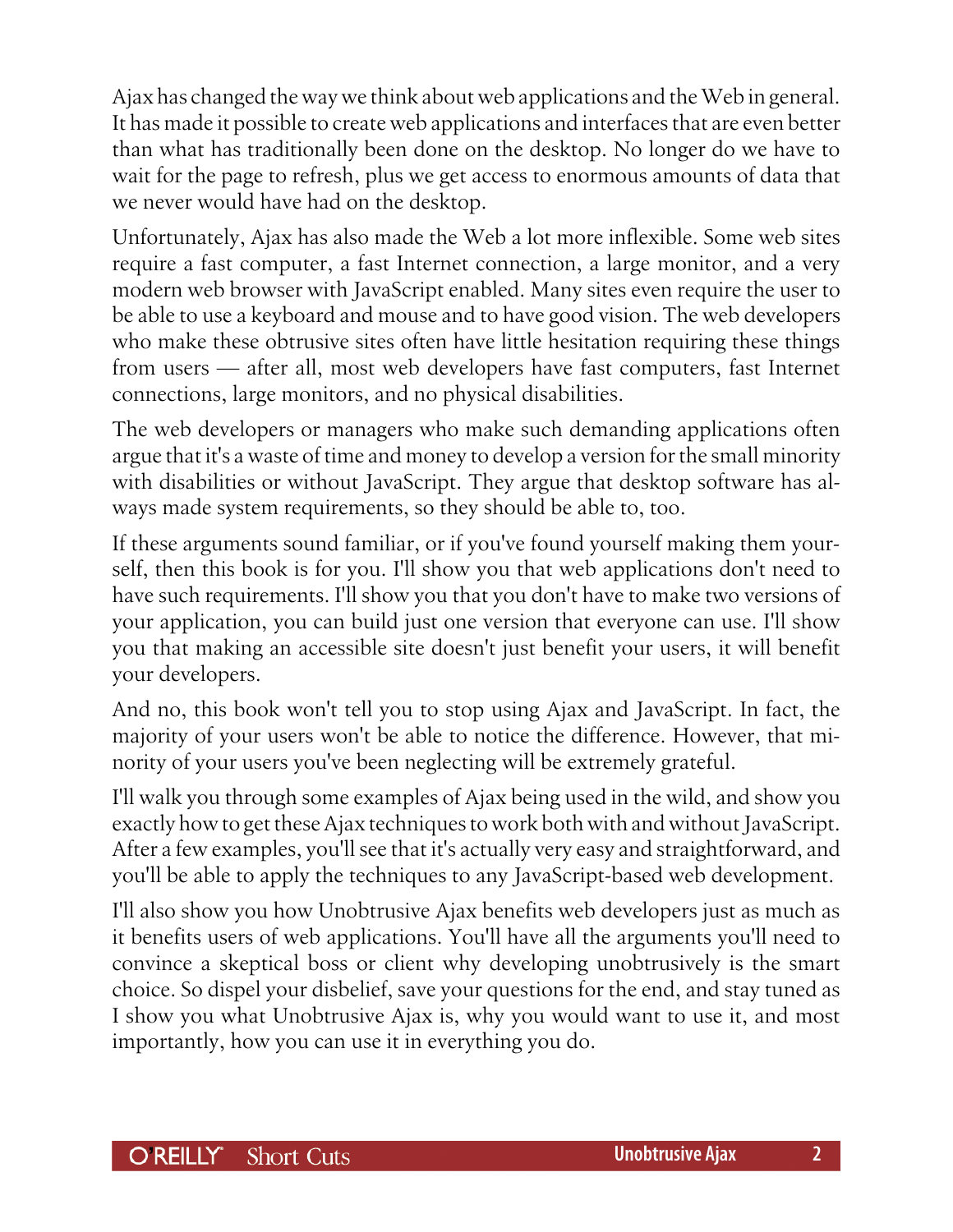# <span id="page-2-0"></span>**What Is Unobtrusive Ajax?**

Unobtrusive Ajax is a technique for developing web applications. It's not a web standard; it's a best practice for creating web applications that work in the widest number of browsers and clients by making the fewest assumptions.

With so many really cool and cutting-edge interfaces on the Web, it's easy to get really excited and carried away. Sometimes it seems that the wow-factor has become a priority, with everything else secondary.

This often means that the core functionality and content of a web site can't be accessed except with JavaScript or Flash. Usually it isn't the functionality or content itself that actually requires JavaScript or Flash, it's just the interface to the functionality and the content that makes these requirements.

A few years ago, before Ajax had a name, there were all kinds of cool web sites. These sites didn't have Ajax or Drag-and-drop, but they still worked. Sure, people had to wait for the page to refresh, and the interfaces weren't anything to brag about, but the sites got the job done.

These "old-fashioned" sites were built using basic HTML. All the content was delivered right inside each HTML document, and functionality was achieved through HTML forms communicating with server-side applications.

JavaScript adds a layer on top of HTML that makes the web page more interactive. Actually, most of what JavaScript does is add and change the HTML on the page dynamically.

Even Ajax is just talking to the web server in the same way HTML forms do, submitting variables and getting back some content. In the old days, that content would be a new web page. With Ajax, the content is usually a part of a web page or some other data.

# **Separating Behavior, Presentation, and Content**

Unobtrusive Ajax is about separation. It's about separating JavaScript from HTML, the behavior from the content, so that if the HTML stands alone, it still works. It's also about separating CSS, the presentation, so that the JavaScript and the HTML don't get too concerned with defining what things look like.

The separation of JavaScript, CSS, and HTML can happen on both a physical and conceptual level, and I'll explain the differences and benefits of both.

In any case, this separation helps keep things more organized for developers, and makes sure that each level, especially the HTML, can stand alone. The only thing you can assume about people who use the Web is that they are capable of using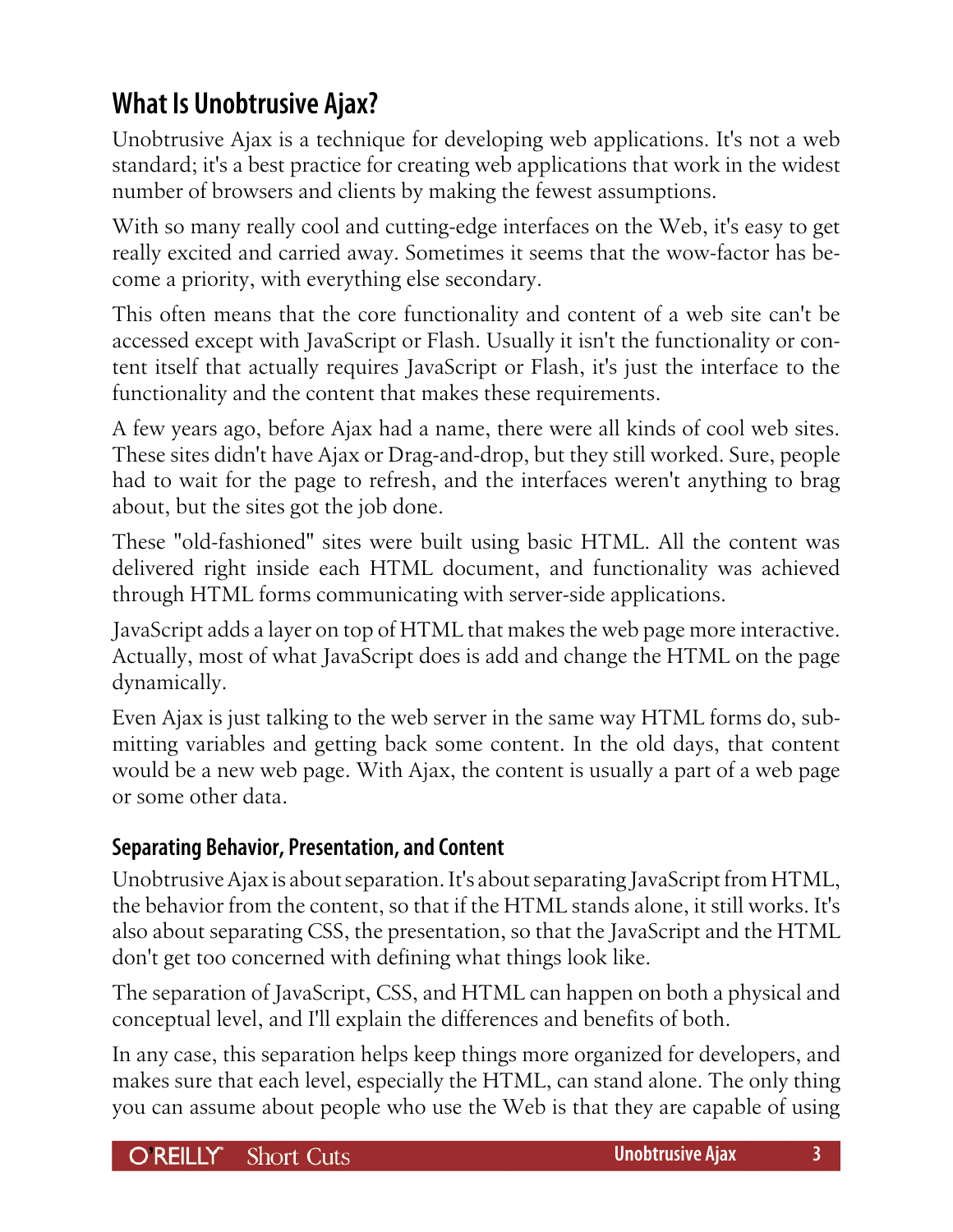and interacting with plain HTML web pages. As you'll see, everything else can and should be optional.

# **Physical Separation**

Physical separation means putting your JavaScript, HTML, and CSS in separate files. or at least separating them within a web page. It's about avoiding attributes like onclick, onload and onmouseover. It's also about avoiding the style attribute to change the way a single element looks.

By using these attributes, you're mixing code written in different languages. This makes it more difficult to understand and manage the code later on. If you have JavaScript and CSS scattered throughout a page, or scattered across your site, it becomes a chore to find the code to make changes to it.

One option is to put all the JavaScript on a page into a <script> block, and all the CSS into a <style> block. While these techniques are better than using HTML attributes, putting JavaScript and CSS into separate, external files, attached to the page with <script> and <link> is even better. This way, the JavaScript and CSS files can be cached by the browser and reused across multiple HTML documents. This has a number of benefits which I will discuss in a minute.

# **Does it Ever Make Sense to Use <script> and <style> Blocks?**

There are times when it's more practical and easier to put some JavaScript and CSS directly on the page rather than keep everything in external files. You may want to consider this if:

- 1. The JavaScript or CSS is very specific to one page and the page won't be accessed very often.
- 2. You only need to use a few lines of JavaScript or CSS.
- 3. You want to pass variables to a third-party script, like web statistics.

Every situation is different, and you'll want to be careful to weigh the benefits of client-side caching and easier maintenance with the difficulty in creating external files. I'm sure you'll agree it's rarely difficult to create external files.

It's also beneficial to separate the CSS out of the JavaScript. You can do this by using class names whenever possible. For example, it's better just to give something a class name like *warning* rather than turn it specifically red using JavaScript. This way, if the color scheme changes, you won't have toworry about changing your JavaScript.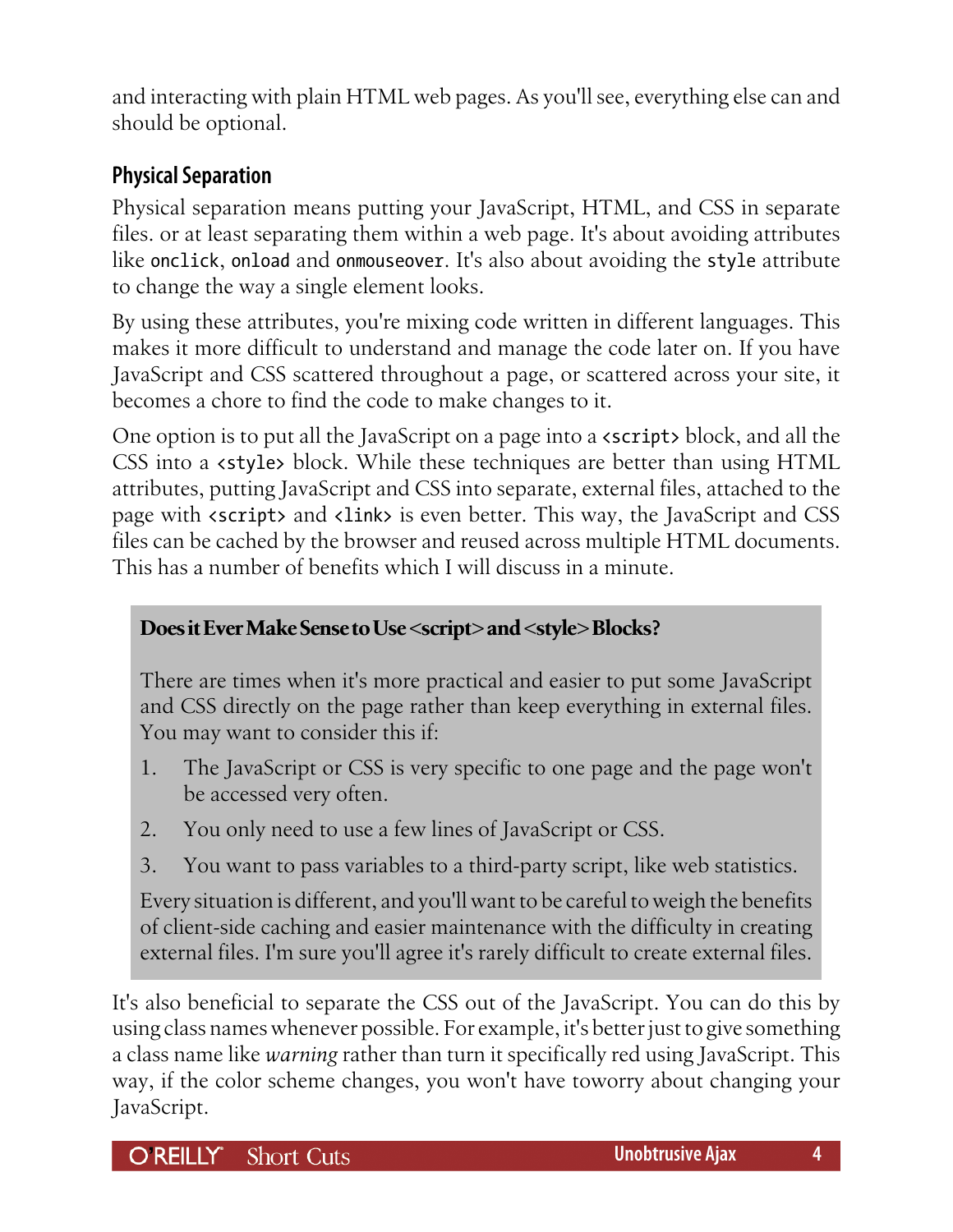The goal here is to be able to change all the CSS or all the JavaScript without having to change anything else. In reality, this isn't always possible. However, the closer we can get to this point, the easier maintenance will become.

Let's look at some common scenarios in web development, and see how physically separated code would make them easier.

#### **Changing the design of a web site**

If a site is designed without using any CSS, then you will need to throw out all the HTML and start from scratch. The HTML can define how things look, but it means you can to copy the look of things across a bunch of documents.

However, if the entire design for a site is in a few CSS files, then you have just one place to go to change the way things look. Physically separating the CSS from the rest of the site makes it very easy to find and update the design.

#### **Reorganizing or rewriting the JavaScript for a web site or application**

When you finish developing a piece of code, you sometimes hope that it will be used forever. Of course, code is usually quite temporary. This is even more true in a fast-paced environment like the Web. If you've ever had the pleasure of cleaning up JavaScript that looked for document.layers in order to support users of Netscape 4, then you understand how temporal web development really is.

If there is JavaScript scattered throughout a site, with event attributes like onclick being used liberally, then rewriting the JavaScript will involve rewriting much of the HTML. Chances are, these onclick attributes will call functions found in other parts of the page, or in other external files.

By keeping all related JavaScript in a single, external file, you can attach click handlers close to the same place you define your functions. When you need to rewrite your code, you'll be able to delete all the JavaScript and start over without having to worry about some button breaking somewhere in your application.

#### **Making your code more understandable**

When you're writing code, sometimes you trust that you'll be the only person who will need to work with it. Unfortunately, eventually someone will probably have to look through your code to understand how everything fits together. This person may actually be yourself — if you spend long enough away from your code, you can easily forget nearly everything.

If JavaScript and CSS are scattered throughout HTML pages, it makes it very difficult to track down code in case a bug creeps up or a feature needs to be added. Having all the CSS and JavaScript in their own files means that developers know where to go to change the behavior (JavaScript) or the design (CSS).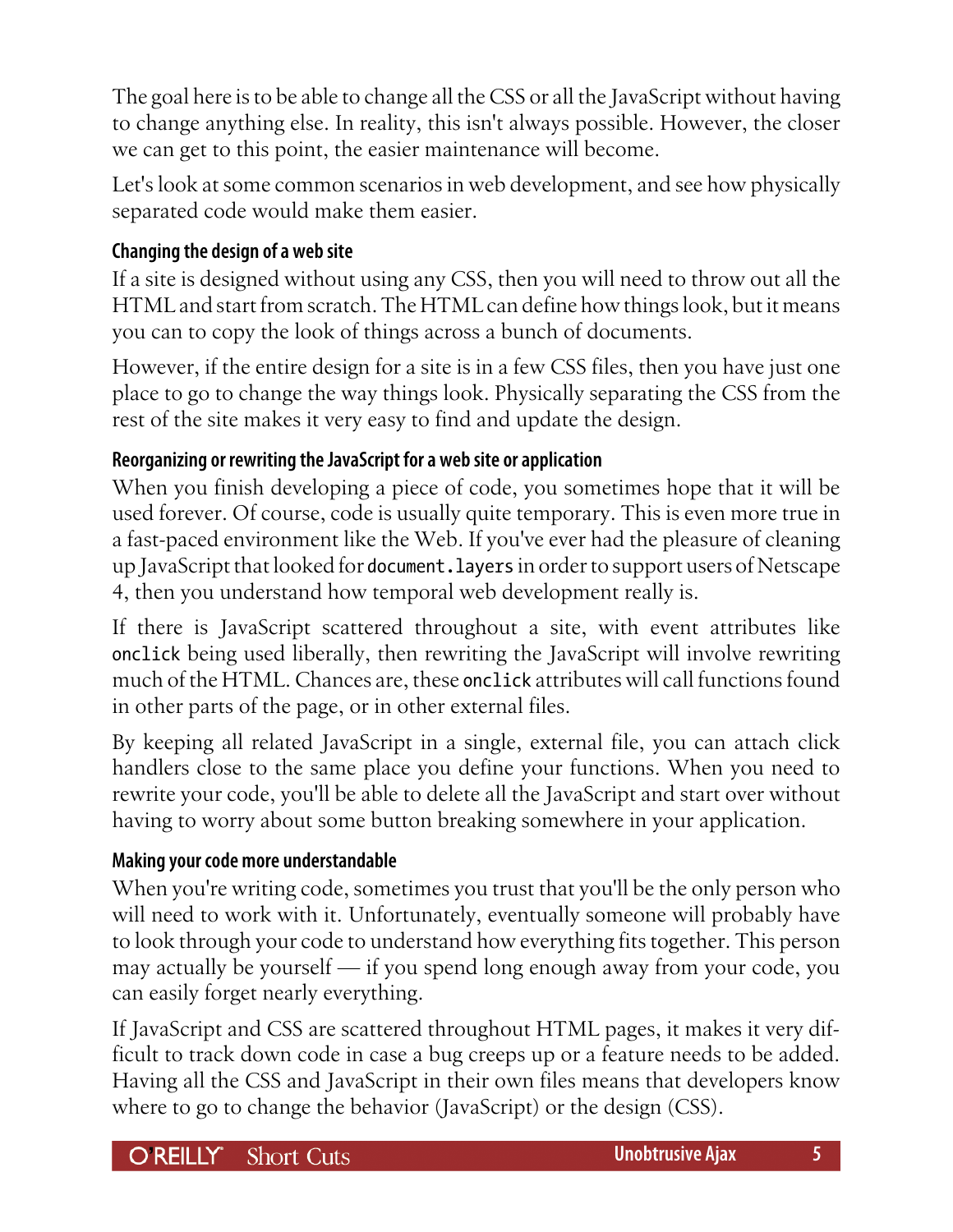Having these separated in their own files also makes reading the code a lot easier, simply because they are very different languages. If you've ever tried to read something like the following, you know what I mean:

```
<form action="/item/edit" method="post" onsubmit="if (!validateForm()){
this.style.background = '#FFAAAA';
this.style.border = '1px solid red'; alert('Please complete all fields!');
return false; }">
```
It takes a lot of practice to understand a line of code like that, and I've seen much worse. Imagine what that line looks like with sever-side logic added to it.

# **You want to reduce bandwidth and improve loading times**

JavaScript and CSS are mainly "static," in the sense that they rarely change due to the state of the server, and they are usually shared across all users. By separating all the CSS and JavaScript into separate files, the browser can cache these files, reducing the size of your HTML, thus reducing the time it takes your pages to load, and reducing your bandwidth. This also gives you the opportunity to apply compression to the JavaScript and CSS, something you can't do when they are inside the HTML.

You can also use techniques to combine all the JavaScript or CSS into a single file, again improving loading times by reducing the number of requests the browser makes to the server. None of this is possible when your JavaScript and CSS is scattered throughout your HTML.

# **Conceptual Separation**

Separating JavaScript, CSS, and HTML into different files is a great way to organize your web site or web application, but it mostly benefits web developers more than the people who visit web sites. Conceptual Separation means separating the behavior (JavaScript), presentation (CSS), and content (HTML) so that they are as independent from each other as possible.

What does your web site look like when CSS is disabled? How does it work when JavaScript is disabled? What is it like to use your site with images turned off? If we have the content, presentation, and behavior conceptually separated, we'll know that the answers to these questions is always "just fine, thanks".

A site can have all the JavaScript separated into external files and still break horribly when JavaScript is turned off. For example, there are web sites on the Web right now with completely blank HTML documents, where the JavaScript loads everything via Ajax and creates the entire contents of the <br/>body>. Of course, when someone has JavaScript turned off, they get a blank page.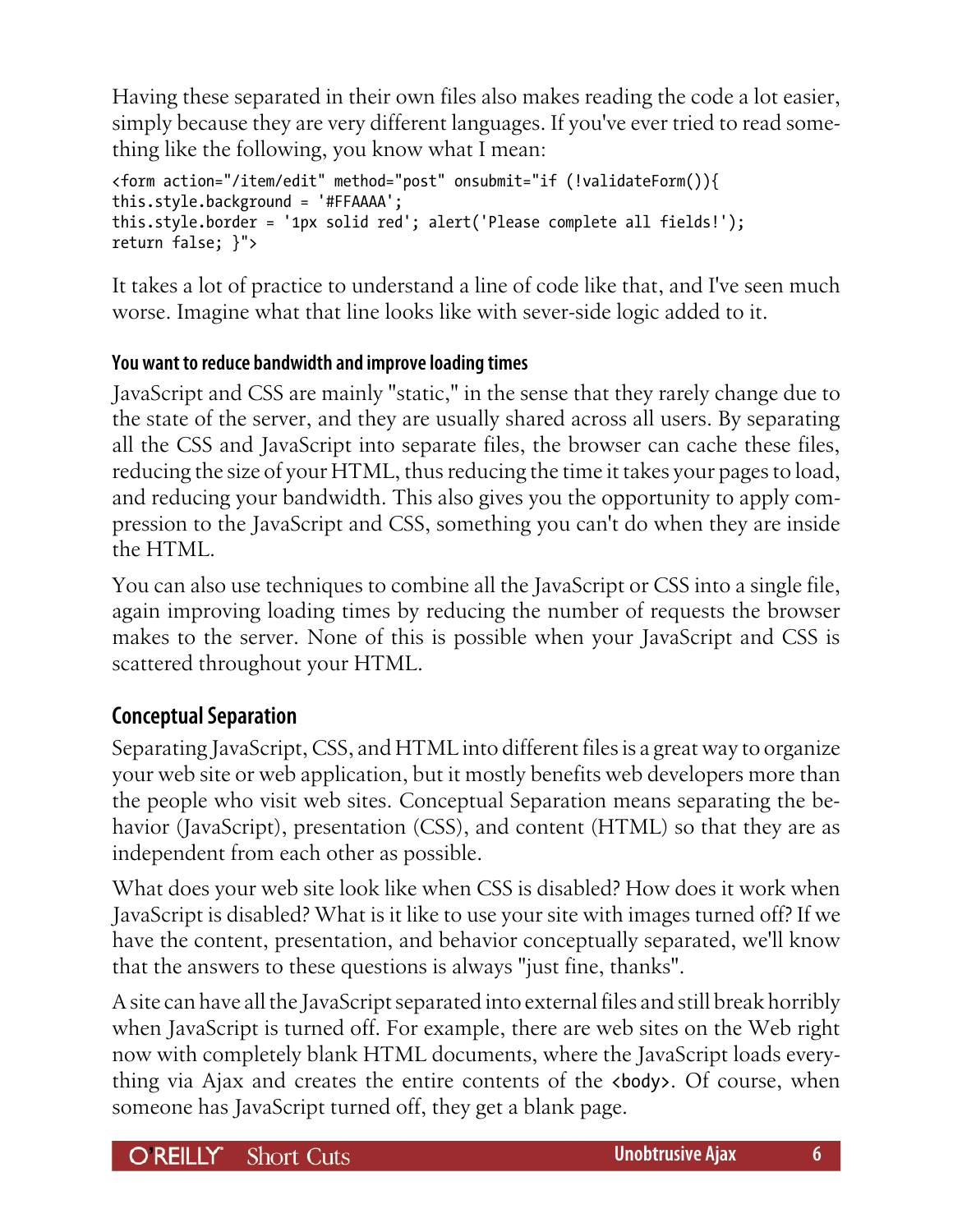A site can also have all the CSS in an external stylesheet but still rely heavily on tables and images for layout and break entirely when someone uses a text-based web browser.

There are also sites that have JavaScript scattered completely in event attributes that work wonderfully when JavaScript is disabled. Similarly, there are sites where all the presentation (CSS) is in style attributes that degrade nicely on text-based browsers.

# **Why bother using Conceptual Separation?**

The benefits of using Physical Separation are clear to most web developers, because it benefits us the most. Conceptual Separation mostly benefits the users of the site, but not entirely. Some of the benefits include:

# 1. **The site will work when users have JavaScript disabled**.

According to some statistics, between 5 to10 percent of web users have Java-Script disabled,possibly due to company policy, security concerns, a slow connection or browser incompatibility.

# 2. **The site will work when the JavaScript has an error or fails to load**.

We don't like to admit it, but everyone makes mistakes. What happens if you upload a buggy script file right before the weekend without testing it in every browser? Sure, it might work fine in Firefox, but that extra comma in your JSON will cause it to fail in Internet Explorer.

By ensuring you have a solid HTML base that works without JavaScript, you can rest assured that people will still be able to use the site (although without all that great drag-and-drop functionality).

# 3. **The site will automatically be more accessible**.

Accessibility is about letting everyone access the site, no matter what limitations they face. By separating the presentation and behavior from the content, you make the HTML much easier to access.

For example, if your color scheme is giving someone with color blindness a hard time, they'll have the technical option of disabling CSS or using a user stylesheet to change the colors of your site — but not if the colors are written right into the HTML using <font> tags and bgcolor attributes. If the content is separated from the presentation and behavior, you give your visitors a choice in how to use and interact with your site.

By separating the layers of your web site conceptually, you make them more independent, and you make sure that if one of them fails or can't be used for any reason, the core of your site, the content and HTML, will still work just fine.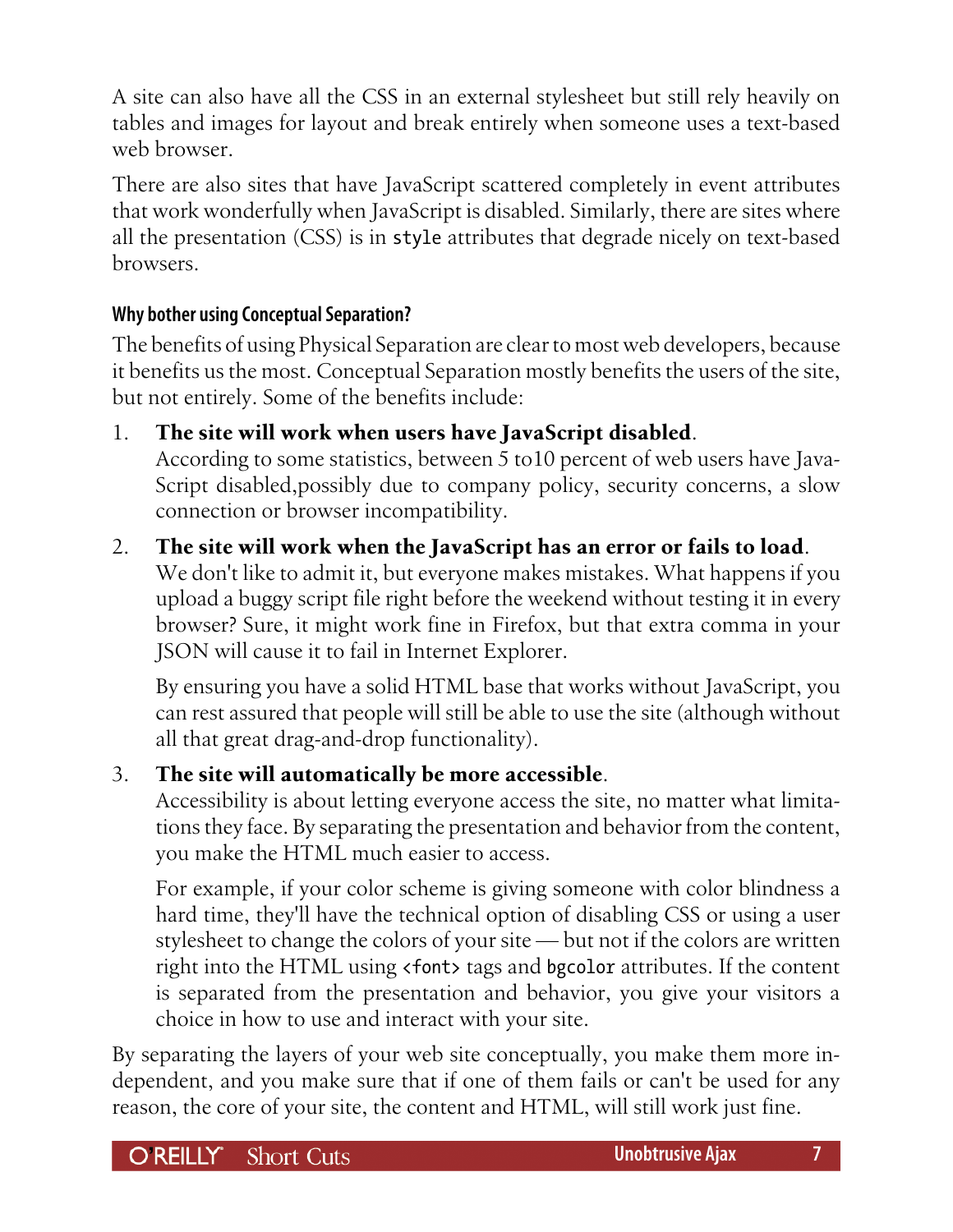#### **How Many People Have JavaScript Disabled?**

This is probably the biggest question that is asked around the topic of Unobtrusive Ajax and progressive enhancement.

Most statistics show that around 5 to 10 percent of people have JavaScript disabled. There are two popular web sites that collect broad Internet statistics:

#### *<http://www.thecounter.com/stats/> [http://www.w3schools.com/browsers/browsers\\_stats.asp](http://www.w3schools.com/browsers/browsers_stats.asp)*

Every web site is different, so you may want to collect your own statistics to see for yourself. No matter what the numbers, you can be sure there will always be someone with JavaScript turned off.

#### **Similarities to Model-View-Controller**

If you do a lot of server-side development, chances are you've heard of the *Modelview-controller* (MVC) pattern. This concept means you separate the code in applications so that the code that deals with the database (Model), the code that generates the user interface (View), and the business logic in between (Controller) are each separated into their own layers. This way, the entire user interface can be changed without necessarily changing any of the business logic code. Similarly, the database can be entirely restructured without needing to change either the business logic or the user interface.

The similarities between Unobtrusive Ajax and MVC are quite striking. If you use your imagination a bit, you could see the parallels between the content (HTML) and the model, between the presentation (CSS) and the view, and between the behavior (JavaScript) and the controller. Well, not really, since the JavaScript doesn't sit between the CSS and HTML, but that doesn't really matter. They are both about separating code with a similar purpose into their own independent layer.

The benefits of using an MVC framework take some time to realize. Sure, it may seem like needless overhead at the start of a project. It's very tempting to scatter database queries, business logic, and HTML all together in the same templates at first, and it does get the job done faster. However, a few days later when you need to make changes, you'll feel the pain as you imagine all the templates that you need to go through. You also leave yourself open to forgetting about more obscure templates and how all the templates interact with each other.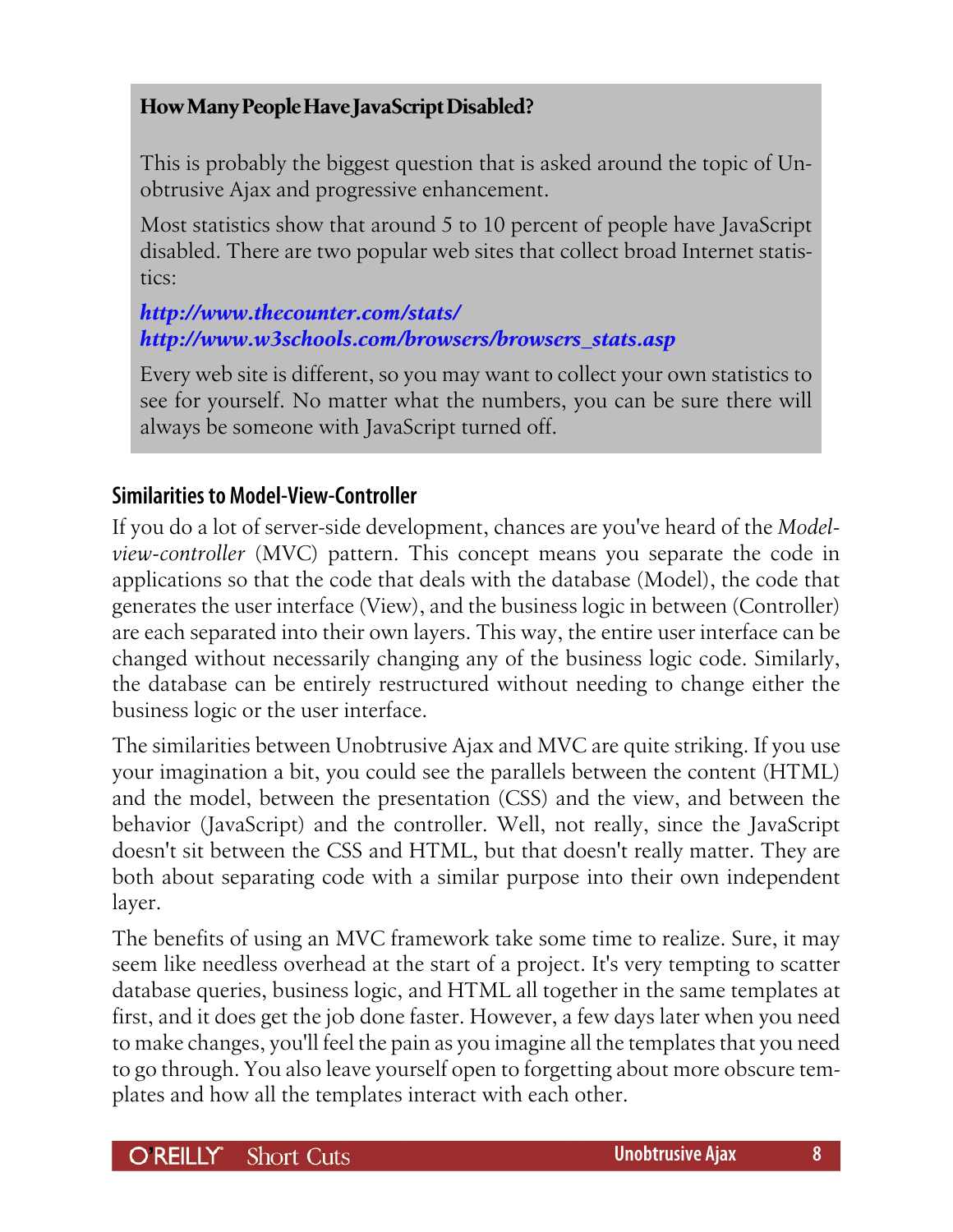<span id="page-8-0"></span>The moral of the story is: keeping similar code together makes maintenance **a lot** easier. The points of interaction are kept to a minimum, and this means you can make changes in each layer without affecting the other layers.

# **Summary**

- Separating JavaScript and CSS into their own files reduces bandwidth and load times by allowing the browser to cache these files.
- Separating languages makes all the code easier to read.
- Sites with JavaScript and CSS in external files may still be very obtrusive.
- Structuring a web site into independent layers improves both maintenance and accessibility, and makes a web site more robust in case of failure.
- Sometimes it makes sense to use inline JavaScript and CSS, but very rarely.

# **Using Web Technologies Unobtrusively**

Each web technology, whether HTML, CSS, JavaScript, Flash, or anything else, has its own problems and challenges for being unobtrusive. Using a technology unobtrusively means the technology tests to see if it can be applied before applying itself.

In contrast, using a technology obtrusively means shoving it in people's faces, forcing them to use it whether or not they can. Here are some ways to use HTML, CSS, JavaScript, and Flash unobtrusively.

# **Unobtrusive HTML**

Yes, I know HTML is always pretty unobtrusive. How many of your visitors are using a browser that doesn't support HTML? Maybe a couple of years ago I'd consider supporting Gopher, but I think today we can agree that HTML is the bare minimum we can require from our visitors.

Nonetheless, there are ways to abuse HTML and make it more dependent on other technologies and browsers, so let's look at some best practices for using HTML.

# **Always use valid HTML or XHTML**

It doesn't really matter which type of HTML you choose to use, whether HTML 4.01 Transitional or XHTML 1.1 Strict. What's important is that you use it by the book (the book, in this case, being the W3C Specifications).

Using valid HTML isn't about being a perfectionist or being able to claim superior knowledge of the HTML specification. Using valid HTML means that you're creating a HTML document that is independent of any web browser differences.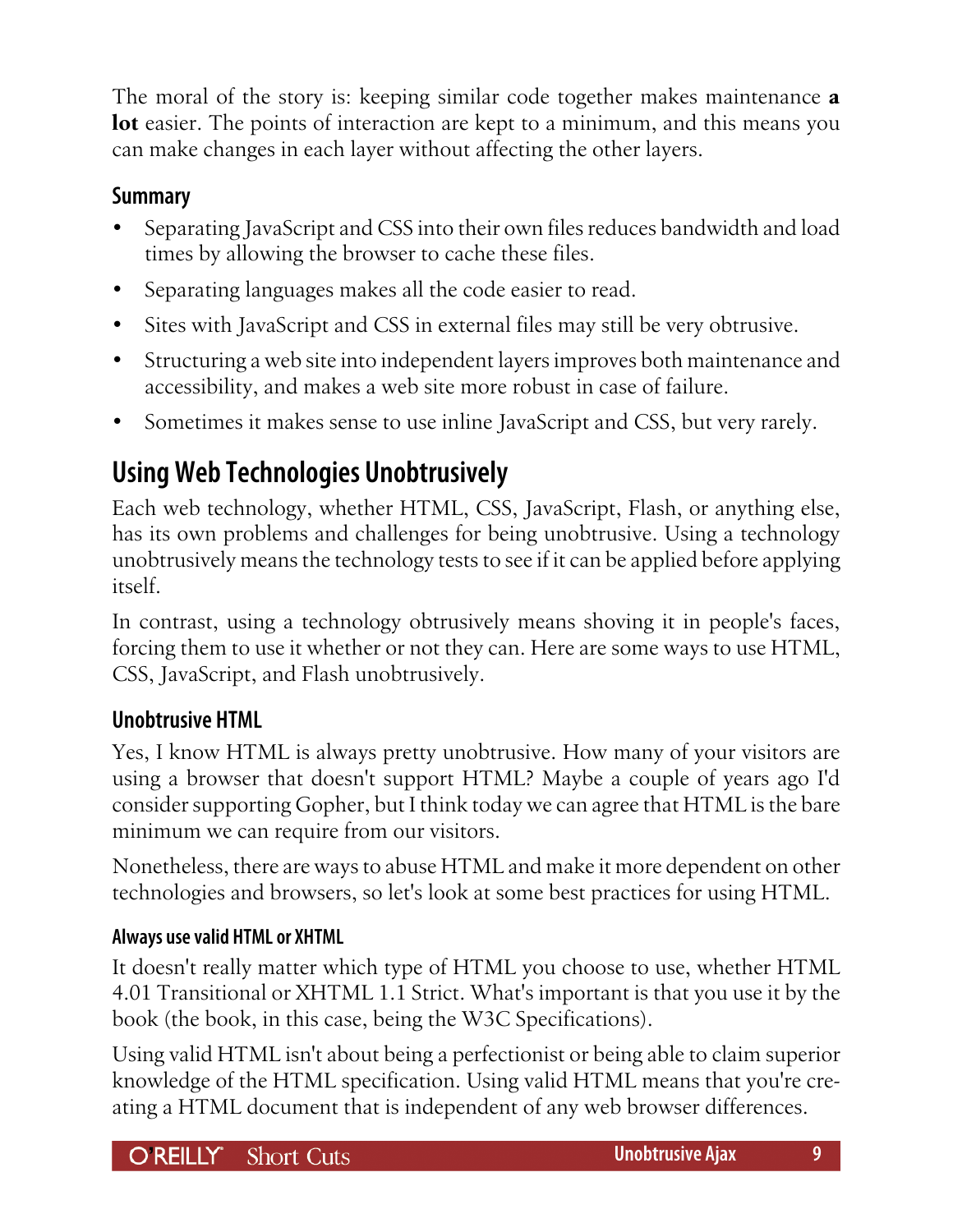When people make web browsers, they grab a copy of the same W3C Specifications in order to understand what all the HTML elements are supposed to do, how they're supposed to fit together, and what the different attributes are supposed to mean. By following the specification and creating valid HTML, we know that any web browser that also follows the specification will be able to use our HTML in the same way.

However, if we do invalid things in our HTML, we're forcing web browsers to make guesses and assumptions. When this happens, we end up with differences across web browsers, because web browser makers can't make the same guesses all the time.

For example, what happens if you put a form around a single table row inside a table, like the following:

<table>

```
 <form id="login" action="/user/login" method="post">
               <tr>
                       <td>Name: <input name="name" type="text"></td>
                       <td>Password: <input name="password" type="password"></td>
               </tr>
        </form>
</table>
```
The HTML specification says that a <form> element isn't allowed to go directly inside a <table> element. If you do this, you're forcing the browser to make a decision about your mistake. It has to make a guess about what it is you were trying to do, and its guess may not be what you expect.

Here is how Firefox interprets the above HTML:

```
<table>
        <form id="login" action="/user/login" method="post"></form>
        <tbody>
               <tr>
                       <td>Name: <input name="name" type="text"></td>
                       <td>Password: <input name="password" type="password"></td>
               </tr>
        </tbody>
</table>
```
That's right, it ends the <form> element immediately after it starts. This has very real implications for DOM scripting. If you want to find all the inputs inside the login form, you might try something like this:

```
var login form = document.getElementById('login');
var inputs = login form.getElementsByTagName('input');
```

```
alert(inputs.length); // alerts "0"
```
O REILLY" **Short Cuts**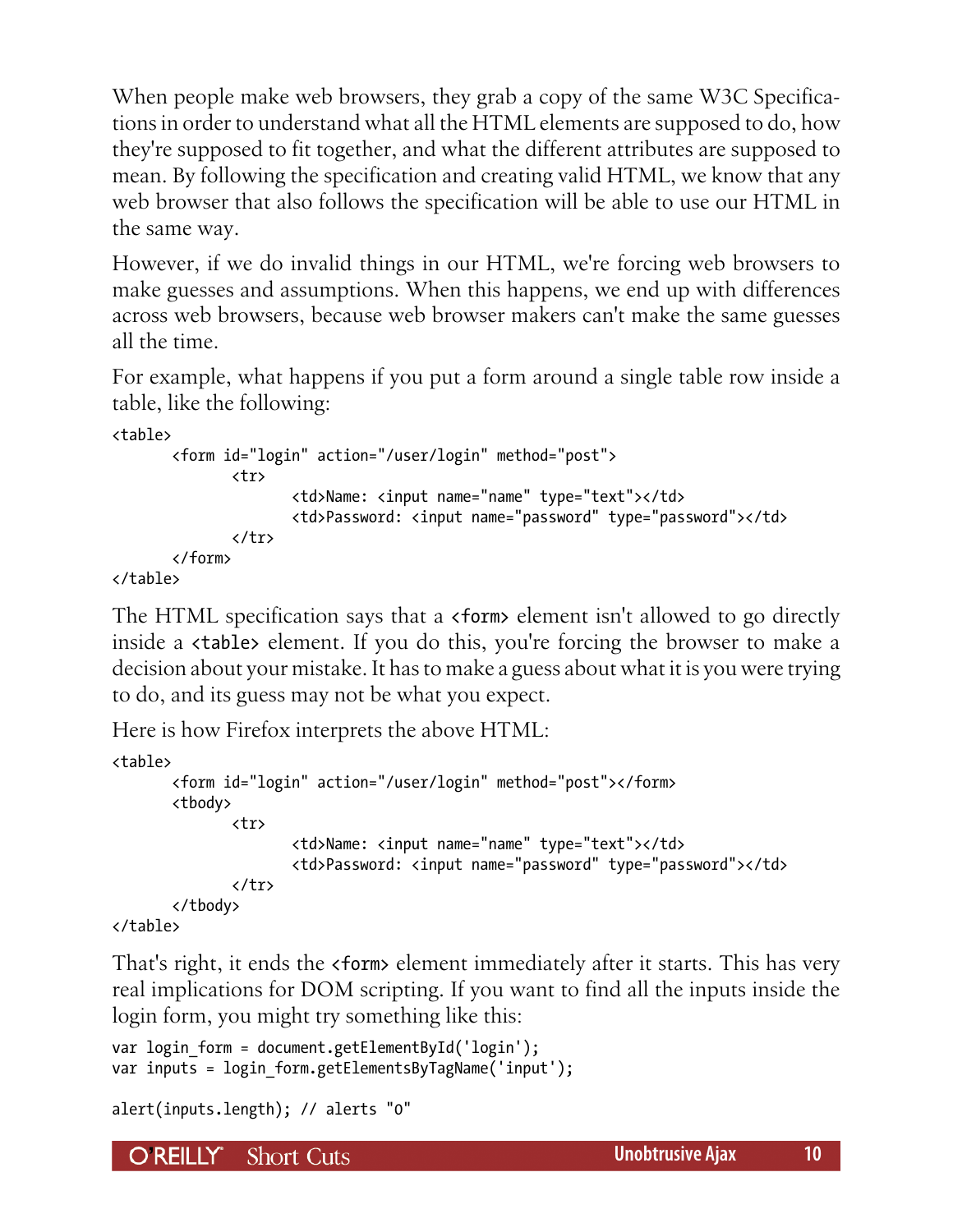Surprise! The inputs you put inside a form are no longer where you thought they were, because the browser had to make a guess about what you were doing.

Here's how Internet Explorer 7 interprets the same HTML:

```
<TABLE>
         <FORM id=login action=/user/login method=post>
         <TBODY>
                <TR>
                        <TD>Name: <INPUT name=name></TD>
                        <TD>Password: <INPUT type=password value="" name=password></TD>
               \langle/TR\rangle </FORM>
         </TBODY>
</TABLE>
```
Notice that Internet Explorer has made much different assumptions about how things fit together, and that these assumptions have totally broken the nesting of elements: the <TBODY> starts inside the <FORM> but ends outside!

I encourage you to run your own tests with the ways browsers interpret invalid HTML. You can find the results I did by creating documents and inspecting the value of document.body.innerHTML.

# **Use Semantic HTML**

HTML is a document markup language with dozens of elements that define page headers, lists, forms, form fields, form field labels, paragraphs, links, and lots of elements that give a document structure and, to some degree, meaning.

That's what Semantic HTML is all about: giving a document more meaning by careful use of HTML elements.

Header elements (<h1>, <h2>, etc.) give the document the most structure by defining a nested series of sections, and giving each of those sections a meaningful title. There are tools and browsers out there that can actually use header elements to create a table of contents for a web page. For example, this allows a screen reader to give users a quick overview of the contents of a document without having to listen to the entire thing. This could also be used on mobile devices with very small screens where a visual scan of the document is more cumbersome or impossible.

Header elements are also very useful for tools which try to understand the meaning of documents, such as search engine spiders. Search engines often give more importance to the words in a header element, and use those words to give more context to the paragraphs which following.

Lists (<ul>, <ol> and <dl>) also give a document some structure, though arguably less than headers. Lists simply group similar items together in a very general way.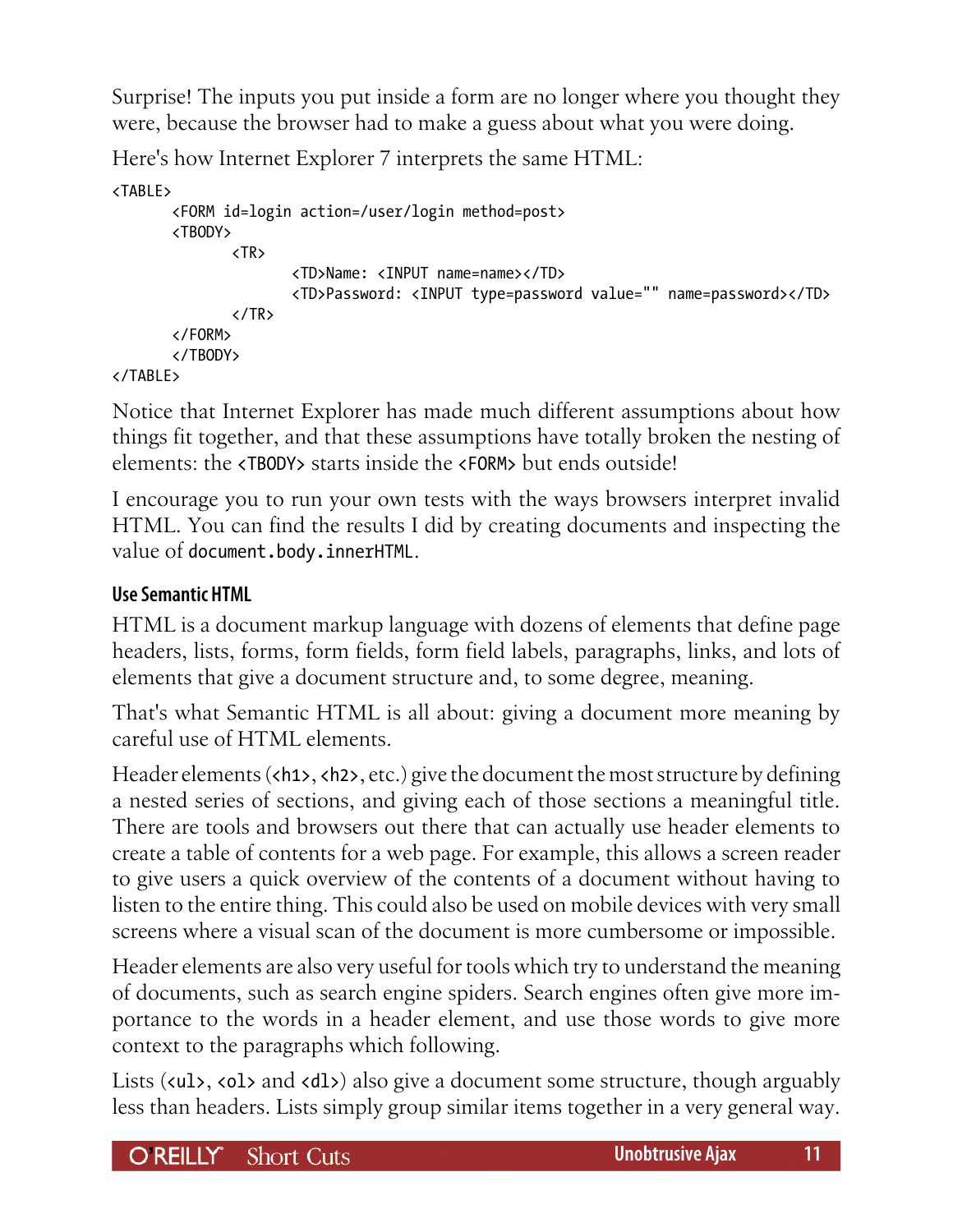This grouping can be useful to both JavaScript and CSS for hooking in design and functionality. For example, you might use CSS to create a separator between each list item, or use JavaScript to show and hide list items dynamically.

Tables are the perfect HTML elements for tabular data, like displaying calendars, charts or spreadsheet data. They are, however, a poor choice for layout, such as giving a web page multiple columns or structuring a form. HTML tables have a number of elements and attributes which give you the opportunity for adding context and meaning to tabular data, elements like <caption>, <th>, and <colgroup>, and attributes like header, scope, and axis.

Form labels (<label>) give a way of associating words (the label) with an input field in a form. This gives meaning to the input field, making things easier for those using browsers and devices like screen readers, but also giving the browser the opportunity to make things easier for users. For example, when a label is used for a checkbox, often clicking the label will toggle the checkbox.

Then there are generic, meaningless elements like <div> and <span>. These are used and often abused by web developers, usually touted as a better alternative to using tables. Divs and spans have no semantic meaning. They're just empty placeholders. Indeed, you could practically build an entirely web page using just div and span tags, but there would be little structure to the page. If CSS were disabled, the browser would render the page as completely flat text, unable to tell the difference between a title and a paragraph and a list item.

By using Semantic HTML, you give browsers, devices, search engine robots, and other things the ability to take your HTML and use it by itself, without needing any CSS or JavaScript. Try commenting out the CSS on your web pages and see how they look. Is there enough semantic meaning and structure used in the page that the browser knows what to do with it to make it readable?

# **Unobtrusive CSS**

CSS is a wonderful concept for separating presentation from content. The more attributes or elements that you can take out of the HTML and replace with some CSS, the better. This means getting rid of all the <font> tags and align attributes. The more details you have about the presentation in the CSS, the easier it will be to change the presentation for different devices and browsers. As I mentioned earlier, it will also make things very easy for you when you decide you want to change the look of your site or application.

You can easily have multiple stylesheets for the same HTML page. You might have one for the screen, one for print, one for mobile devices, etc. You might even have a special stylesheet for people with JavaScript enabled (more about that later).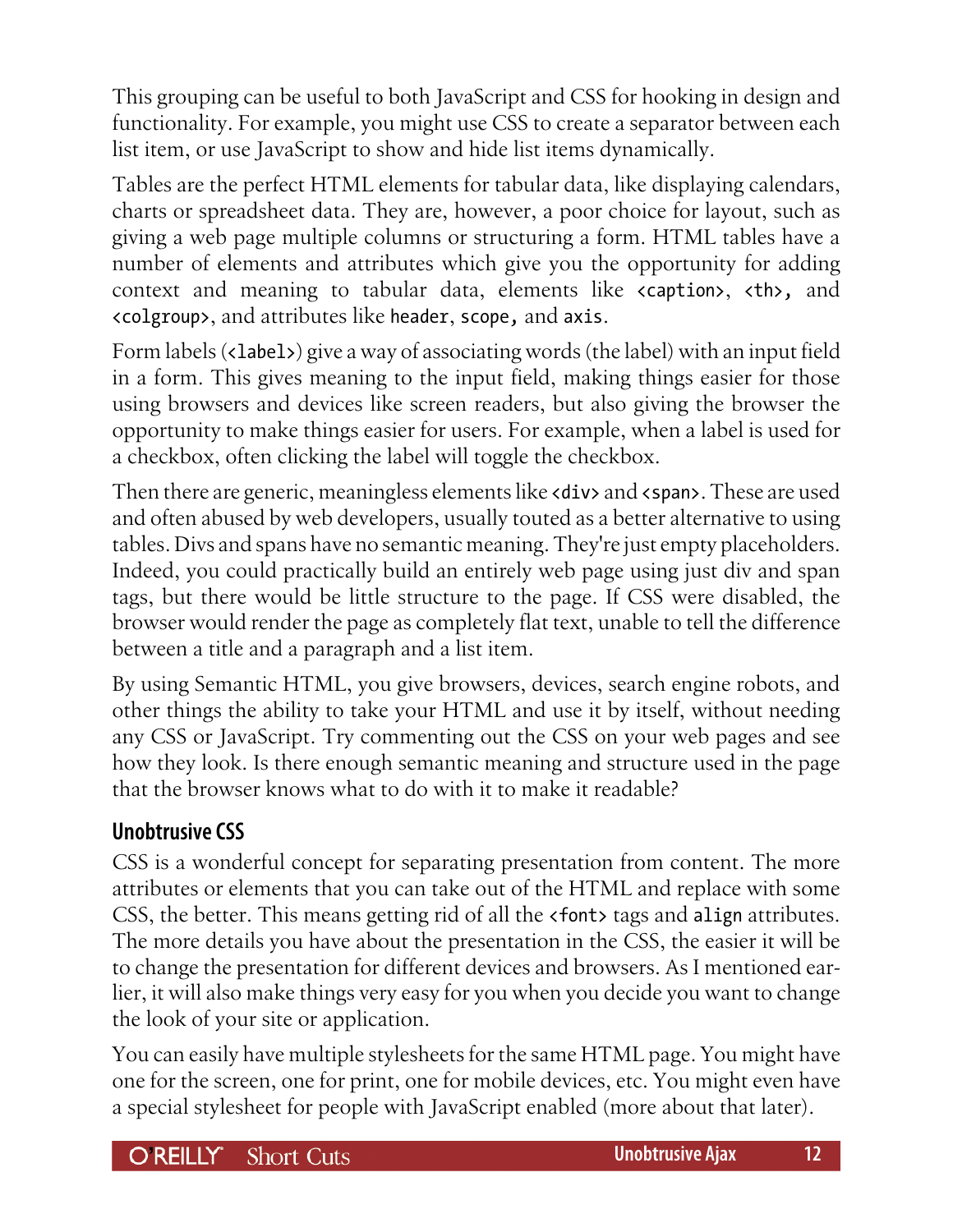For an excellent example of using multiple stylesheets with a single HTML document, check out CSS Zen Garden at **[csszengarden.com](http://csszengarden.com)** [*[http://csszengar](http://csszengarden.com) [den.com](http://csszengarden.com)*]. This site is a single HTML page that invites web designers to create a new stylesheet that completely changes the look of the page. As you go through the hundreds of different designs (986 at the time of this writing), you quickly discover just how independent the design really is from the content.

It's possible to go too far when using CSS, when you end up removing semantic meaning from the HTML. For example, it's better to use <h1> instead of <div class="header">, and <strong> instead of <span class="bold">. The semantic meaning of the page should remain in the HTML, whereas the details about what that meaning looks like should go in the stylesheet.

# **Unobtrusive Flash**

Most Flash websites are completely obtrusive, requiring visitors to have Flash installed, whether that is feasible or not. Other web sites try to be slightly less obtrusive by giving visitors a choice between a "Flash Version" and an "HTML Version."

Truly unobtrusive Flash doesn't need to ask the visitor. Instead, it can detect the presence of the Flash player, and if it's a new enough version. If so, the Flash content will be loaded and put onto the page, replacing the default HTML content. If Flash is not supported, the HTML content remains on the page, and the web site remains usable.

This kind of dual Flash-HTML web site has a number of benefits, especially when it comes to accessibility and search engine optimization. Visitors who can't use use Flash, whether because of technical limitations (a mobile device, for instance), or physical limitations (unable to use a mouse), or because the or she is actually a search engine spider looking for text to index, will all be able to access the core content of the site.

Musicians seem to love Flash web sites, and often put their tour dates directly inside the Flash files. If you search for the musician's name and venue on the Web, you may never find the site. If you're out of the house and you want to double check the start time of the concert using your phone, again, you're out of luck.

By requiring your visitors to have Flash supported, you're taking away their ability to choose how to use the Web in exchange for some special effects and animation.

Some people would complain that it takes too much work to put the tour dates on an HTML page as well as a Flash page. If designed correctly, you don't necessarily need to have the information copied into two places. There could be, for example,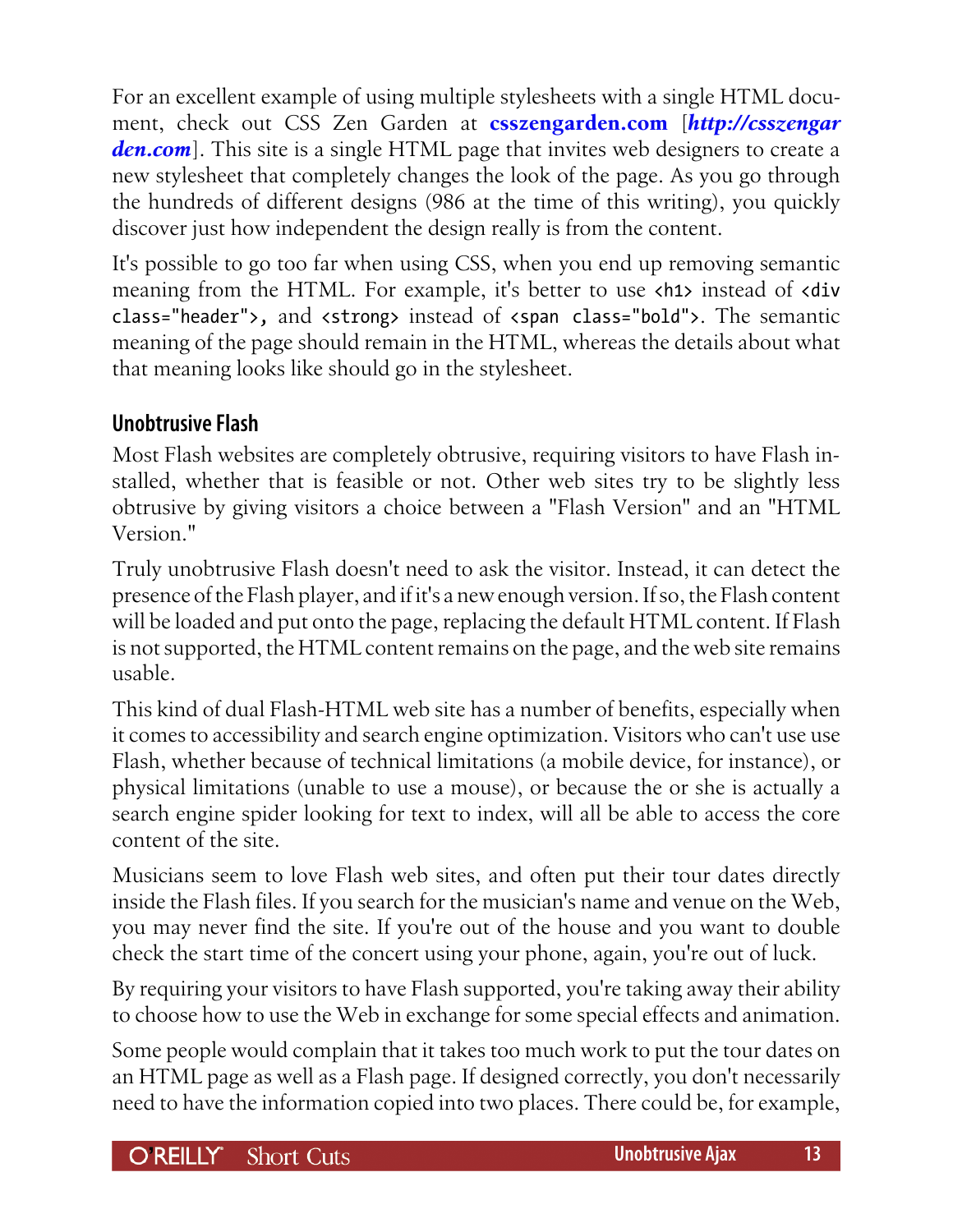an XML file that contains all the tour information. The web site could read the XML file and create the HTML for it, and the Flash could similarly load up the XML file and display the same information. This way, only the XML file needs to be changed.

To accomplish this dual Flash-HTML technique, there is a really great JavaScript library that has become a kind of industry standard: Bobby van der Sluis' Unobtrusive Flash Objects (UFO), available at: *[http://www.bobbyvandersluis.com/](http://www.bobbyvandersluis.com/ufo/) [ufo/](http://www.bobbyvandersluis.com/ufo/)*

This script lets you suggest replacing an HTML element (identified by ID) with a Flash movie. If Flash is supported, it will be replaced. Otherwise, the HTML content remains on the page.

Here is a simple example that shows how easy UFO makes this:

```
<script type="text/javascript" src="ufo.js"></script>
<script type="text/javascript">
var FO = \{ movie: "mymovie.swf",
       width: "600",
       height: "100",
       majorversion: "6",
       build: "0"
};
UFO.create(FO, "flash_banner");
</script>
<div id="flash_banner">
       Here is where the alternative HTML content would go.
</div>
```
Notice that this technique also means you don't have to mess up your HTML files with <object> and <embed> elements. It also lets you specify a Flash version, so if a visitor has an older version, she will still get your HTML content rather than a broken page. It's actually easier to use this technique to add Flash to a page than the traditional method.

# **Unobtrusive JavaScript**

If Flash can be made unobtrusive, then JavaScript can be made even more so, and more easily than Flash.

What happens if JavaScript is unavailable? Do we need to make alternative content for those without JavaScript like we did for those without Flash? Certainly not. We can take advantage of the fact that JavaScript is built on HTML.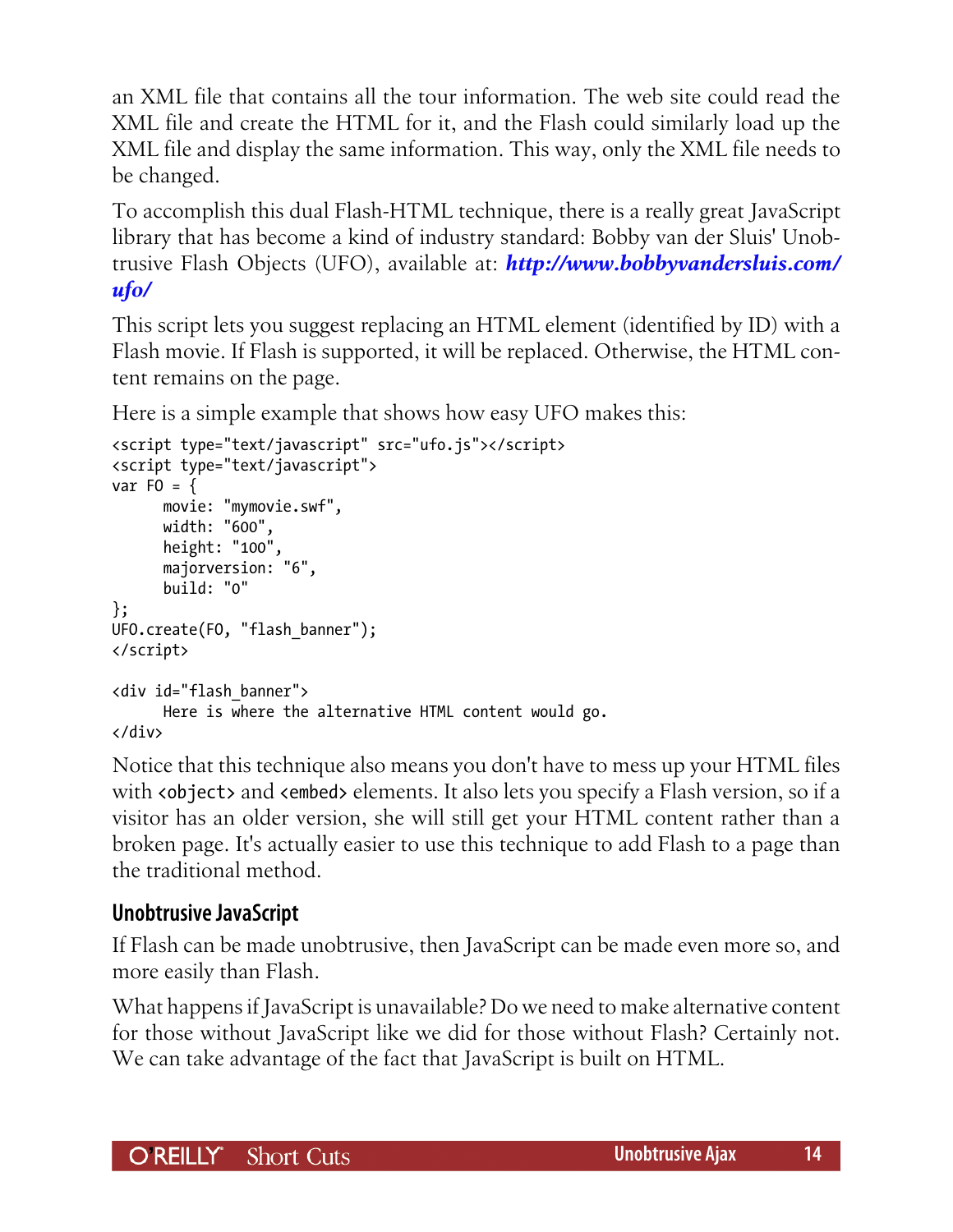Nearly anything JavaScript does involves some HTML. JavaScript creates and manipulates the HTML of a page in order to create a dynamic, interactive experience.

We don't need to send data in an XML file to both the HTML and the JavaScript (though this is, of course, a possibility). Instead, we have the option of putting all the content into the HTML in the first place, and using JavaScript to simply enhance the experience of interacting with that content.

Using JavaScript unobtrusively means always keeping in mind that JavaScript is an optional part of the web site, something that you can't rely on. It means remembering how web sites were made back in Web 1.0, back before Ajax had a name, and even before mouse roll-overs gained popularity.

Anything that goes directly into the HTML should be completely independent of any JavaScript that will be added to the page. This means that every link goes to another page, and every form submits to a page that processes it. It also means that you don't assume your JavaScript form validation will prevent bad values from being submitted. In total, it means that your whole web site works without a single line of JavaScript.

Here are some examples of code that is very common but very obtrusive:

```
<!-- it says "add comment" but really means "add nothing" -->
<a href="javascript:void(0)" onclick="addComment()">add comment</a>
<!-- where does this go? the top of the page? -->
<a href="#" onclick="refreshData()">refresh</a>
<!-- this submit button doesn't submit anything.. and where is the form?? -->
<input type="submit" onclick="location.href = 'somepage.html'" value="some page">
<!-- how will anyone ever see the sub menu with JavaScript disabled? -->
<div onmouseover="document.getElementById('submenu').style.display = 'block'"
      onmouseout="document.getElementById('submenu').style.display = 'none'">
     Top Level Menu
      <div id="submenu" style="display: none">
           <a href="page1.html">Sub menu option</a>
      </div>
```

```
</div>
```
I'm sure you've seen examples like this before, and probably even used these techniques yourself (I know I'm as guilty as anyone). Well, they all work great when JavaScript is enabled, but the minute JavaScript is disabled, suddenly the site becomes completely unusable.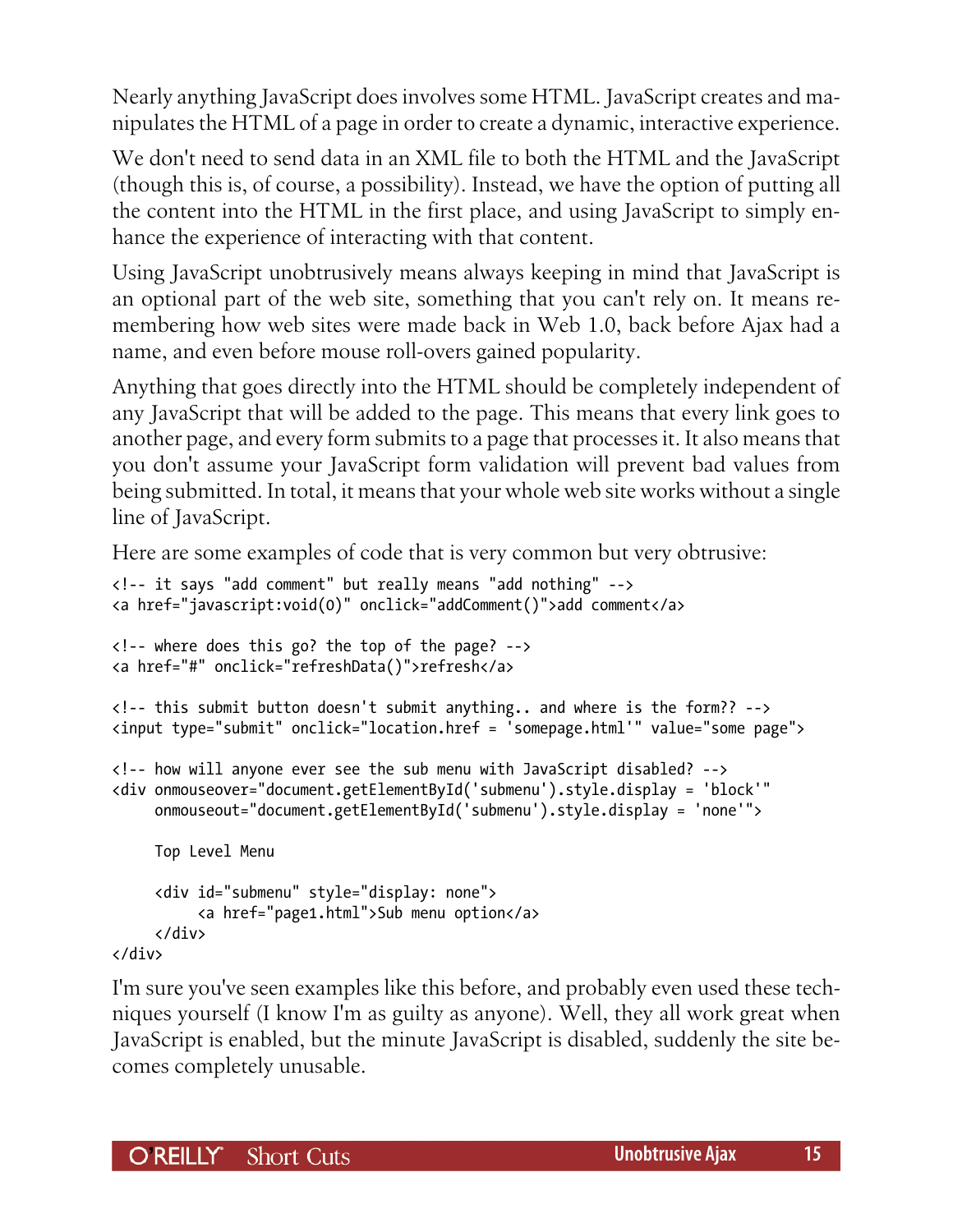Probably the most obtrusive JavaScript technique is the use of JavaScript-only links and buttons, the bulk of the above examples. Here is a much better way to have links and buttons that have some JavaScript functionality attached to them:

```
<!-- let people add a comment on the add_comment.html page -->
<a href="add_comment.html" onclick="addComment(); return false">add comment</a>
<!-- refreshing a page doesn't need Ajax, it can just be a link to the same page -->
<a href="thispage.html" onclick="refreshData(); return false">refresh</a>
<!-- why bother using JavaScript at all when plain HTML will do? -->
<form action="somepage.html" method="get">
     <input type="submit" value="some page">
</form>
```
These examples are completely unobtrusive, and the JavaScript is conceptually separated from the functionality of the HTML. (True, the JavaScript isn't physically separated from the HTML, but it would make my simple examples messier, so cut me some slack.)

Achieving the dynamic navigation is a more complex example, possibly involving special CSS for only those with JavaScript. The end result would be that the navigation is fully expanded for those without JavaScript, and the submenu is only hidden when JavaScript is enabled. I'll cover more complex examples later in this book. You can skip ahead if you're impatient. I won't be offended.

I think the physical separation of JavaScript and HTML is stressed a lot because it forces you to see the HTML document as something that can stand alone. Seeing an onclick or onmouseover attribute on something seems to satisfy the question of "what is this element for." I think when you separate the JavaScript out of the HTMLthe result looks absurd without some default functionality attached to it:

```
<a href="#">Edit User</a> <!-- what? the edit page is '#'? -->
```

```
<div>Show Menu</div> <!-- how is a <div> supposed to show something? -->
```
Using JavaScript unobtrusively also means not making assumptions about the browser. Anyone can come along and make a new browser that doesn't support innerHTML or getElementById. We don't have to choose to support these browsers, but we do have to acknowledge that they could exist. JavaScript can be made more robust by using object detection to check what the browser supports. This becomes important as web browsers add new features, such as new DOM Scripting functions.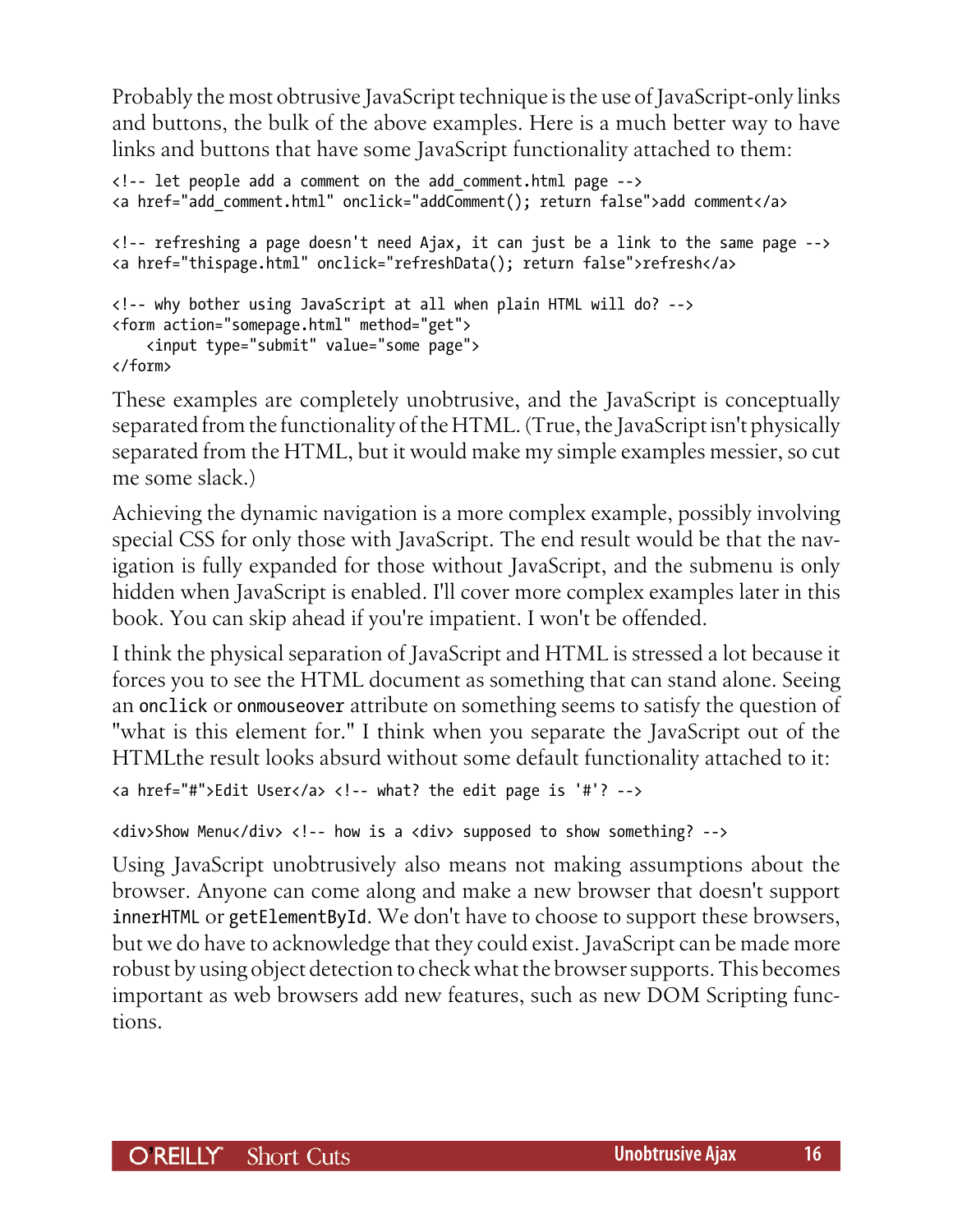If we know the plain HTML-only version of the website works great, then we don't have to feel bad about requiring certain JavaScript functionality. Here is a simple example that will only let a script run if getElementById is supported:

```
function myCoolScript() {
        if (!document.getElementById) {
                // we don't want to support this browser
                return;
        }
        // do fancy JavaScript stuff
}
```
It obviously isn't practical to check every function before you run it, but checking some core functions is a convenient way of making sure a browser is up to par.

Building in some plainold-HTML functionality into the page can also improve usability. Not everyone is comfortable and familiar with using drag-and-drop to add something to their shopping cart. By adding an old school "Add to Cart" button together with drag-and-drop functionality, you keep the "wow"factor for the Internet savvy, but still build in some basic, form-submitting, link-clicking functionality for everyone else. This can also have the convenient side effect of letting people without JavaScript (or without a mouse) add something to their shopping cart. I think you'll agree that adding something to a shopping cart is functionality you don't want to break.

The simplest way to build a site that uses JavaScript unobtrusively is to enforce a rule in the early stages of development: **No JavaScript Allowed**. Wait until all the core functionality is in place before you add a line of JavaScript. Make sure that all the server-side validation is in place, all the content can be accessed without any Ajax, all the forms do what they say they will do, and all the links go where they say they will go.

Once you know a site works without any JavaScript, then you can decide how to enhance it and give it that all-important "wow"factor (hopefully without changing any of the HTML). You can hijack a link to an edit form and add the Ajax to load the edit form into a floating panel. You can make the columns of a table sortable. You can enhance all the form inputs to make them more usable. And you can rest assured that the site will work great whether or not JavaScript is loaded.

I will go into these examples in detail, and show you exactly how to add JavaScript to a functional web site. But first, let's look at some more reasons why you should consider using Ajax unobtrusively.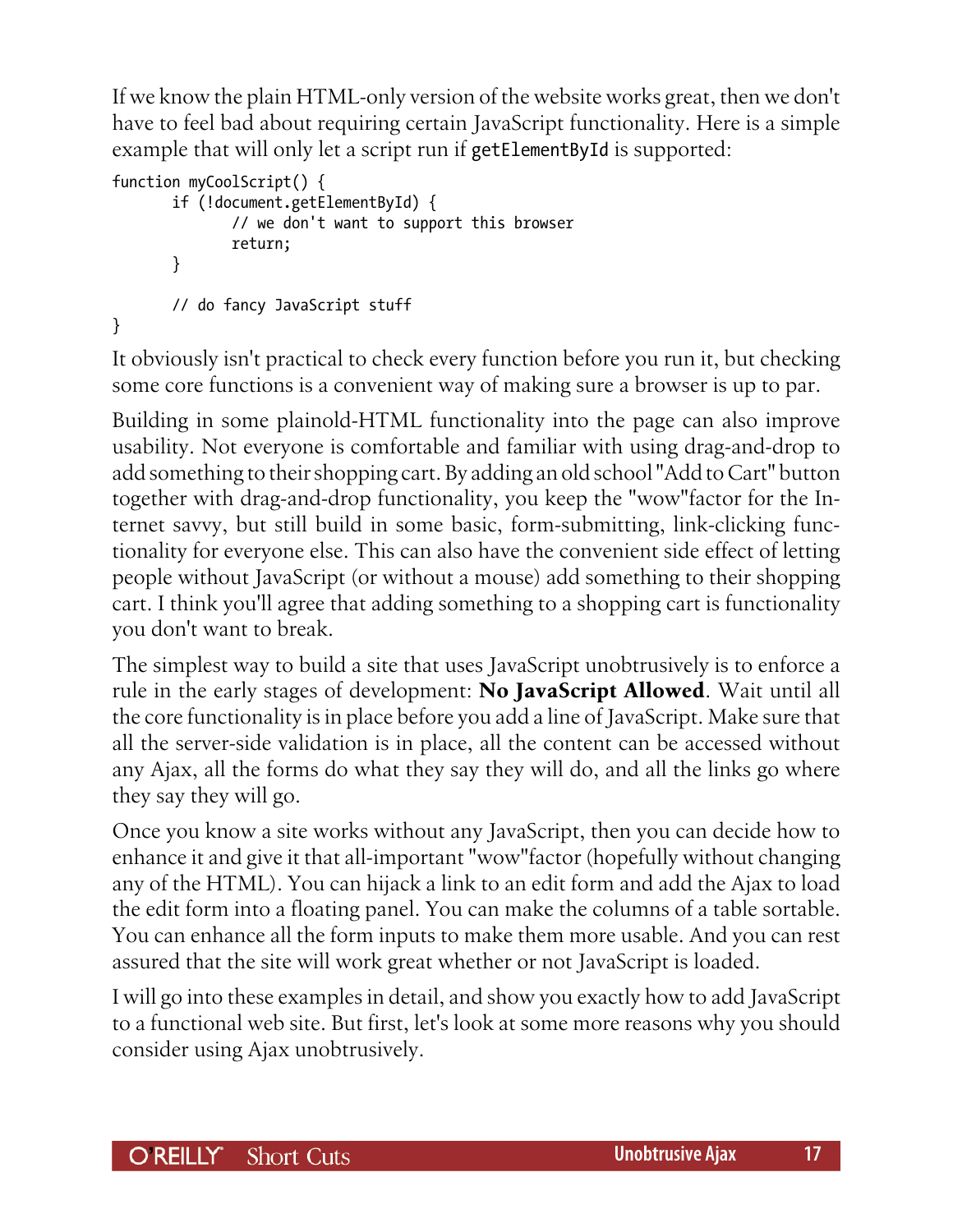# <span id="page-17-0"></span>**Summary**

- Using a technology unobtrusively means making it optional and independent, and forcing it to test if it can be applied before it applies itself.
- You can always rely on HTML, as long as it's valid.
- Take advantage of the full range of HTML elements.
- CSS can and should be used to describe what a page looks like.
- Even a web site with a ton of Ajax and Flash can be built unobtrusively.

# **Why Use Unobtrusive Ajax?**

I hope by now I've already convinced you of the practical benefits of using Ajax unobtrusively. You've seen that separating and grouping HTML, CSS, and Java-Script together makes your code cleaner and easier to maintain. You've learned how to use HTML and CSS to its full potential in order to make the use of JavaScript less crucial. I've also told you all about how your sites will be much more accessible and usable when you don't rely on JavaScript or Flash alone.

Well, in case you're not yet convinced, I'd like to give you even more reasons to see the light. If you are already convinced and I'm just preaching to the choir, read ahead to learn how to convince those around you why they should care about the minority without JavaScript.

# **You Don't Have to Use Unobtrusive Ajax**

It's true. There's no law saying you have to use Ajax unobtrusively, and in actuality, most people don't. It's important to understand that sometimes an obtrusive web application makes some sense. However, I think you'll see that those scenarios are quite rare, quite specialized, and very obvious. In other words, chances are your web application isn't the exception.

Even if a component of your web site requires JavaScript or Flash, I don't think any web site or application would need JavaScript entirely from start to finish. There should be as much content available to everyone as possible.

There are quite a few web scenarios that require JavaScript or Flash, and sometimes this makes perfect sense. Most of the time this requirement is highly unnecessary. Let's look at a few examples where it may be necessary.

# • **Sites with video and audio**

What would YouTube be without Flash (or some other video plug in)? Sure, people could write transcripts of all the videos, but I don't think a transcript is going to capture a monkey peeing into its own mouth. Notice that even You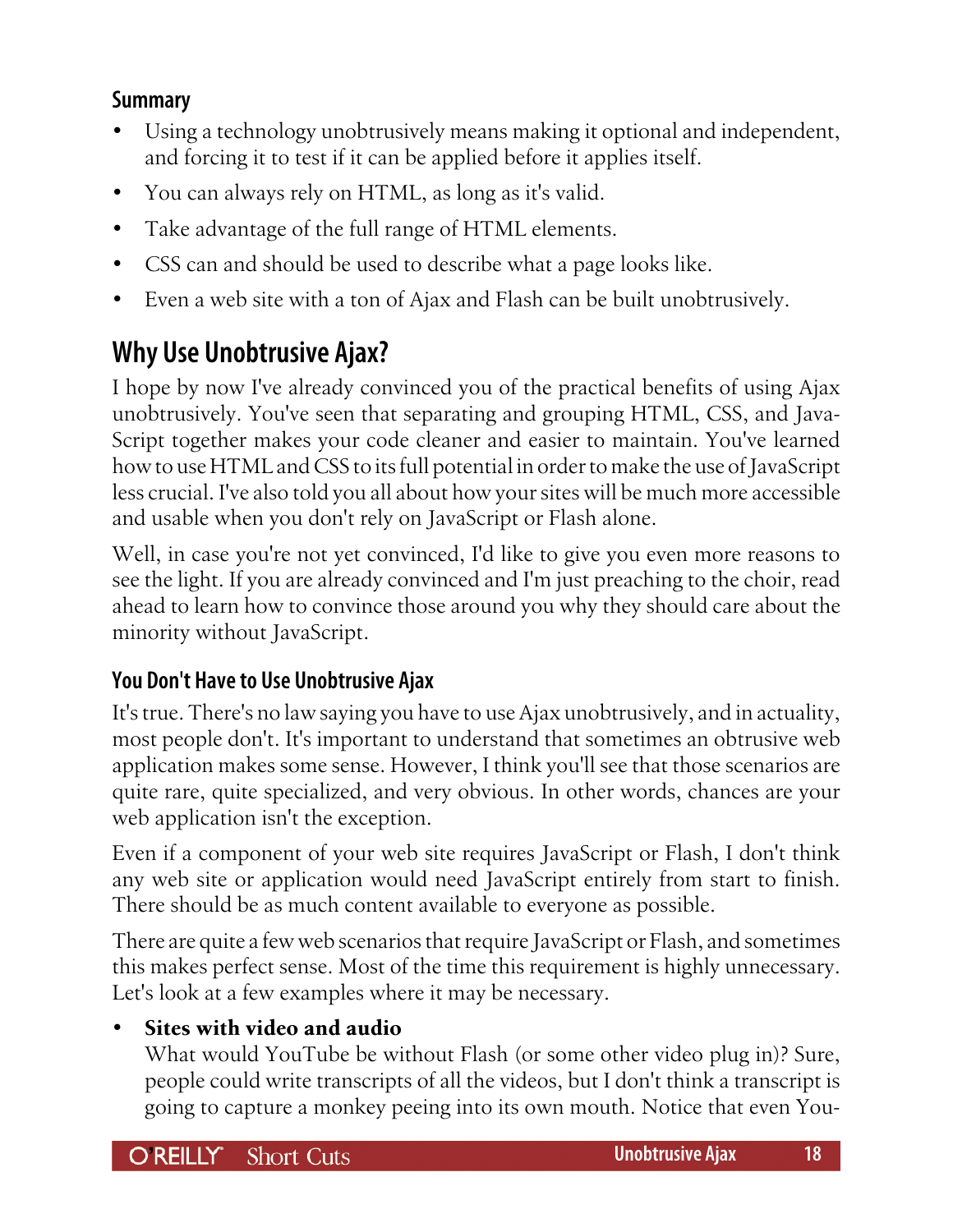Tube only requires JavaScript and Flash to watch the videos themselves, not to use the rest of the site.

# • **Mashups of Ajax web services**

If you're building a site that relies heavily on JavaScript-based web services, then I think you can get away with requiring JavaScript. You may want to give serious thought to the situation where someone doesn't have JavaScript, and think about how much you can offer these visitors. For example, maybe you can accomplish much of the same functionality by moving the bulk of the mashup to the server-side.

# • **Games and other interactive sites**

It's perfectly okay to require JavaScript in order to play a JavaScript- and Ajaxbased game. Even still, it would be possible to build a checkers game that worked by using a meta refresh, but there's probably a point when you need to draw the line.

If you're doing something that is impossible to do without JavaScript or Flash, then you have yourself a good excuse. Here are some things that don't count as excuses:

#### • **Drag-and-Drop**

So your web application just wouldn't be as fun and easy to use without dragand-drop? What about users who aren't comfortable using drag-and-drop? What about users who are unable to use a mouse? You really should build in an alternative way of working with your application anyway, and you might as well make it work without JavaScript.

# • **All the content is loaded with Ajax**

If you really want the content to be loaded without refreshing the page, at least give the content a home. Make a real old-fashioned URL for the content and stick that in the href of the links in your navigation. When people with Java-Script click the links, you can have your Ajax load up the content and display it. When everyone else follows the link (including search engine spiders), they will still get the content on a page by itself.

# • **A great interactive user experience**

If you think that your web application has such a great user experience that it wouldn't even be worth using without Ajax and JavaScript, then you are making a decision about how your users can use your application (and, in effect, making a decision about which users can use it). If you really want to give your users a great user experience, spare them from seeing a message saying, "Sorry, but you need to have JavaScript enabled."

• **It would cost too much to support users without JavaScript**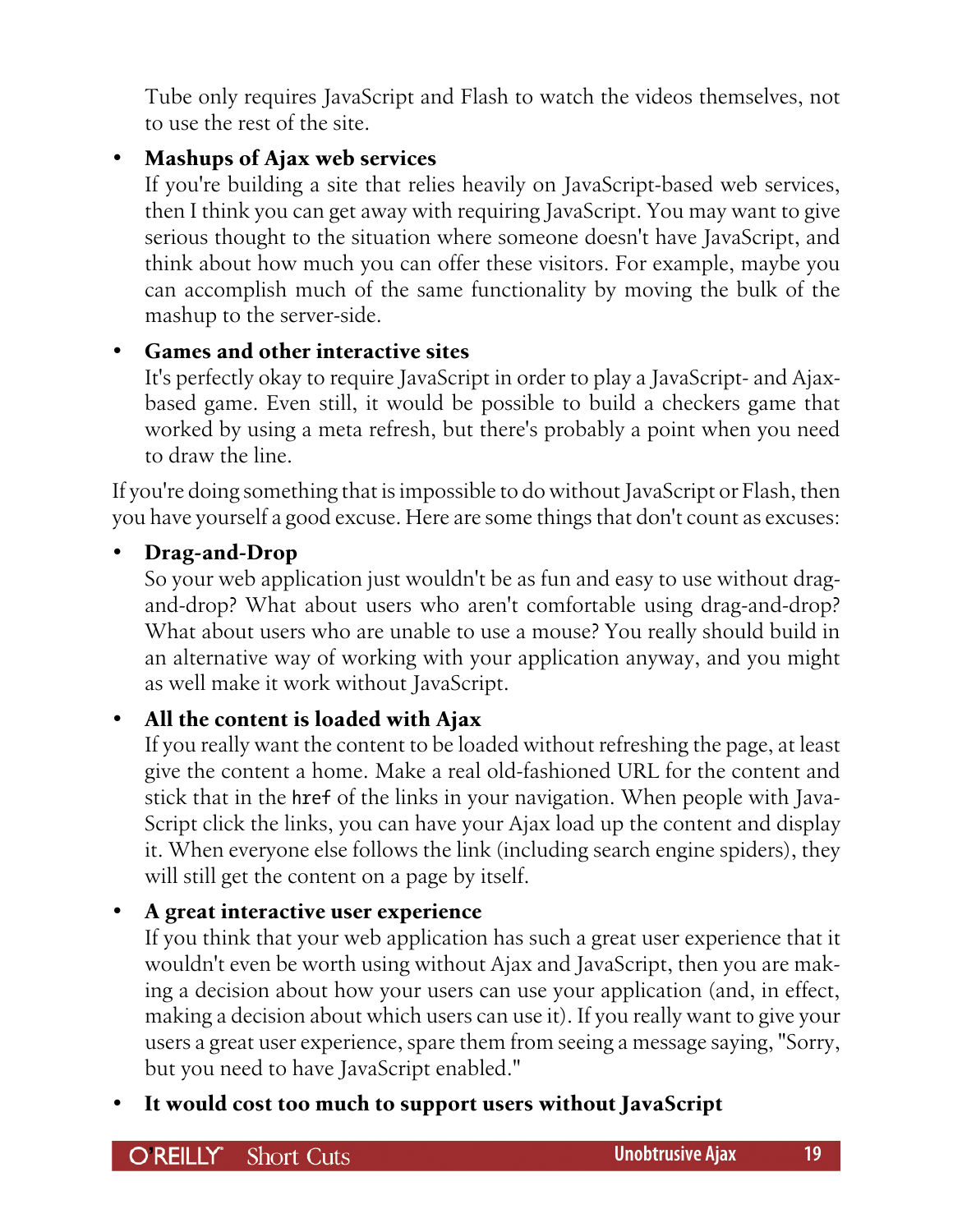It's not as hard as it sounds to build a JavaScript interface unobtrusively. Often, it's very easy. You won't have to make a whole new version from scratch for those without JavaScript, you'll just have to make small changes to the way you put the site together. In the end you'll have an application that is more robust, easier to maintain, and also accessible to everyone.

In the end, it will always be your decision (or the decision of your boss or client) how accessible the web site will be, who will be able to use it, and how the users will be able to use it. If you want to turn away a portion of your potential users, go ahead, but don't make this decision lightly.

# **Making Web Development Easier**

I've already shown you how much easier it is to make drastic changes to a web site or application when JavaScript and CSS is physically and conceptually separate from the HTML. This is simply because well organized code is always easier to read and maintain.

When I talk about maintenance, I'm talking about coming back to the code after some time and making changes. These changes could be bug fixes or new feature enhancements. Either way, a web site built unobtrusively will make both of these easier.

If you find yourself with a very serious bug in your JavaScript, and you know the site works without JavaScript, you always have the option of disabling JavaScript on the effected pages while you work to resolve the bug. Sometimes this happens without you making the choice; sometimes the bug causes the JavaScript to break completely. Even with the JavaScript broken, hopefully the site will work fine without it.

Fixing a bug is also easier if you know right away where the bug lies. If you separate CSS and JavaScript you know exactly where to fix display bugs or scripting problems instead of trying to find your way around the whole document.

Adding a feature to a web application is made easier when the code is more organized to begin with. It's also a lot easier if the existing features were built in a modular, independent way, so new code and features can be added without breaking any existing functionality.

Personally, I find it more fun to work on a project with really clean, organized code. Developing unobtrusively feels like an elegant solution to the problem rather than a series of hacks and intertwined, messy logic.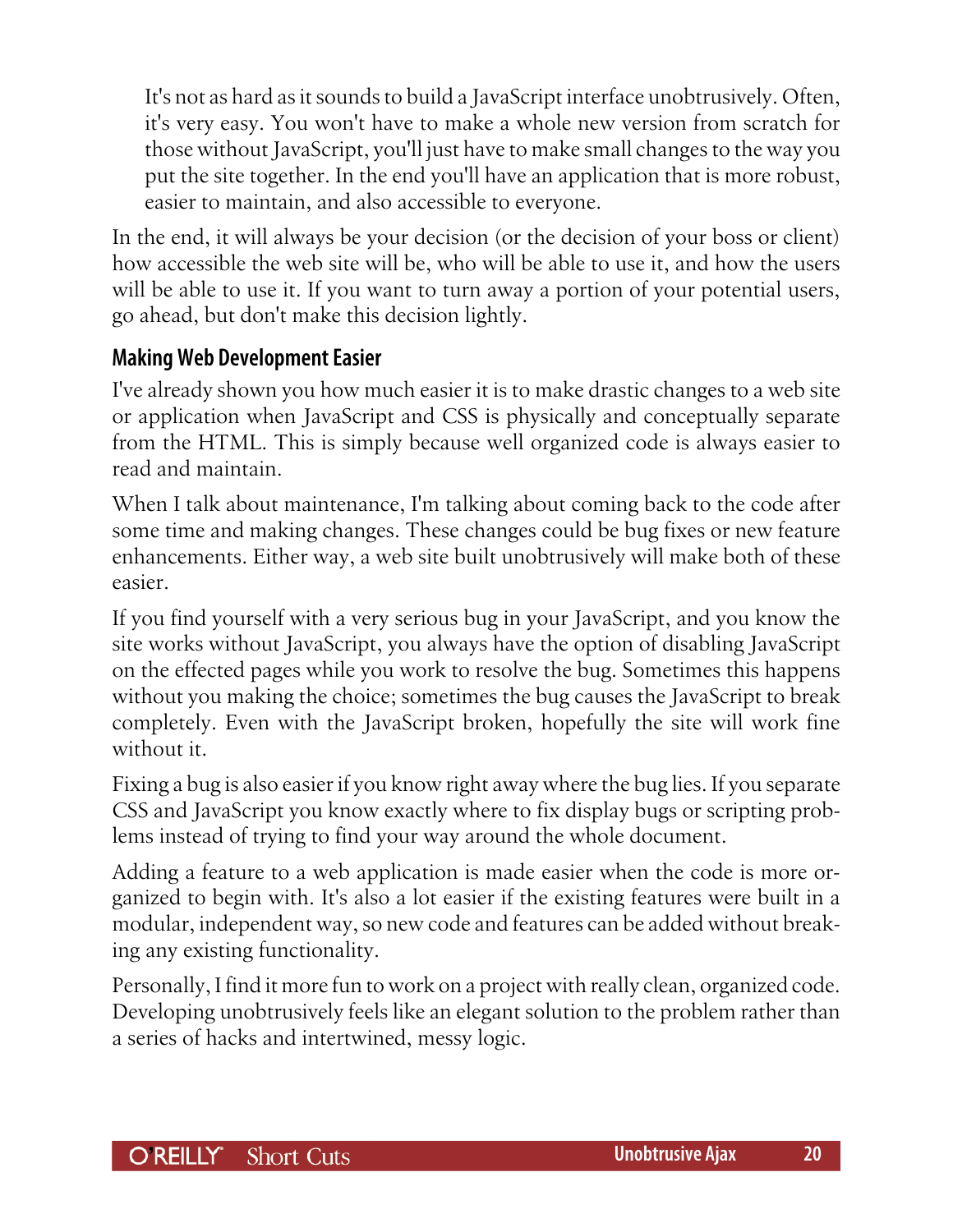# **Search Engine Optimization**

If your site is available to the public, and if it's important to you that people can find your site when they search for the topic you cover, then Unobtrusive Ajax should be very important to you.

Search engine spiders don't have JavaScript or CSS turned on. They look for content directly in the HTML, not dynamic content loaded with Ajax. They also will only find new pages if they come across the URL in the href of an <a> tag. If your navigation is generated using JavaScript, there may not be links to all of your pages in the HTML.

If all of your content is in JavaScript and Flash, not only will the search engine spiders have a hard time finding it — your potential visitors will, too.

Most search engine spiders also give importance to well structured HTML. As I discussed earlier, Semantic HTML gives your HTML documents more structure and meaning, and by structuring your content with header elements (<h1>, <h2>, etc.) and linking your pages together with well chosen link text, you give the search engines clues about what your pages are all about.

# **Accessibility**

Accessibility is certainly the biggest reason to use Unobtrusive Ajax, but perhaps not for the reasons you expect. I'm not talking about accessibility from a legal point of view, though that could certainly be important. I'm talking about accessibility in a very broad sense. As far as I'm concerned, accessibility is simply the ability for people to access your web site.

Often when people talk about accessibility on the Web, they narrow their view of accessibility to dealing with blind people using screen readers. Too often I've heard web development managers dismiss accessibility from this perspective;I've actually heard people say, "We don't have to worry about accessibility, I don't think there'll be any blind people using this."Well, there's a lot more to accessibility than screen readers.

Accessibility is about acknowledging that you don't know how people will access your site, and you don't know what limitations he or she may face. Some people want to use the Web from their mobile phones or other mobile devices. Some people are using the Web on very slow Internet connections. Some people prefer to disable images to save bandwidth.

Some people disable JavaScript for personal security concerns,others have Java-Script disabled as part of a company or organization security policy,and others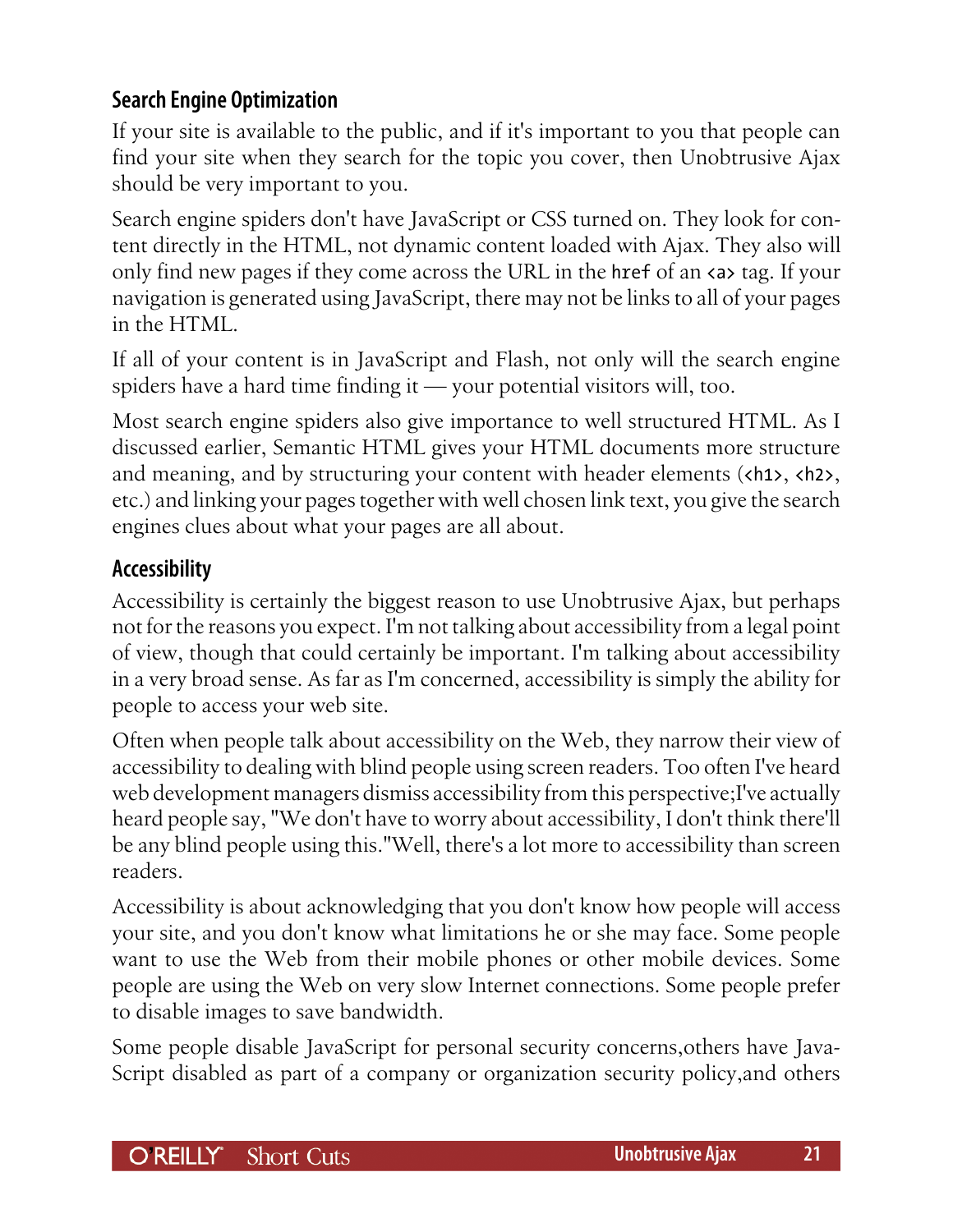have it disabled against their will because they're using a browser or device that doesn't support it.

Some people can't use a mouse for physical reasons, others can't use a mouse for technical reasons, and others still simply prefer not to use a mouse if they don't have to.

Some people are color blind, others are partially blind and need to use very large fonts, and others are completely blind and need to use screen readers.

Some people are new to computers and the Internet and have a hard time understanding technical jargon (and they don't have a clue what a tag cloud is supposed to be for, or even what drag-and-drop means), and others speak a foreign language and have a very difficult time understanding your instructions.

I hope you start to see the pattern that emerges. Accessibility affects a lot more people than you may expect. I don't remember who said it, but someone once said "Everyone faces accessibility problems at one time or another."

Maybe one day you'll find yourself trying to check your Ajax-based web mail at an internet cafe with JavaScript disabled. Or maybe your mouse will break and you'll go online to try and buy a new one and find yourself faced with a drag-and-drop shopping cart. Eventually, everyone will find themselves in that "minority" that web developers are quick to dismiss.

One of the most powerful features of the Web is its platform-independence. There is nothing inherent about HTML, JavaScript, and CSS that says what software needs to be running on a computer. Any device, any operating system, any computer can take HTML and display it. By building web sites that rely only on HTML, we make no assumptions about how the web site will be used.

We can still add fancy CSS, JavaScript, and Flash to a web site without breaking the basic functionality of the HTML. This way, we get the best of both worlds. Those with fast computers, fast Internet connections, and modern browsers can get the full "wow"factor we were hoping for. Luckily for us, most people fit in this category. However, no matter how far we look in the opposite direction, there will always be someone who lies outside of our assumptions. For these users, plain, boring HTML is much better than nothing.

#### **Summary**

• Unobtrusive Ajax benefits developers by keeping code organized and robust, making it easier to find and fix bugs, or add new features.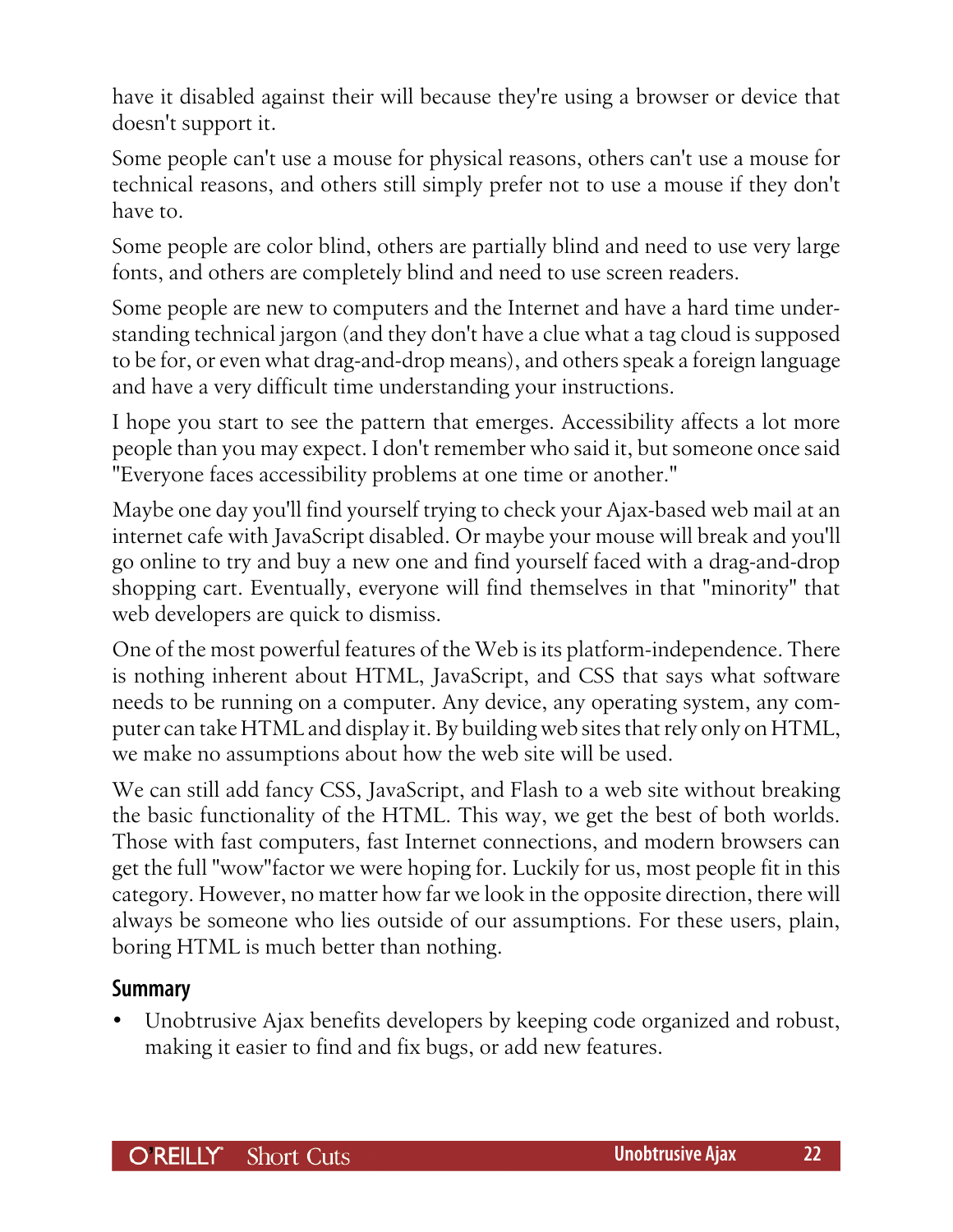- <span id="page-22-0"></span>It also benefits users by giving everyone the ability to access web sites no matter what physical or technical limitations they face.
- Search engine spiders are visitors too, and Unobtrusive Ajax benefits them by making sites that they can traverse and understand.
- Unobtrusive Ajax isn't always feasible, but those situations are rare.
- Even when being fully unobtrusive isn't possible, you should try the best you can to offer some level of content and functionality to everyone.

# **How to Use Unobtrusive Ajax**

Okay, enough of the benefits for using Ajax unobtrusively.Let's get to the fun stuff.

# **Convincing Your Bosses and Clients**

Certainly the first step in doing any programming, you have to convince the people who pay the bills, right?

Well, maybe not. Let me suggest something daring: don't ask for permission.Just do it.

Developing unobtrusively is much more a technical design than a design decision. Your bosses and clients depend on you to use your education and technical knowhow to make the appropriate technical decisions when you work. Do you need to ask them before you comment your code? Do you need permission to decide whether or not to program with a Model-View-Controller pattern? Unless you are doing work for someone highly technical, chances are the answer is no.

You are responsible for making technical decision because you understand the pros and cons, and you understand how difficult it is to do things. Chances are, the people who pay the bills don't. Here is a bad example of a possible conversation, sadly one I've had several times in the past:

You: "What do we do if JavaScript is turned off?"

**Boss:** "Well, just display a message that they need to have JavaScript turned on."

Seems like a logical decision, doesn't it? Notice there are a lot of assumptions being made without being spoken. First, it's assumed that everyone has the option of turning JavaScript on. Second, it's assumed that the only way the web site will work is with JavaScript enabled. These are big assumptions, but easy to make when you don't have all the information.

Here's a much better example of the same conversation:

**You:** "Do you want me to spend a few hours going through the site and making sure it works for people who can't use JavaScript?"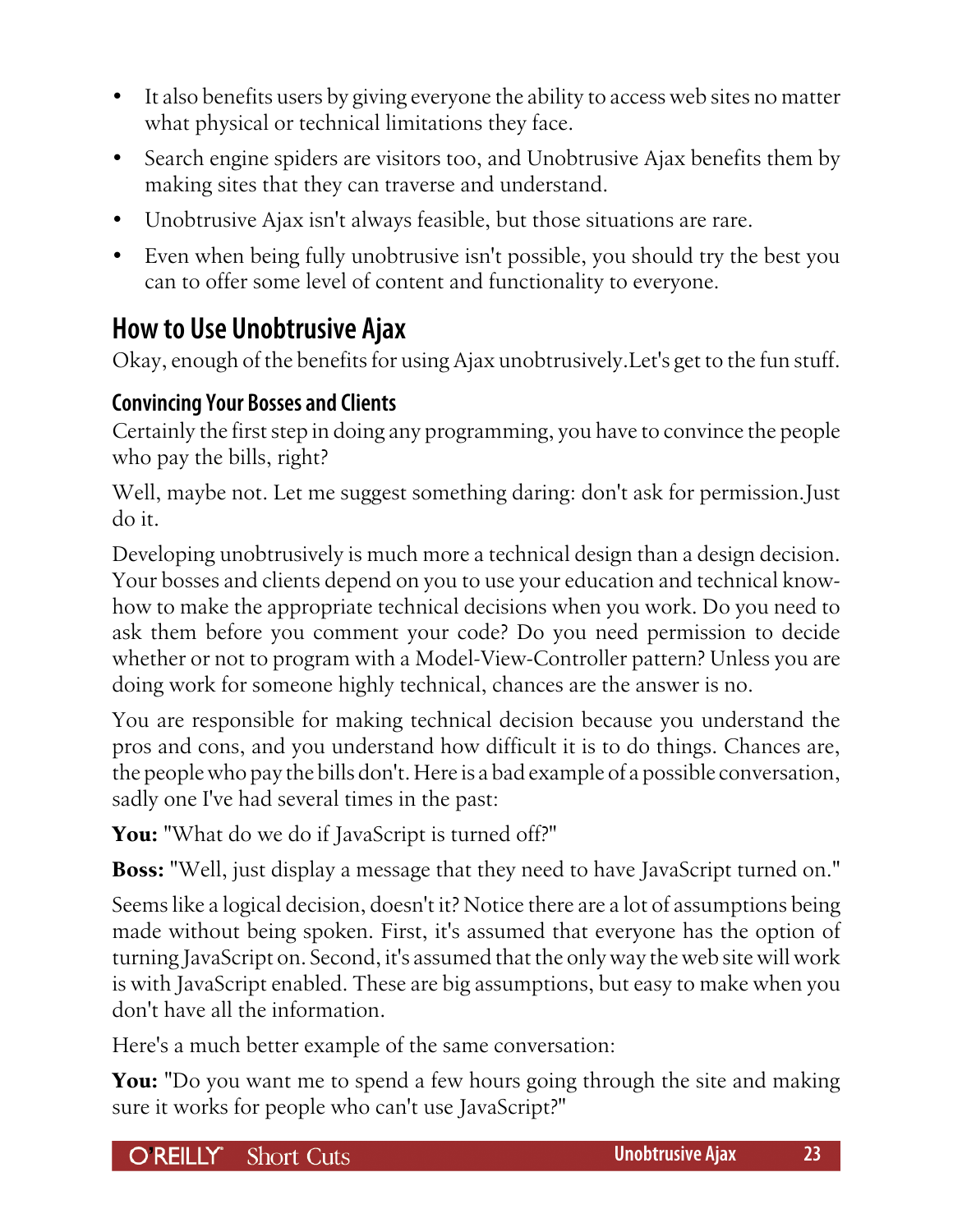**Boss:** "Well, how many people don't have JavaScript?"

You: "It depends, but somewhere between 5 to 10 percent."

**Boss:** "You said only a few hours? Sure, go ahead."

Here you've made it clear that supporting those without JavaScript isn't a huge amount of effort, and you've also made clear that for some users, JavaScript is not an option. Your boss will, hopefully, make the most obvious decision to spend a few hours making the site work for everyone.

However, here's my favorite version of the same conversation:

**You:** "I built the site with accessibility in mind, so it will work for everyone, no matter what browser they're using, even if it's a mobile phone, a blind person using a screen reader, or anyone else. You'll even be able to use the site with JavaScript turned off."

#### **Boss:** "Great work! Thanks!"

Your bosses and clients want you to produce a great product that works for everyone. If you can show that you know how to do this, that it's not a big technical challenge, that the benefits are very tangible, and that you're able to accomplish this without a noticeable effort, your bosses and clients will be impressed if nothing else.

If this doesn't work, and your bosses and clients have already decided that people without JavaScript are worthless, you can suggest some other options:

- Remind them of any web accessibility legislation in your country.
- Calculate the lost revenue from potential visitors being denied access.
- Explain that the site will be more stable if it doesn't require JavaScript to work.
- Promise that you won't have to make a separate version for people without JavaScript.
- Insist that it will be easier for you and other developers to maintain and understand the site if it's built unobtrusively.
- Tell them to read this book.

Of course, in the end, there will always be bosses and clients who aren't willing to spend a cent towards supporting the minority, no matter how hard to try to convince them otherwise. But hey, you tried your best, right?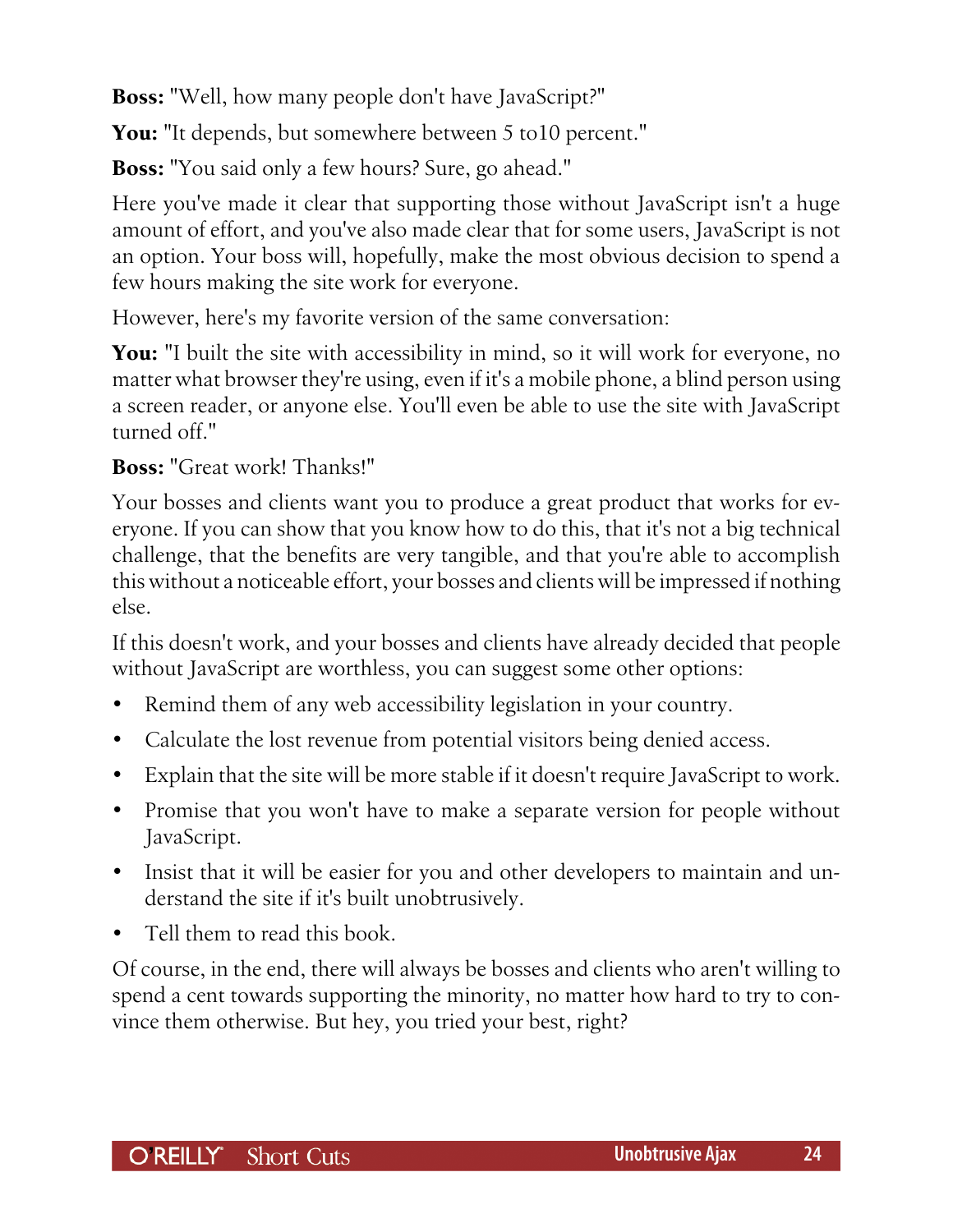# **Develop without JavaScript First**

This is the most simple and the most powerful technique for developing unobtrusively. I admit, it's a little boring. This Ajax stuff is so cool and so exciting, it's usually the first stuff you want to get to, isn't it? Well, a little patience can pay off.

You should ensure that all the forms have server-side validation. If you don't build server-side validation, you could still end up with invalid data in your system, even if you require JavaScript. Some of your visitors will know how to turn off JavaScript to get around your form validation (I know I've used this technique a few times to make a form field optional that was supposed to be required). If the validation of your data is really important, then you can't trust the browser. If you leave the server-side validation until later, it can be easily forgotten, especially if everyone testing the site has JavaScript turned on. You can even store the rules of the validation in a JSON object, allowing you to reuse the logic instead of duplicating it.

With JavaScript off limits, you start off by building what search engine spiders and users on mobile devices will see. This way, you can make sure that all content and functionality is available to everyone. Later, you can add JavaScript to enhance the experience, loading content dynamically or submitting a form using Ajax to speed things up for those that can handle it.

In these early stages, you can, of course, keep the JavaScript and Ajax features you'll be adding later in mind. Abstract your content and data so that it can be reused and available with Ajax as well as in an HTML page of its own. Separate the presentation (CSS) from the content (HTML) so it will be easier to describe how things look with JavaScript turned on.

Something else that might happen when you develop without JavaScript: you may realize that you can put the site live sooner. Since everything works already, you may decide that you didn't need as much Ajax as you originally thought. If you're running late on a deadline, you'll be able to release a simple version of the site early and get people using it, then add the Ajax features at your leisure.

This is still the Web, and most people are comfortable using traditional web interfaces, clicking links, and submitting forms. You may find that the places where Ajax is most helpful is different from what you originally expected. Often, just a few simple enhancements can make a big difference, even though up front it seems like trying to copy a desktop application feeling is the only way to impress people. If you launch the site without JavaScript first, you can get feedback and user experience to help you decide where you should spend your time adding Ajax.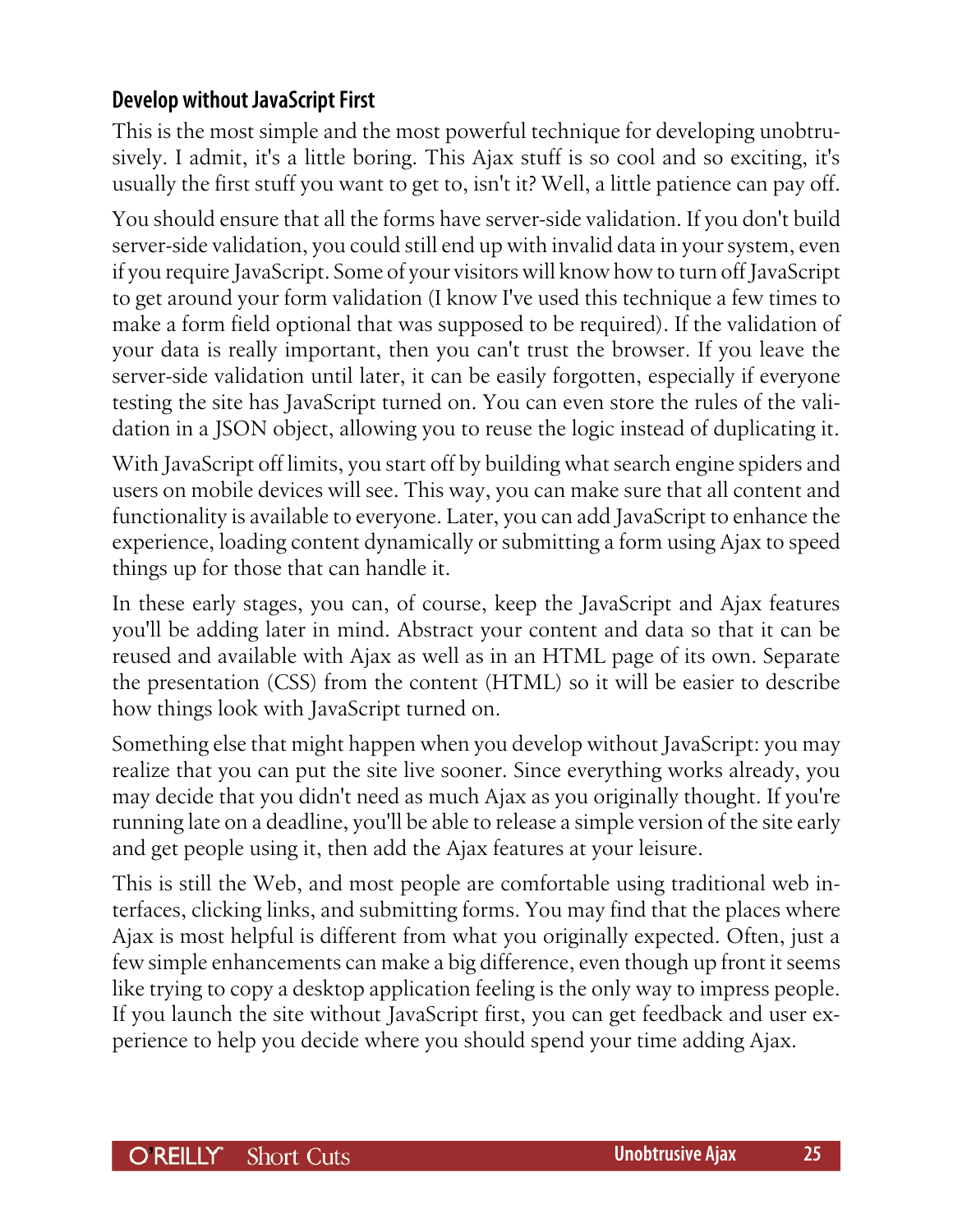# **Use JavaScript Libraries**

Nearly all JavaScript libraries make it easier to do DOM scripting, add events to elements, and generally program in JavaScript.

Rather than go into detail about all the different JavaScript libraries, explaining the differences, strengths, and weaknesses of each, I'll talk about the things they have in common.Certain functions and functionality can be found in nearly any JavaScript library, even homemade ones.

I encourage you to use all these functions, if you aren't already. If you're using a JavaScript library already, then I encourage you to find the equivalent functionality in that library and take full advantage of it. If you're not using a JavaScript library, then I encourage you to use the example functions provided in your own projects.

#### **Ajax Function**

If you're doing any Ajax, you, of course,will need to have a function that handles the Ajax request for you. I'm sure you've seen a function like this before, but here is one I like to use:

```
function httpRequest(url, callback, data) {
       var httpObj = false;
       if (typeof XMLHttpRequest != 'undefined') {
             httpObj = new XMLHttpRequest();
       } else if (window.ActiveXObject) {
             var versions =["MSXML2.XMLHttp.5.0",
                   "MSXML2.XMLHttp.4.0","MSXML2.XMLHttp.3.0",
                   "MSXML2.XMLHttp","Microsoft.XMLHttp"];
            for (var i=0; i \lt versions.length;i++) {
                   try {
                          httpObj = new ActiveXObject(versions[i]);
                          break;
                   } catch (e) {}
 }
        }
        if (!httpObj) {
               alert("Error: XMLHttpRequest not supported.");
               return;
        }
        httpObj.onreadystatechange = function() {
              if (httpObj.readyState == 4) {
                       if (httpObj.status != 200)
                             alert("Error connecting to server");
                      else if (callback)
                             callback(httpObj.responseText);
        };
        httpObj.open(data ? 'POST' : 'GET', url, true);
```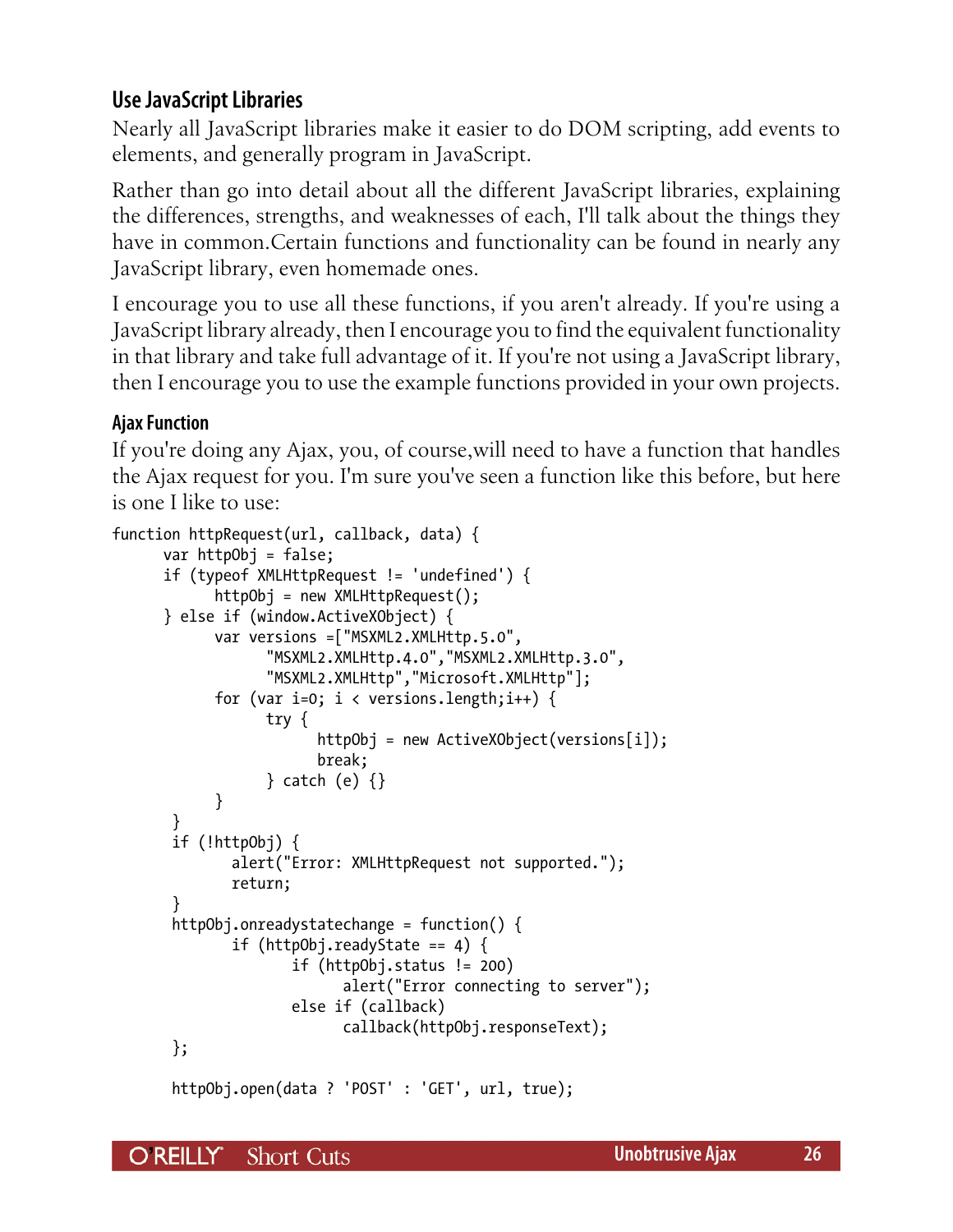```
 if (data)
        httpObj.setRequestHeader('Content-type',
                'application/x-www-form-urlencoded');
 httpObj.setRequestHeader("X-Requested-With", "XMLHttpRequest");
 httpObj.send(data);
```
To use it, simply pass a URL as the first parameter, and an optional callback function as the second parameter. The callback function will get the responseText property as the only argument (personally, I always use JSON, so I don't need responseXML). If you need to send some POST data, just pass it in a string as the third argument, and the function will automatically call using the POST method.

#### **Event Handling Functions**

}

Nearly any unobtrusive Ajax programming involves adding some event handlers to elements. The old-fashioned way of using attributes like onclick works, but not reliably. If you assign a second onclick handler to the same element, it will overwrite the first one. Using DOM event handlers, you can add and remove event handlers independently. This keeps your code more portable, because it prevents your events from breaking other scripts on the same page.

In a perfect world, every browser would use the DOM method of attaching events,which is addEventListener(). Unfortunately, we have to worry about older browsers, including Internet Explorer.

To deal with various browsers, many people have developed various addEvent() functions. There are many solutions out there, and I really recommend using a JavaScript library if only for the event handling functions. For the purposes of this book, just keep in mind that I am using a function that is something like this:

```
// call this function like:
// addEvent(link, "click", function(e) {
// // handle the click event
1/ });
function addEvent(element, type, handler) {
      // attach function of "type" to element
      // when the event is trigger, handler() will be called
}
```
#### **Preventing Default Event Behavior**

I've talked a lot about hijacking links and forms to give new behavior. In order to do this, we need to make sure the browser doesn't execute the default behavior, such as submitting a form or following a link.

O'REILLY' Short Cuts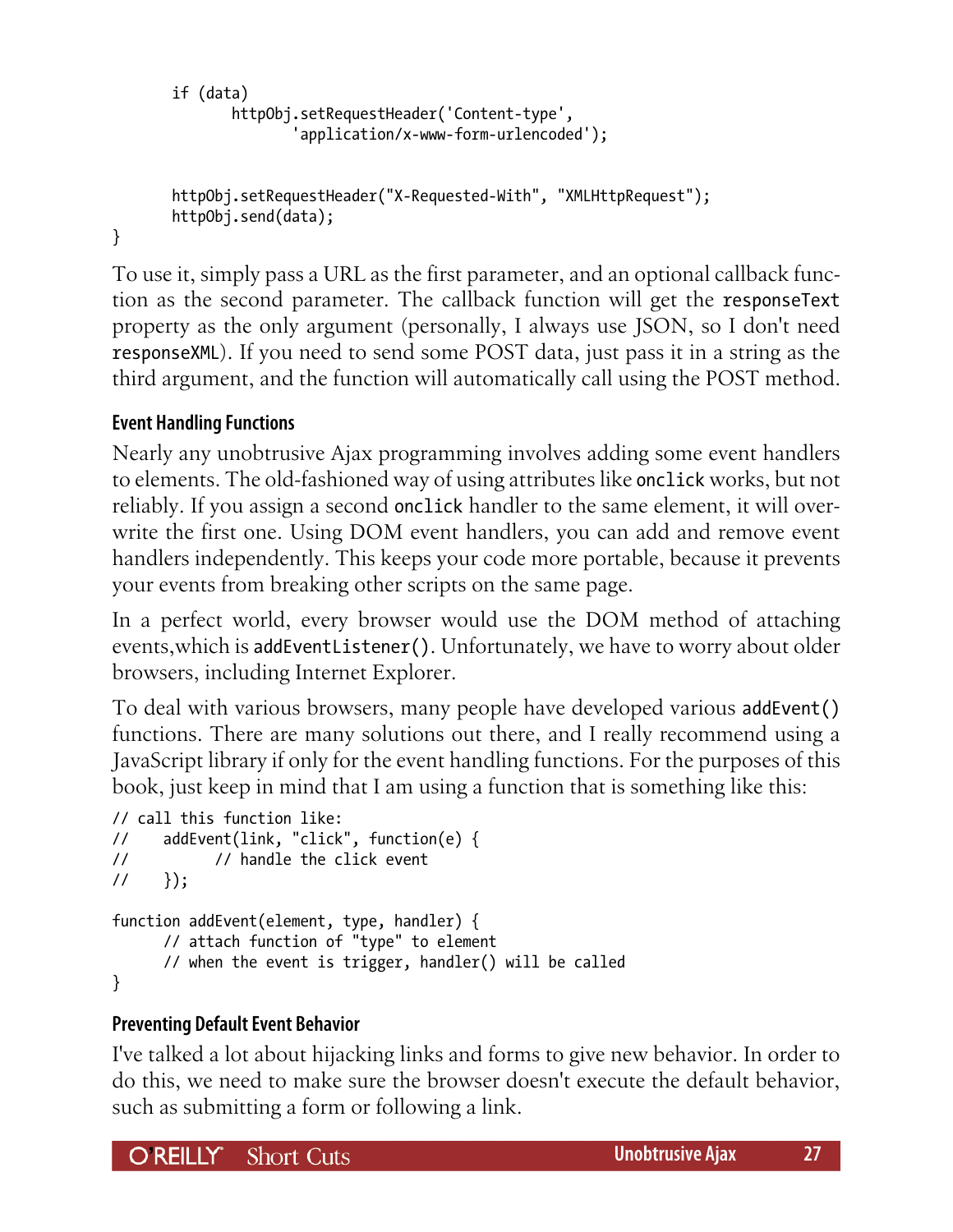When we use a click handler attribute like onclick, we can simply return false at the end of the function. However, when using most addEvent() functions, like the one above, this won't work. We need to, instead, explicitly tell the browser to prevent the default behavior. We can do that with a function like this:

```
function preventDefault(e) {
    e = e \mid \mid window.event;
     if (e.preventDefault)
         e.preventDefault();
     e.returnValue = false
}
```
This function takes care of the different ways of preventing default behavior. You would use it in an event handler function like this:

```
addEvent(form, 'submit' function(e){
     // do some stuff
     // prevent the browser from submitting the form
     preventDefault(e);
});
```
#### **DOM Ready Event Function**

This solves a different problem from the event handling functions above. Using them, the best you can do is add a window.onload function like so:

```
addEvent(window, 'load', function() {
        // do something when the page has loaded (including images)
});
```
However, this method will wait until the entire page has loaded, including all the images on the page. Sometimes you need this, but usually this delay can cause problems. People may try to use your JavaScript functionality before the images have loaded and find the page broken. In reality, you usually just need the HTML to be on the page before you go and manipulate the page.

The standard DOM way of doing this is to attach a DOMContentLoaded event to the document. Unfortunately, at the time of this writing, this isn't supported in Internet Explorer or Safari.

An alternative solution to this is to stick a **<script>** tag right before the end of the <body>, and it's the solution used by most people up until 2006. In June, 2006, Dean Edwards, John Resig (same writer of the event handler functions), and Matthias Miller got together and solved this problem. You can see the discussion and solution here at Dean Edwards' web site: *[http://dean.edwards.name/weblog/](http://dean.edwards.name/weblog/2006/06/again/) [2006/06/again/](http://dean.edwards.name/weblog/2006/06/again/)*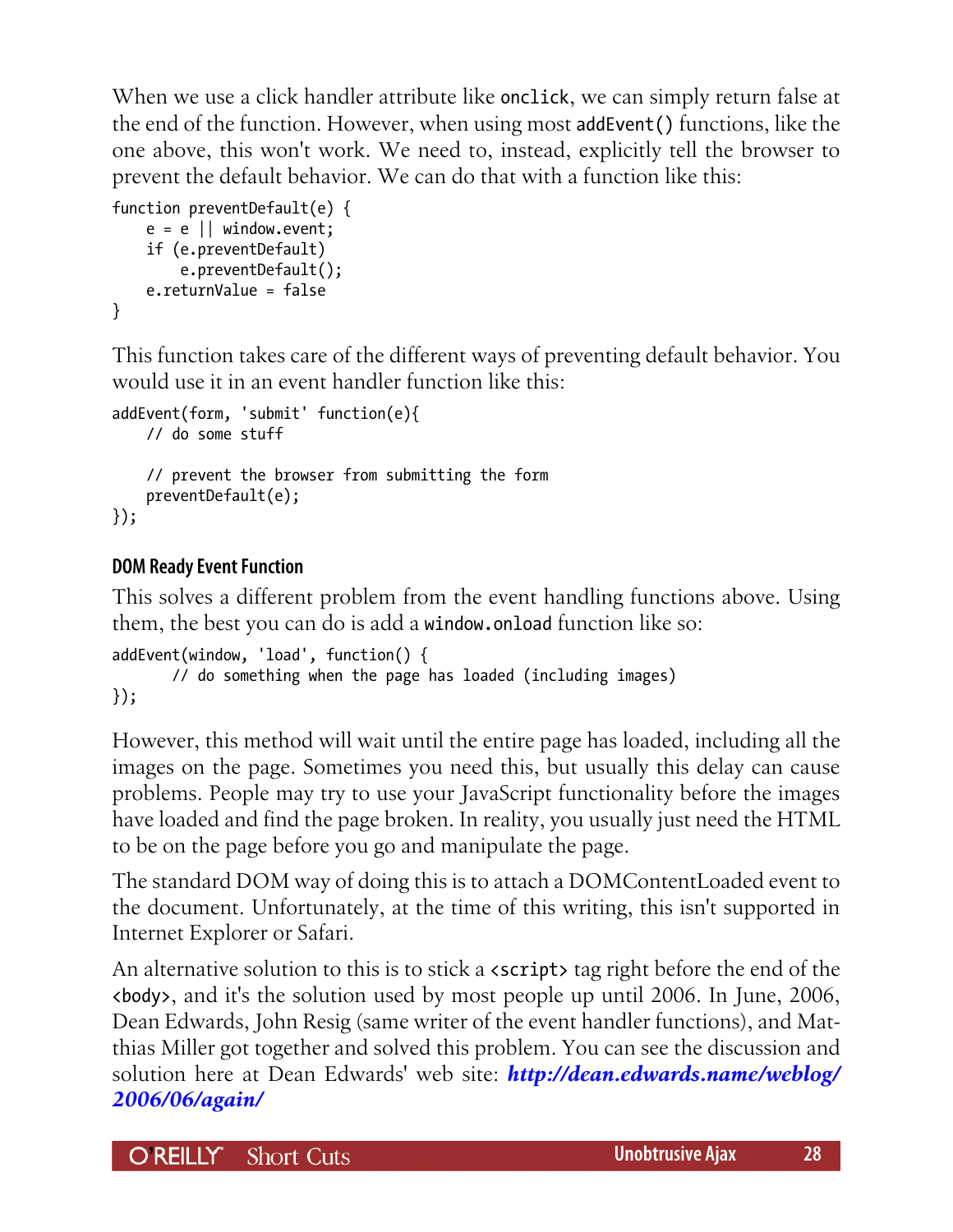I adapted their solution into a function I use regularly, called addDOMLoadEvent(). You can find this function (including a compressed version) on my web site here: *<http://www.thefutureoftheweb.com/blog/2006/6/adddomloadevent>*

Here it is for your convenience:

```
function addDOMLoadEvent(func) {
    if (!window.__load_events) {
      var init = function () {
           // quit if this function has already been called
           if (arguments.callee.done) return;
           // flag this function so we don't do the same thing twice
           arguments.callee.done = true;
           // kill the timer
          if (window. load timer) {
               clearInterval(window.__load_timer);
              window. load timer = null;
 }
           // execute each function in the stack in the order they were added
          for (var i=0;i < window. load events.length;i++) {
              window. load events[i]();
 }
          window. load events = null;
       };
       // for Mozilla/Opera9
       if (document.addEventListener) {
          document.addEventListener("DOMContentLoaded", init, false);
       }
       // for Internet Explorer
      /*@cc on @*/ /*@if (@_win32)
           document.write("<scr"
              + "ipt id=__ie_onload defer src=//0><\/scr"+"ipt>");
          var script = document.getElementById(" ie onload");
           script.onreadystatechange = function() {
               if (this.readyState == "complete") {
                   init(); // call the onload handler
 }
           };
       /*@end @*/
       // for Safari
       if (/WebKit/i.test(navigator.userAgent)) { // sniff
          window. load timer = setInterval(function() {
               if (/loaded|complete/.test(document.readyState)) {
```
O REILLY" **Short Cuts**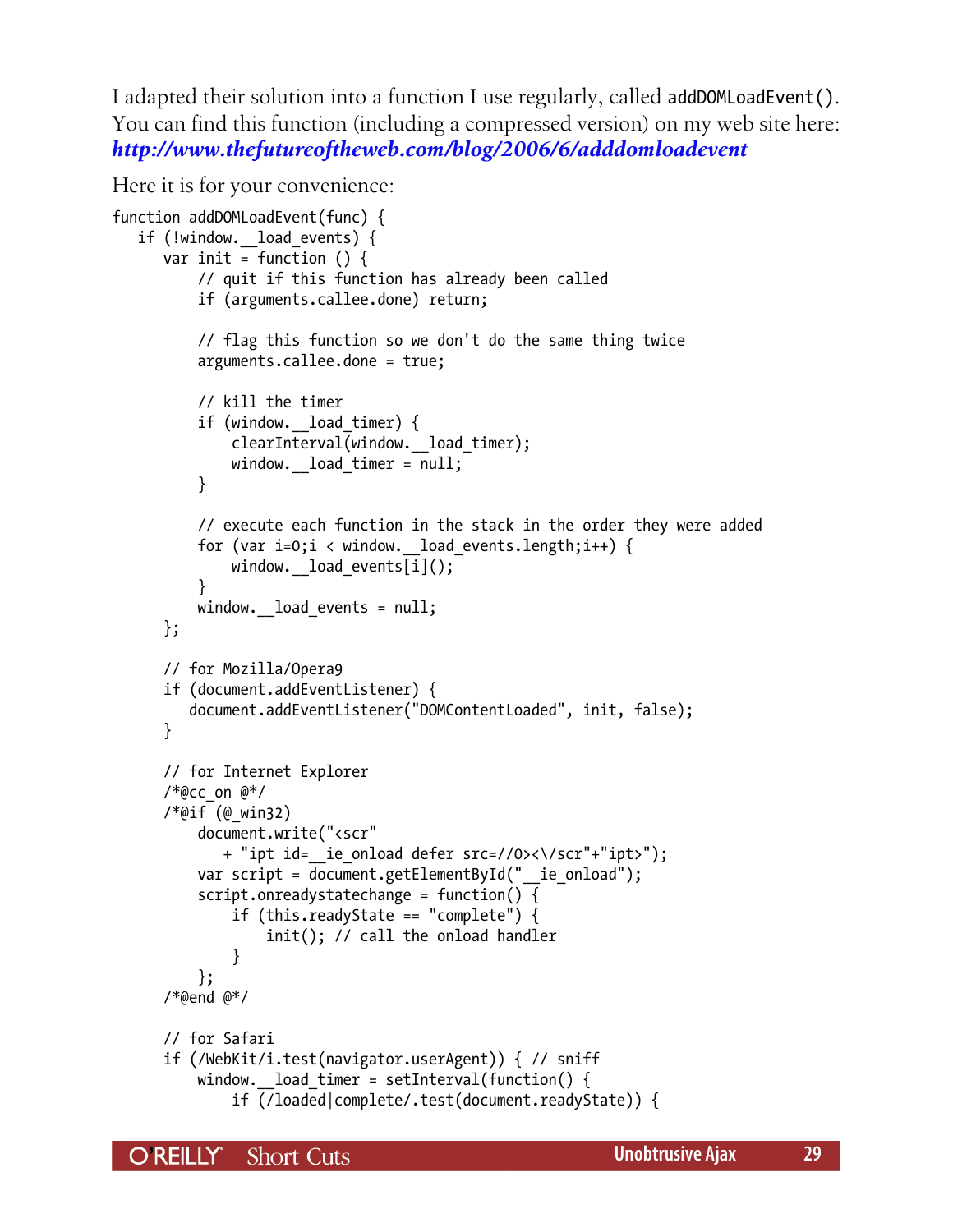```
 init(); // call the onload handler
 }
          }, 10);
       }
       // for other browsers
       window.onload = init;
       // create event function stack
      window. load events = [];
    }
    // add function to event stack
   window. load events.push(func);
}
```
You use it simply by calling it as many times as necessary, passing it through a function each time. All the functions will be executed as soon as the DOM is ready.

This function or an equivalent is available in nearly every major JavaScript library as well, usually called a DOM Ready or DOM Load function.

#### **Adding, Removing, and Checking for Class Names**

If we are going to properly separate behavior (JavaScript) from presentation (CSS), we will have to use class names extensively. We can then easily use class names like "active" or "disabled" to affect the user interface without dealing with any colors or borders in JavaScript.

To accomplish this, we generally need three functions which allow us to add, remove, and check for class names. Since an element can have more than one class added to it, the code can get a bit messy, and we have to use regular expressions to remove and check for classes. That's why functions like these are handy to have around.

These functions typically look something like this:

```
function addClassName(obj, name) {
     if (obj.className != '') obj.className += ' ';
     obj.className += name;
}
function removeClassName(obj, name) {
     obj.className =
         obj.className.replace(new RegExp("(^|\\s)"+name+"(\\s|$)","g"),' ')
}
function hasClassName(obj, name) {
     return new RegExp("(^|\\s)"+name+"(\\s|$)").test(obj.className)
}
```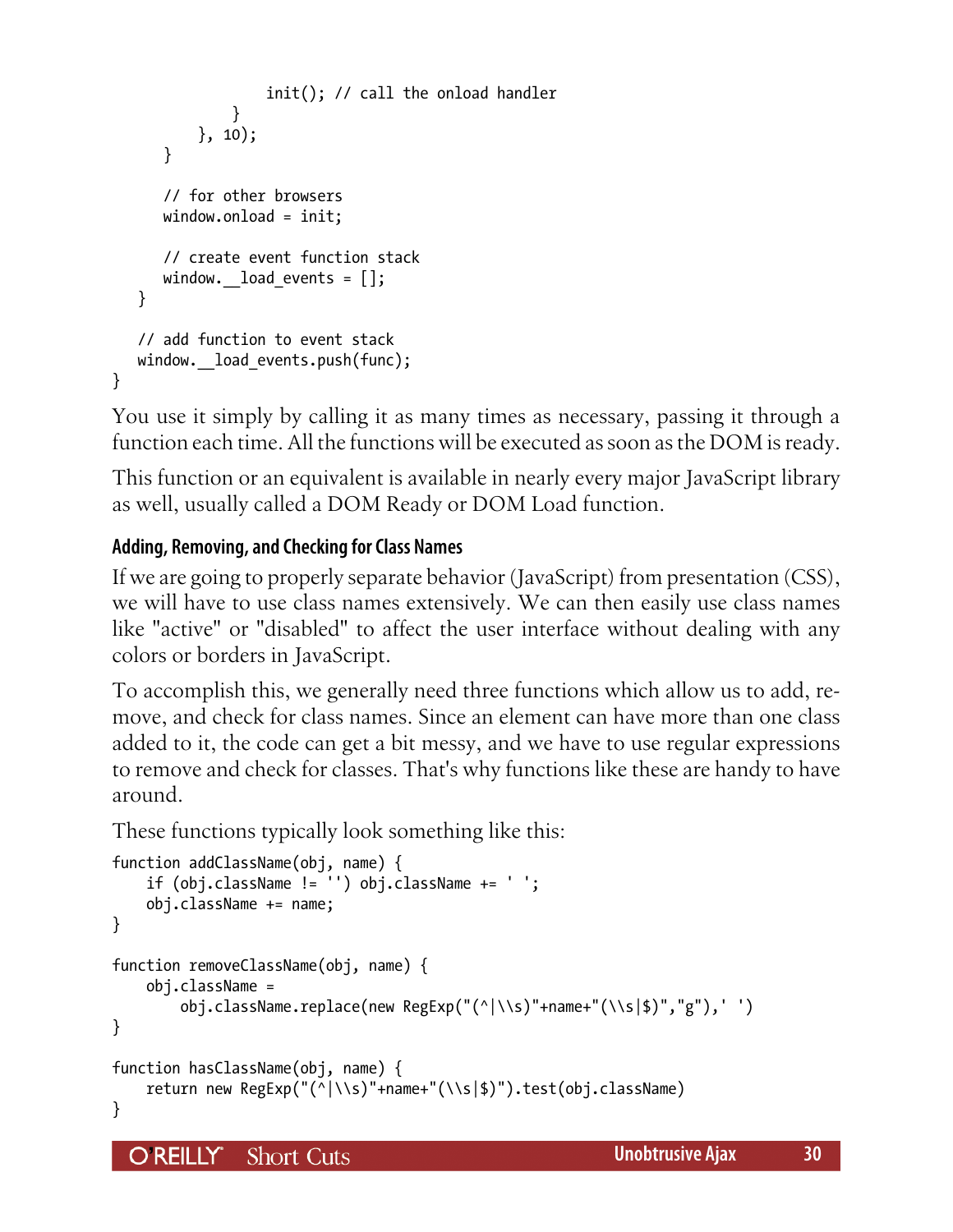#### **Selecting Elements by Class Name (nd More)**

When working with the DOM, most of the time, you try to collect a set of elements (like all the list items in a navigation), and then work on that set of elements (like attaching event handlers). Doing this with just getElementById and getElementsBy TagName can get rather frustrating.

Many times, you simply need to select a set of elements based on their class name. Using class names lets you add hooks to a bunch of elements on the page, and then you can later use JavaScript to add special functionality to all those elements.

For example, you might add a class name of "tree" to some lists on the page. When JavaScript is enabled, it can go and make the tree an interactive, collapsible tree navigation.

There are many functions on the Web that can find elements based on a class name, and there will be a really fast one built into Firefox 3. There are more advanced functions which can find elements based on XPath queries or CSS selectors, such as those found in the jQuery and Prototype JavaScript frameworks. These are much too complex for me to include here, but if you are using such a framework, I recommend you get familiar with their syntax to really speed up your JavaScript development. If you're not using such a framework, I recommend you have a look at them.

# **Browser Tools**

If you're going to be doing any serious amount of JavaScript development, I highly recommend you use all the web developer tools available. Currently, this includes a few gems:

- **Firebug.** Firebug is the best thing to happen to web development. It lets you manipulate everything about a web page, including the CSS, HTML and Java-Script, on the fly. It is currently available only for Firefox and other Mozillabased browsers. You can download it here: *<http://www.getfirebug.com/>*
- **Firefox Web Developer Extension**. Also for Firefox (or any Mozilla-based browser), this is another extension that every web developer needs to have. The ability to disable and enable JavaScript, CSS, and images is absolutely essential for programming unobtrusively. The ability to validate HTML and CSS easily also comes in handy. You can install this toolbar here: *[http://chris](http://chrispederick.com/work/webdeveloper/) [pederick.com/work/webdeveloper/](http://chrispederick.com/work/webdeveloper/)*
- **Internet Explorer Developer Toolbar**. Like the Firefox Web Developer Extension, this toolbar lets you turn on and off JavaScript, CSS, and images easily, allowing you to see your page as others might. You can download a copy here: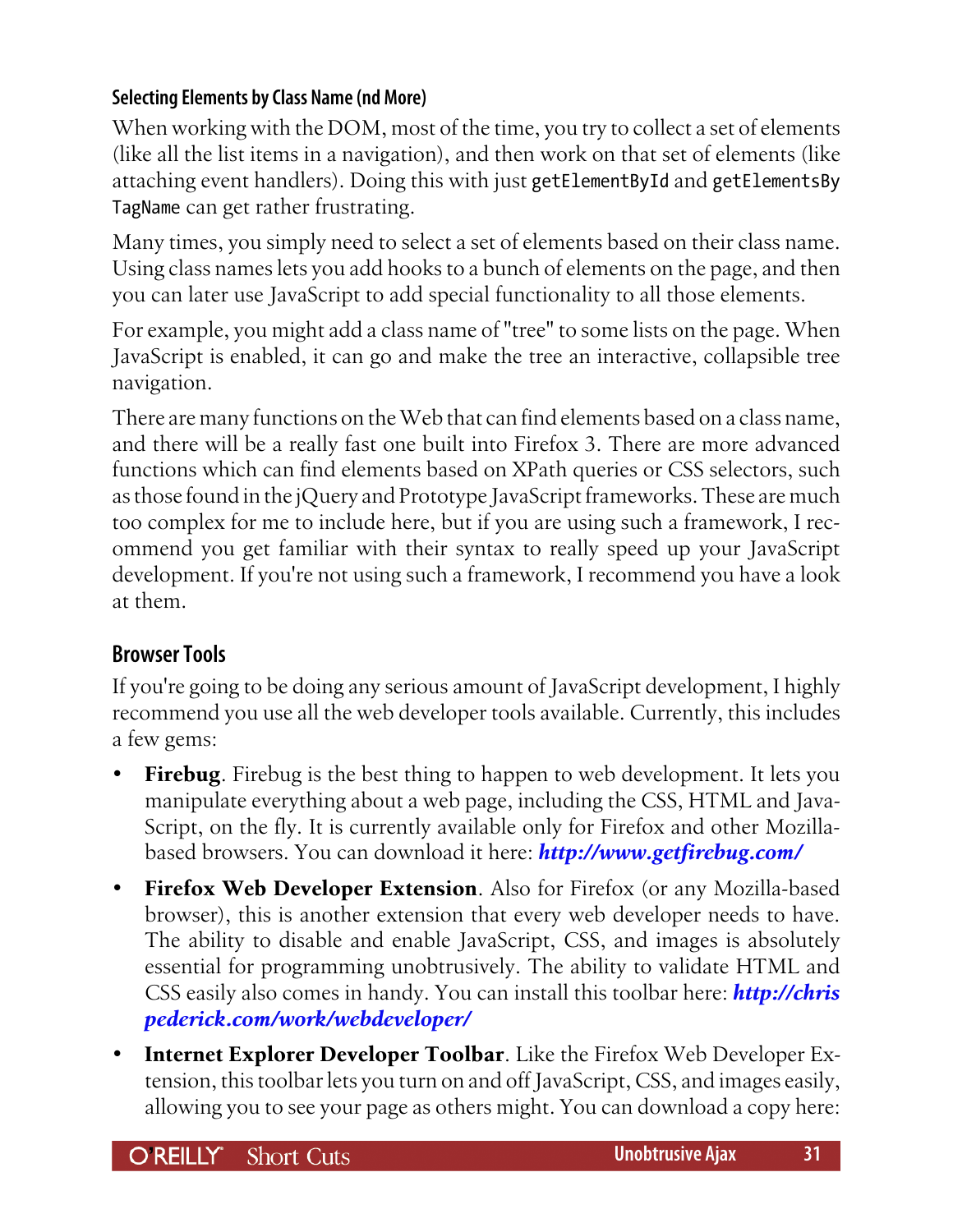# *[http://www.microsoft.com/downloads/details.aspx?family](http://www.microsoft.com/downloads/details.aspx?familyid=e59c3964-672d-4511-bb3e-2d5e1db91038&displaylang=en) [id=e59c3964-672d-4511-bb3e-2d5e1db91038&displaylang=en](http://www.microsoft.com/downloads/details.aspx?familyid=e59c3964-672d-4511-bb3e-2d5e1db91038&displaylang=en)*

There are lots of other great tools out there to help with programming web sites unobtrusively, but these are just a few I use on a regular basis.

# **Importance of Links and Forms**

When building web sites and applications, links and forms are your best friends. Links are how people can go through your site to reach content, and forms are how people can send data to your server to interact with it. These are the essential building blocks of the Web. They're often the first things to break when relying on JavaScript.

Luckily, they're also the easiest things to fix to make a site work without JavaScript. Let's revisit a common example, a link that triggers a JavaScript function:

```
<!-- this goes nowhere -->
<a href="javascript:void(0)" onclick="fancyAjaxStuff()">wow me</a>
```
Whenever you see an href abused like this, you should see your chance to make an unobtrusive fix. All you need to do is specify a real web page in that href:

```
<!-- now we have somewhere to go if JavaScript is disabled -->
<a href="old_school.html" onclick="fancyAjaxStuff(); return false">wow me</a>
```
If JavaScript is disabled, the link will just go to our page old\_school.html which should provide the same functionality or content as the Ajax function would have. If JavaScript is enabled, the Ajax function will still be called, but the default behavior of the link (going to another page) will be canceled, thanks to the return false at the end of the click handler.

Similarly, keep an eye out for forms without a real action attribute, like this:

```
<!-- a JavaScript-only form? -->
<form onsubmit="doAjaxSubmit(); return false">
```
Again, this form could easily be made unobtrusive just by specifying a real URL that a non-JavaScript user could submit to:

```
<!-- JavaScript-only no more! -->
<form action="take_my_data.php" onsubmit="doAjaxSubmit(); return false">
```
The return false once again stops the form from being submitted for our Java-Script-enabled users, but the action attribute gives a backup for everyone else.

I realize that the work doesn't stop at adding URLs to links and forms. You actually have to make the destination page exist, and this does take some more work. It doesn't always have to take a lot of extra work, though. If done correctly, you can probably reuse a lot of the same code. Here are some tips for reusing:

O'REILLY' Short Cuts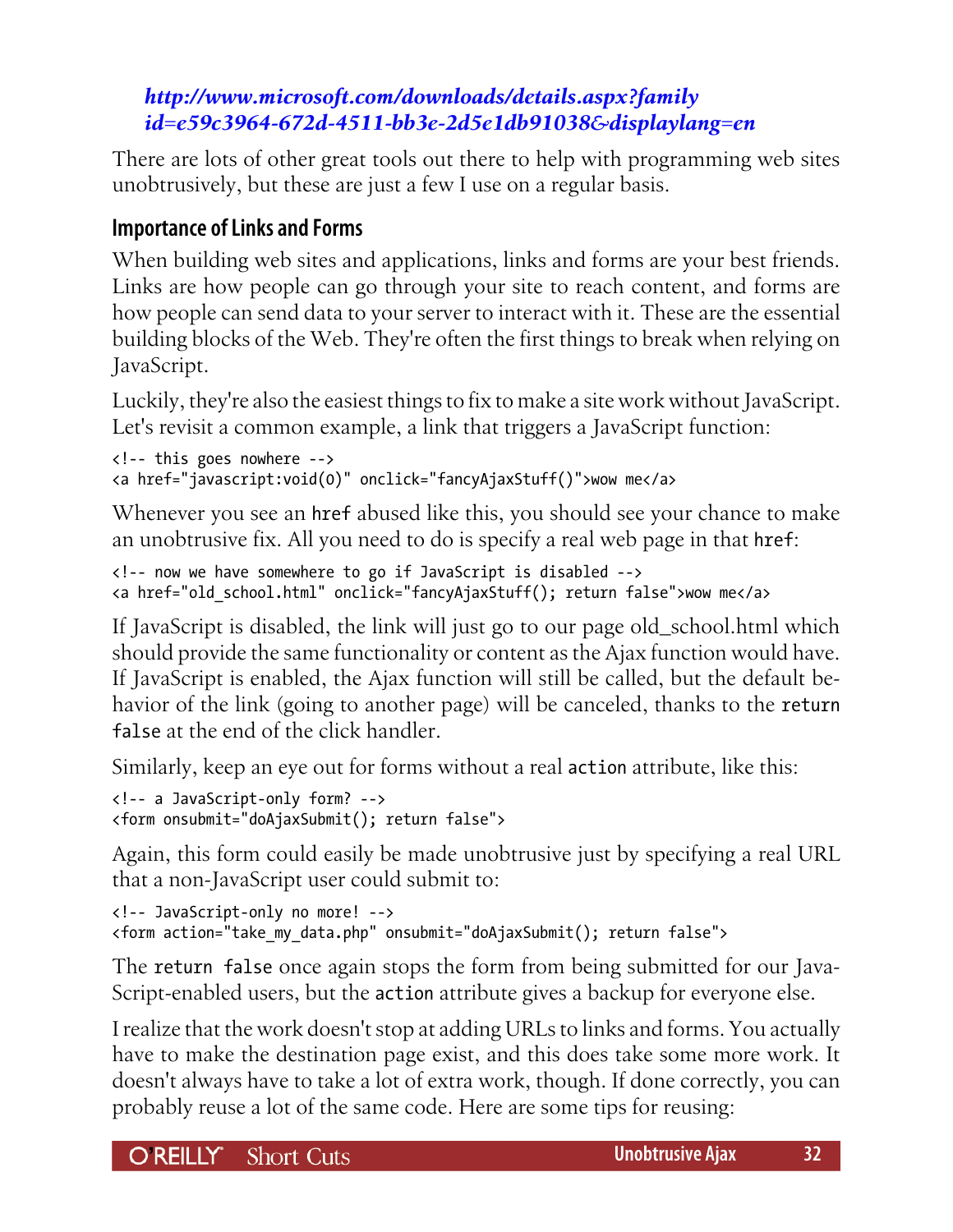- If you're submitting a form with Ajax, then you already need to make a page that handles the form variables. Make the action of the form point to the same page you call via Ajax.
- When submitting a form using Ajax, pass an extra parameter like '&ajax=1'. Your form processing page can then detect whether or not Ajax was used. If Ajax is used, send back some HTML, JSON, or XML data, and if not, do a redirect to another URL, or display a "Thank You" page (whatever makes sense).
- If there is a link that loads some HTML content using Ajax, again, pass a parameter like '&ajax=1' that tells the page to return only the core content as HTML, JSON, XML, or whatever. If the Ajax parameter is missing, the page can display the same content wrapped nicely in your site template.

Let's say, for example, that you have a listing of items, and beside each item there is a button that deletes the item. Start off by using a simple HTML form that goes to a delete page, like so:

```
<table id="itemlist">
     <tr>
          <td>Item 1</td>
          <td>
              <form action="confirm_delete/1/" method="post">
                   <input type="submit" value="Delete"/>
              </form>
          </td>
    \langle/tr>
</table>
```
Let's assume that "confirm\_delete/1/" is a template that asks the user if they are sure they want to delete Item 1. If they say yes, they are redirected to a template "do\_delete/1/" that actually deletes Item 1 from the database, and redirects the user back to the listing page.

Now, it may be annoying for users to have to go to another page, then reload the listing page every time they want to delete an item, and have to scroll back down to where they were in the list, and so on. Thanks to JavaScript and Ajax, we can hijack the forms and delete buttons and do something fancy instead.

To quickly review the behavior we will implement, we want the delete button to simply remove the table row containing the item, but at the same time, use Ajax to tell the server to delete the item. Asking for confirmation is still important, so we will pop up a confirmation to make sure the user wants to delete the item. Here is the JavaScript we can add to the page to do this: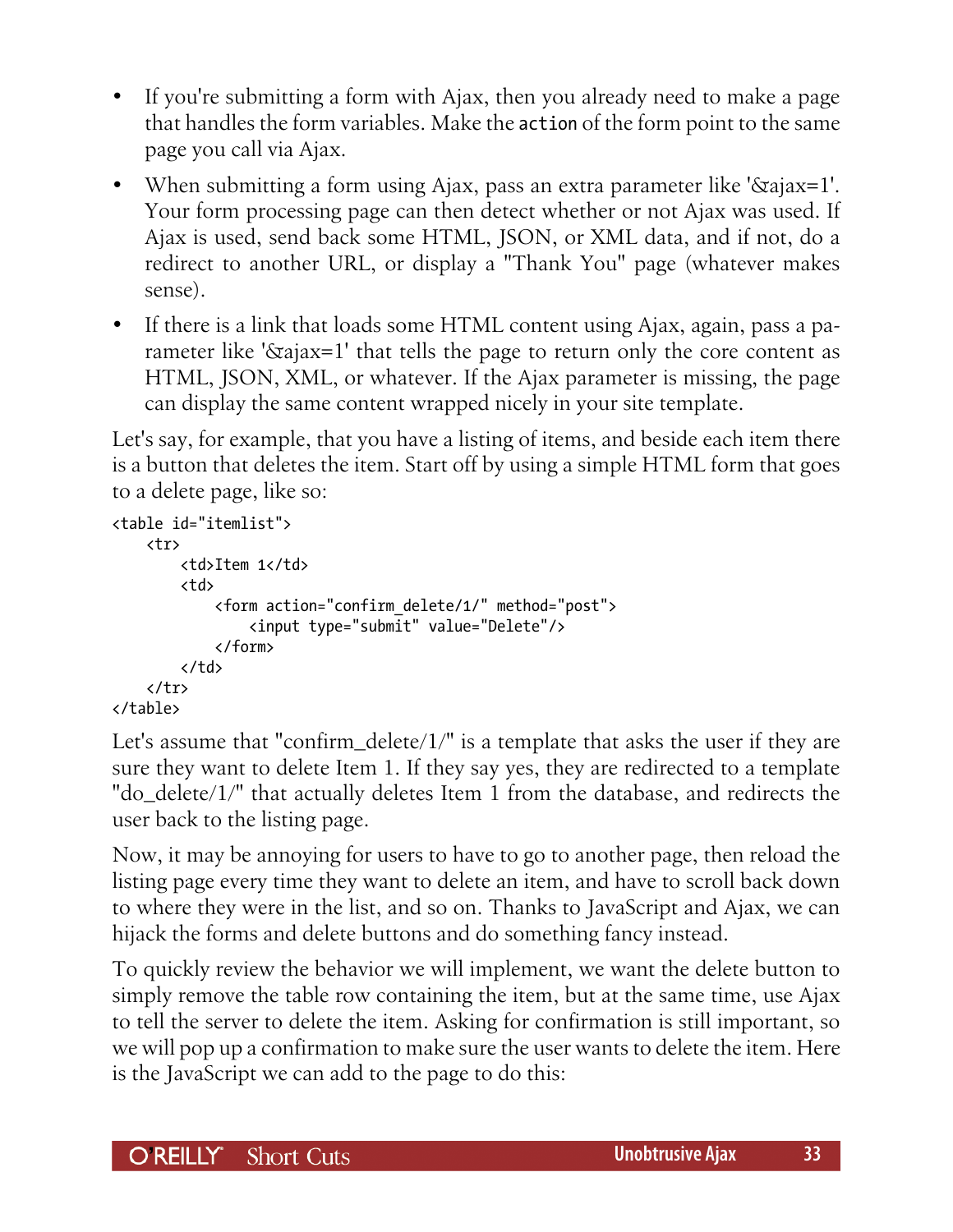```
// run this function when the page loads
addDOMLoadEvent(function(){
     // find the itemlist table
     var itemlist = document.getElementById('itemlist');
     // test if the itemlist is on the page
     if (!itemlist) return;
     // find all the forms in the table
     var forms = itemlist.getElementsByTagName('form');
     // loop over the forms
    for (var i=0;i \langle forms.length;++i) {
         // get each form element
        var form = forms[i];
         // make sure the action of the form contains 'confirm_delete.php'
         if (form.action.indexOf('confirm_delete') != −1) {
             // replace 'confirm_delete' in the action with 'do_delete'
             form.action = form.action.replace('confirm_delete', 'do_delete');
             // attach submit handler to the form
             addEvent(form, 'submit', function(e) {
                 // pop up a confirmation
                 if (confirm("Are you sure you want to delete this item?")) {
                     // if 'yes', we will do some Ajax and delete the row
                    // call the do delete.php URL in the action attribute using Ajax
                     // this will actually delete the item in the background
                     httpRequest(this.action);
                     // find the row (parent of the parent of the form)
                     var row = this.parentNode.parentNode;
                     // remove row from its parent (a <tbody> in actuality)
                     row.parentNode.removeChild(row);
 }
                 // prevent the actual submitting of the form
                 // we do this whether or not the deleting was confirmed
                 preventDefault(e);
             });
        }
     }
}
```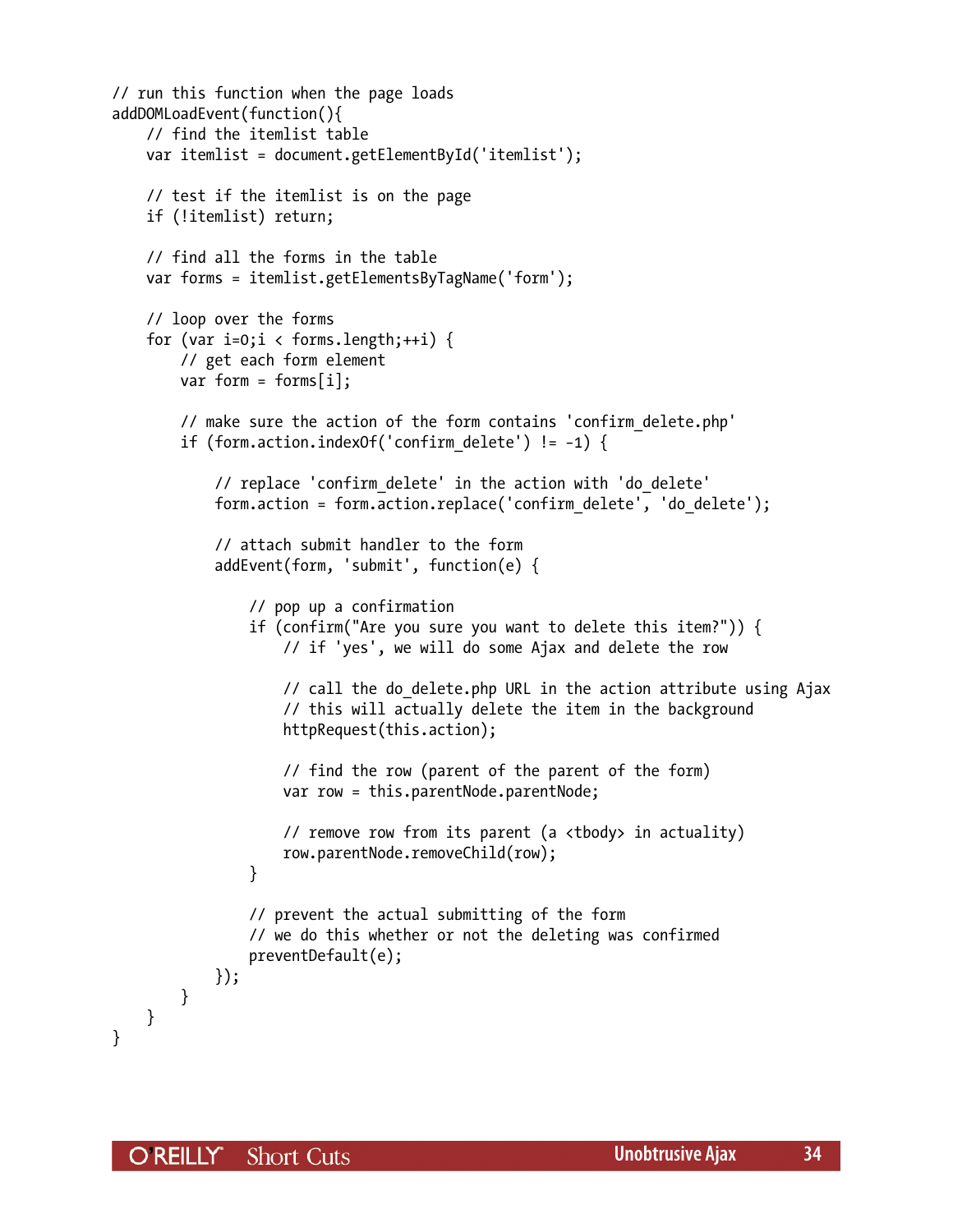# **Add HTML Elements Using JavaScript**

There are times when you really want to have JavaScript-only links and forms on a page, and don't feel the need to make an equivalent for when JavaScript is disabled. For example, you might want to add a link that toggles between hiding and showing a section. This kind of functionality is often just cosmetic and frivolous, and someone without JavaScript wouldn't miss it.

Rather than leave a nonfunctional hide link on the page, we can just add it using JavaScript. This way, when JavaScript is disabled, there simply is no hide link.

Adding a link with JavaScript is rather simple. Let's say this we want to end up with HTML like this:

```
<div id="content">
        <p>Some content that not everyone will want to see, blah, blah.</p>
        <a href="#" onclick="hideContent(); return false">Hide Content</a>
</div>
```
We can instead start off with HTML like this:

```
<div id="content">
        <p>Some content that not everyone will want to see, blah, blah.</p>
</div>
```
Then we add the link using DOM scripting, like this:

```
// create the link
var link = document.createElement('a');
// add parameters to the link
link.setAttribute('href', '#');
addEvent(link, 'click', function(e){
        hideContent();
        preventDefault(e);
});
// add text inside link
link.innerHTML = 'Hide Content';
// add link to the page
var content = document.getElementById('content');
content.appendChild(link);
```
That's it. Now, of course, when JavaScript is unavailable, there will, simply, be no link on the page.

You can do the same with forms, buttons, or anything else that can be found on a page. I won't go into depth with DOM Scripting, but there are excellent books and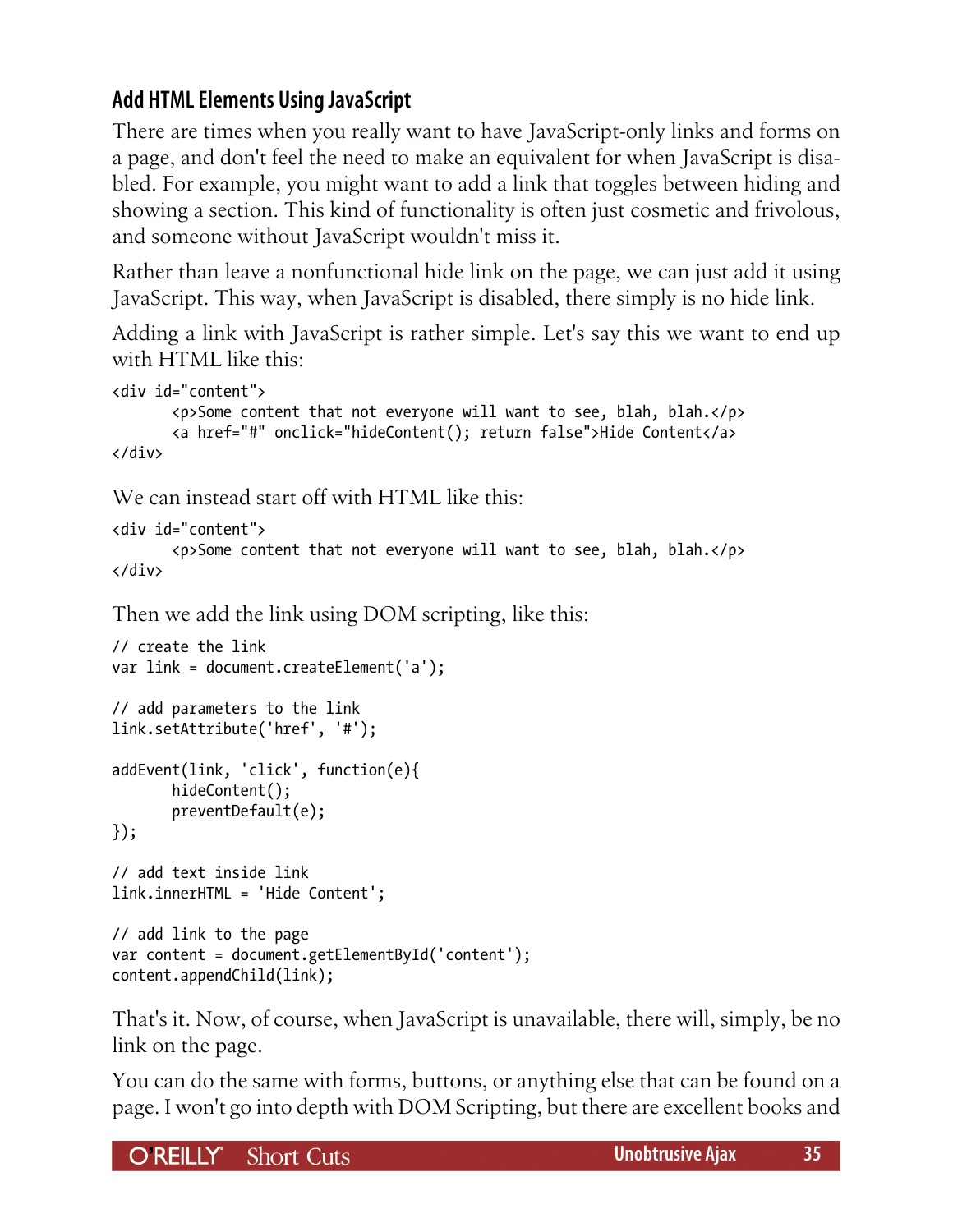resources available on the topic. I recommend you get familiar with the basics of DOM Scripting if you are working with JavaScript at all.

This brings up an important philosophical issue: which functionality should be supported when JavaScript is disabled, and which is frivolous?

# **When Is It OK to Have JavaScript-only Functionality?**

This is really a personal judgment call, and every situation is different. Nonetheless, here is the philosophy I try to employ.

I think frivolous functionality is anything that is simply there to make a site look nicer, be more fun, or be easier to use. Essentially, anything that a user wouldn't necessarily notice is lacking or unavailable is something that can require JavaScript.

I'm thinking here about drag-and-drop shopping carts, the ability to change the design or layout of a page on the fly, hiding or showing form fields dynamically depending on what answers people provide, and so on. This could also include having tabs instead of one long page, or having a tree navigation that can be expanded and collapsed instead of one that is permanently expanded.

I would define the core content and functionality of a site as being anything that the user would severely miss, anything that when removed would severely limit the user's ability to interact with the site.

When I talk about content, I'm basically referring to any words or information on a site. Unless the content is relevant only to a user interface (instructions on how to drag-and-drop, for instance), then everyone needs to have access to this whether or not they have JavaScript. However, I wouldn't consider advertisements or other typically annoying things as content.

As for functionality, this would probably include adding comments on a blog, using a shopping cart to purchase something on an e-commerce site, or managing a list of items in a content management system.

It basically comes down to the user experience. Is this something people will need to see or interact with? Or is it something that is pure extra that people can live without? Ask yourself this and the answer should be relatively clear.

# **Write Special CSS for Users with JavaScript**

Sometimes you'll need to change the way things look when JavaScript is enabled or disabled. Something that is draggable might get a move cursor when JavaScript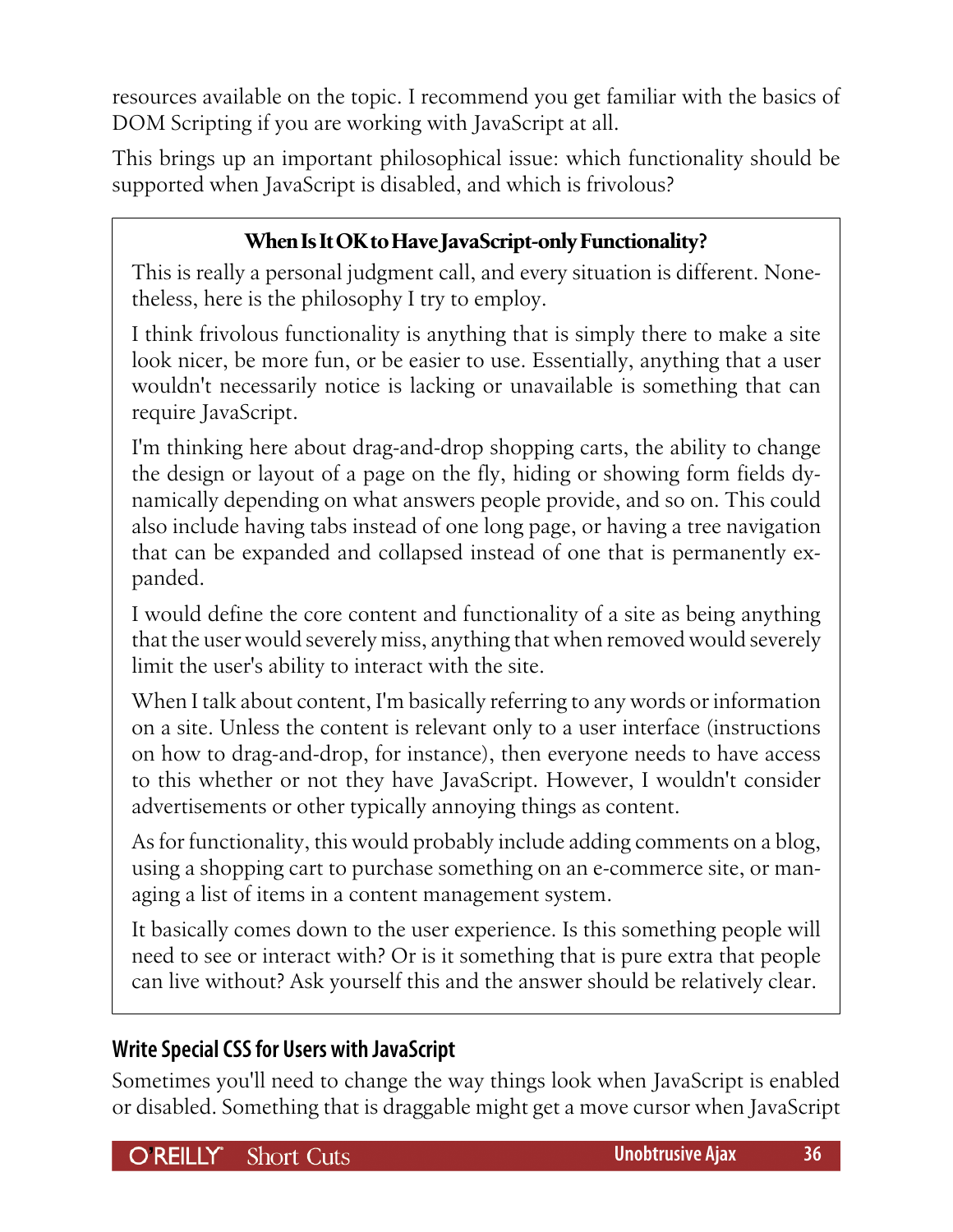is enabled, but shouldn't have one when it is disabled. A table column header might look clickable when JavaScript is enabled, but simply be bold and plain when JavaScript is unavailable. Dynamic content that is hidden and shown using Java-Script has to be shown all the time when JavaScript is unavailable.

Be careful, though, not to simply hide JavaScript-only links, buttons, and forms using CSS alone. CSS can also be disabled, and some browsers and clients will end up displaying the JavaScript-only elements inappropriately.

There are quite a few techniques for using different CSS when JavaScript is enabled or disabled. They're all basically equivalent, so I'll go over a few so you can choose your favorite or come up with a new one.

# **Using document.write()**

With this technique, you simply put a **secript** block in the **shead** of the page, and use document.write() to output a CSS <link> tag. It goes a little something like this:

```
<!-- CSS that is common to all, and some for those without JavaScript -->
<link rel="stylesheet" href="normal.css"/>
<script type="text/javascript"><!--
     // add a CSS document to the page that makes changes for JavaScript only
     document.write('<link rel="stylesheet" href="javascript.css"/>');
// -->
</script>
```
Here, normal.css will contain the bulk of the CSS, but also define how things look when JavaScript is disabled. javascript.css will only have a few rules that change things, and perhaps undo some of the styles in normal.css.

This method is quite easy, but not everyone likes the use of inline JavaScript and document.write(). You could easily put the JavaScript in an external file as well.

#### **Using DOM Scripting to Change a**  $\langle$ **link>**

This technique allows you to have a single, common stylesheet, and then have specialized stylesheets for both browsers with and without JavaScript. To do that, we start off with two <link> tags on the page, one for the common styles, the other for the non-JavaScript styles. Then we change the href of the second <link> tag to that of a JavaScript-only stylesheet.

Here's a simple example of this:

```
<!-- CSS that is common to all -->
<link rel="stylesheet" href="common.css"/>
```

```
<!-- CSS only for those without JavaScript -->
<link id="javascript_css" rel="stylesheet" href="no_javascript.css"/>
```
**OREILLY** Short Cuts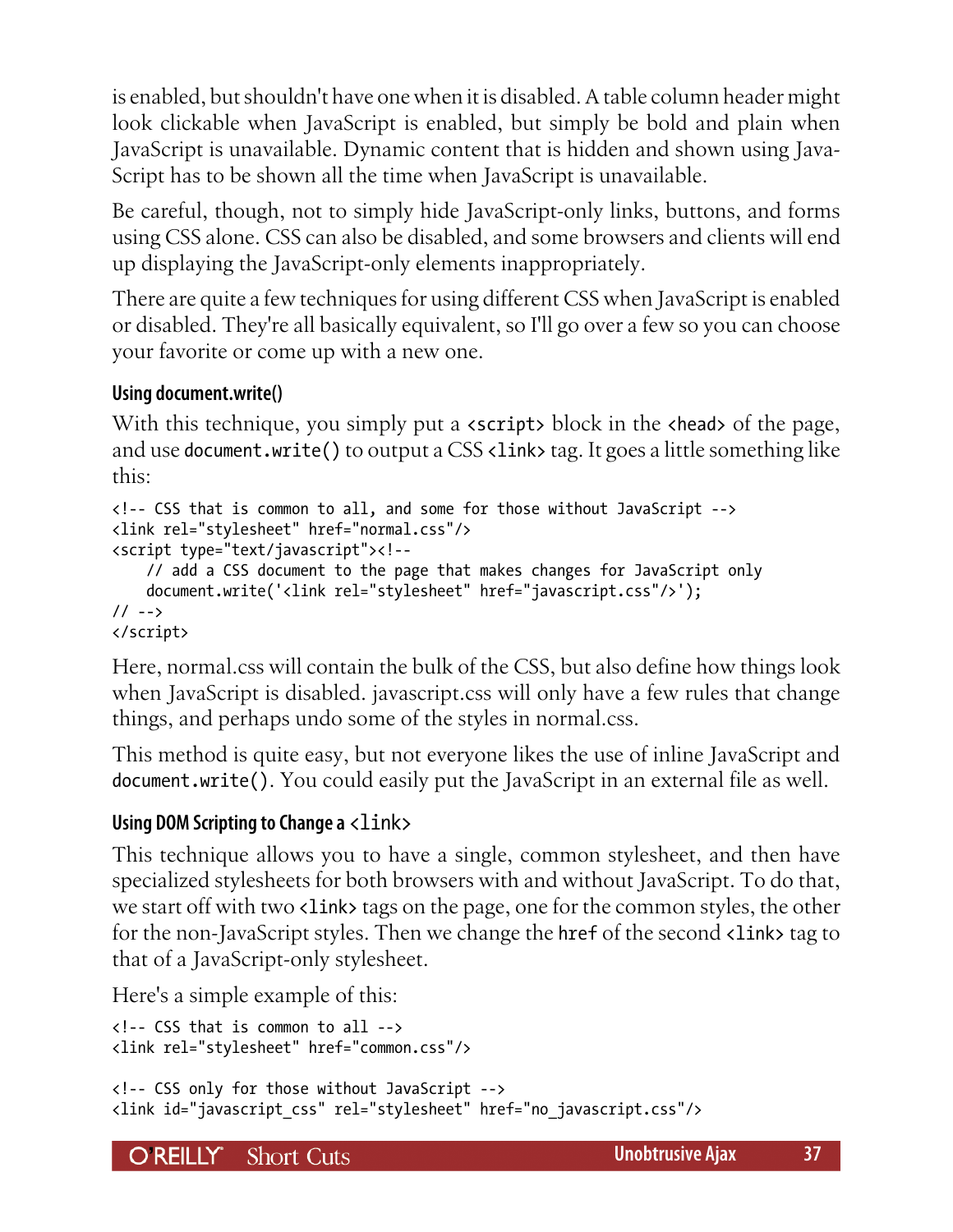```
<script type="text/javascript">
     // first, check if the link tag is on the page
    var js css = document.getElementById('javascript_css');
     // change the href of the link tag to point to JavaScript-only CSS
    if (js css) js css.setAttribute('href', 'javascript.css');
</script>
```
Again, quite simple. Like the last example, you could easily put this one line of JavaScript into an external file. You may also want to put it into a DOM Ready or onload function, but as long as the JavaScript is placed after the second  $\langle$ link> tag, this isn't necessary.

Using this method, you could also get rid of the first <link> tag pointing at common.css, and instead put the following at the top of both no\_javascript.css and javascript.css:

```
@import "common.css";
```
Your choice will depend on how you like to organize your code.

# **Make Content Available with and without Ajax**

Earlier, I alluded to keeping content reusable so that it can be easily accessed by your JavaScript and Ajax, as well as available through plain HTML. This makes it really easy to use Ajax to dynamically load content without breaking your existing site.

If all you do is load a chunk of HTML, then all you need to find out is whether it was accessed via Ajax or normal HTTP. If Ajax is being used, just show the content, and don't show the template (header and footer) of the page. If Ajax is not being used, show the entire page including the template.

To identify the use of Ajax, you may want to use a URL parameter, like 'ajax=1'. There are other techniques available, like setting an HTTP header in the request. This technique is used by many JavaScript libraries, including my httpRequest() function; they set a X-Requested-With header to 'XMLHttpRequest'. This header can then be detected by the server to determine if Ajax is being used.

In PHP, this might look something like this:

```
// detect if this request was called using Ajax
$IS_AJAX = (isset($_SERVER['HTTP_X_REQUESTED_WITH'])
               && $_SERVER ['HTTP_X_REQUESTED_WITH'] == 'XMLHttpRequest');
```

```
// if Ajax is not being used, include the header file
if (!$IS AJAX) {
     include "header.php";
```
O REILLY" **Short Cuts**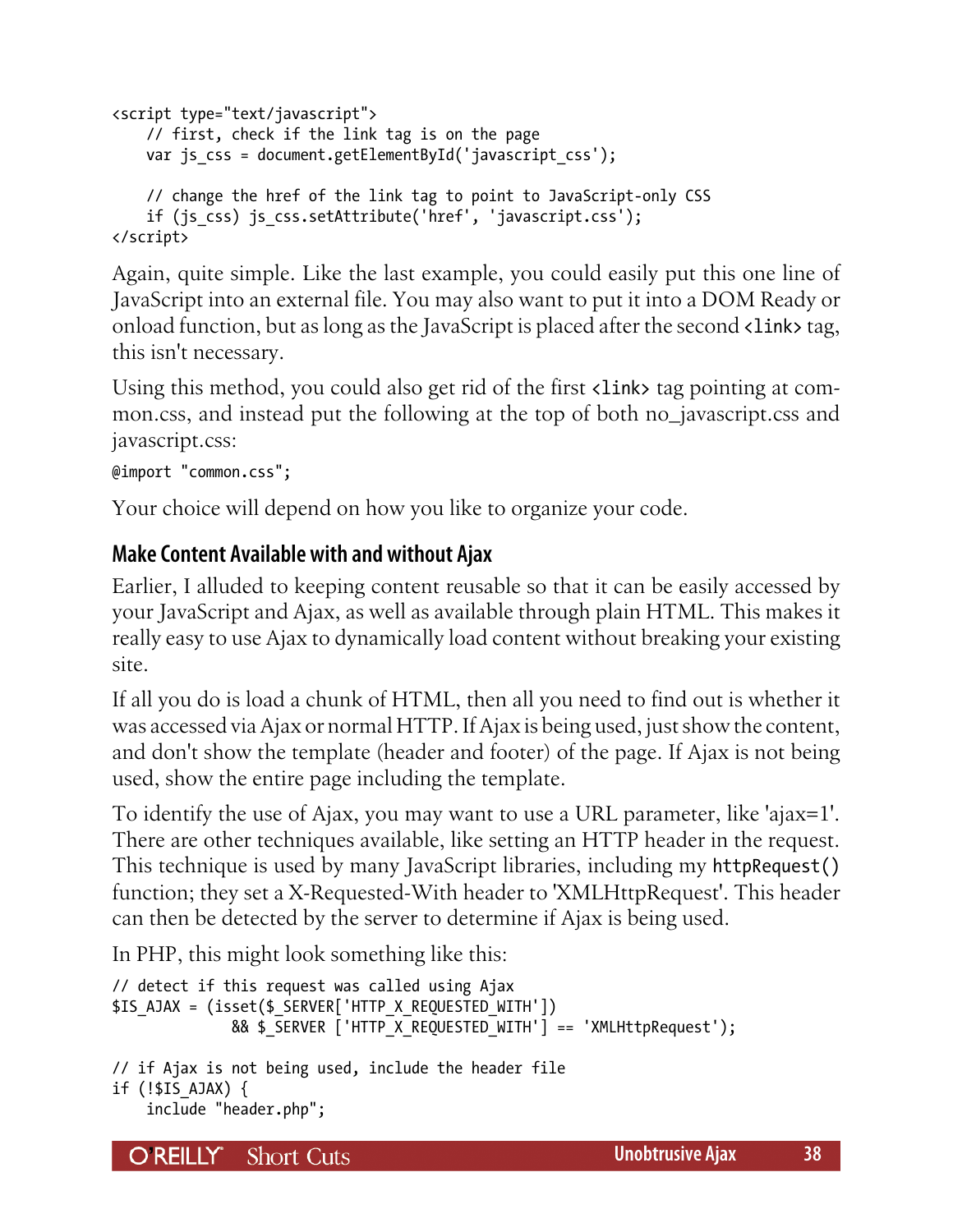```
}
echo "<p>Here is my content.</p>";
// if Ajax isn't being used, output the footer
if (!$IS_AJAX) {
     include "footer.php";
}
```
In other languages, this would certainly be different, and you may even want to use a single template file instead of using a header and footer (that's what I usually do, but this method made for a simpler example). In Ruby on Rails, you can simply check for this Ajax header with the built-in function xhr?.

# **Separate Presentation from Content with CSS**

This is a big topic, and has been the basis of many books out there on web design using CSS, so I won't go into any depth here. However, I thought I'd list out a few ways you can separate the way a web page looks from the web page itself using CSS.

- Rather than use tables for layout, use a combination of floats, positioning, margins, and padding to place elements on the page.
- Stay away from deprecated or invalid HTML elements and attributes, like <center>, <font>, <u>, bgcolor, and border. Use the CSS equivalents instead.
- Instead of using and <br/>kbr/> to add space around things, use CSS margins and padding.
- Use border-top or border-bottom instead of  $\langle h r \rangle$ .
- Whenever possible, remove decorative images from the web page, and put them into the CSS using background-image.
- Avoid having text that is only available as an image. This is a bad practice for accessibility, usability, and search engine optimization. If you want to use an image containing some text, you can put the text into an element and use image replacement like this:

```
<!-- HTML -->
<!-- We want to replace this <h1> with an image containing the title -->
<h1>My Great Title</h1>
/* CSS */
h1 \{ /* width of the replacement image */
```
O REILLY" **Short Cuts**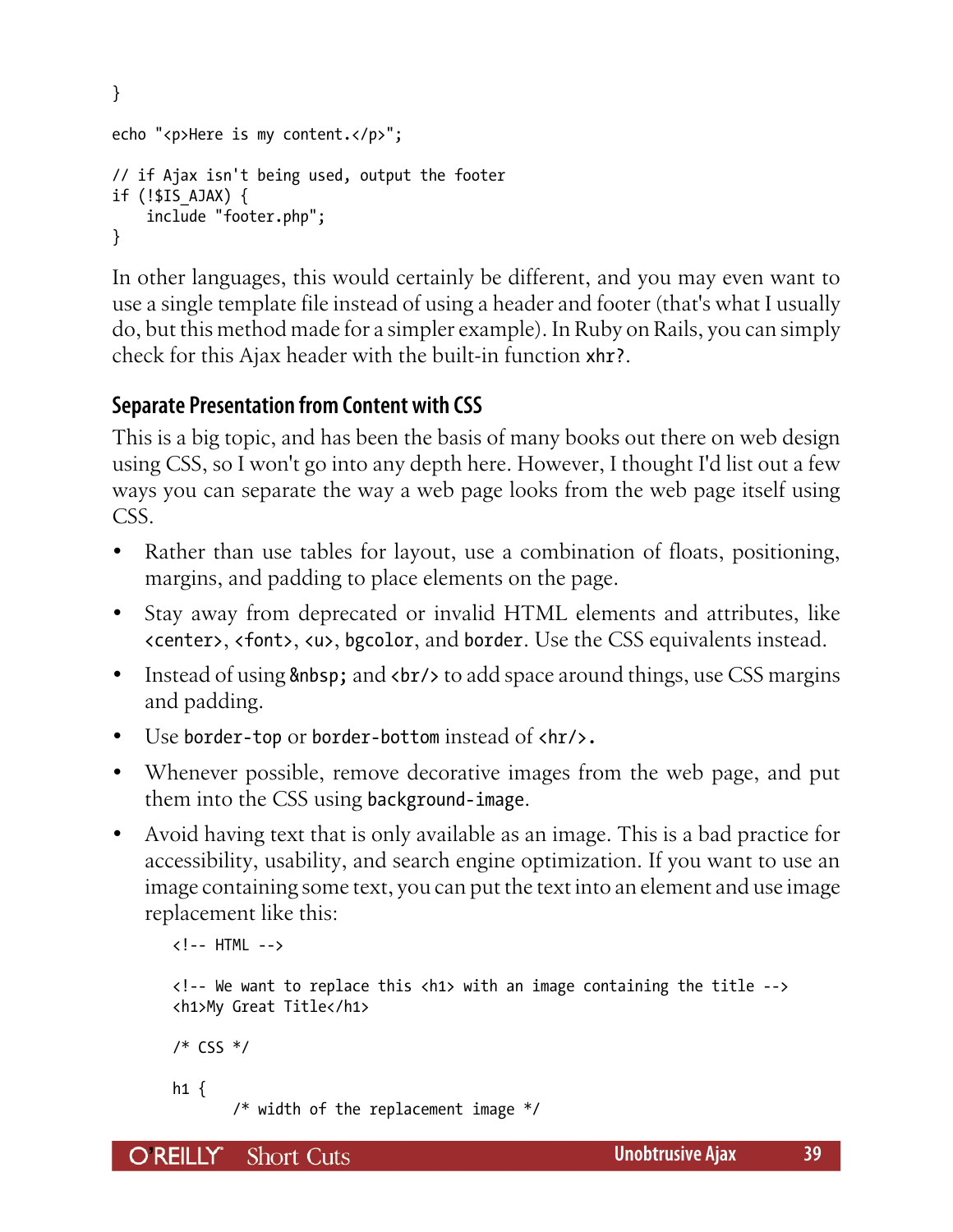```
 width: 200px;
        /* height of the replacement image */
        padding-top: 100px;
        /* push the text down (with the padding) and hide it under the overflow */
        overflow: hidden;
        height: 0;
        /* bring in the image to fill the box we've created */
       background: url(title image.gif) no-repeat;
}
```
- Use overflow: auto instead of iframes and framesets when you just want to get an area of the page to scroll.
- Avoid using class names that say too much about what the element is supposed to look like. A class name like "red-border" restricts you from being able to change the color scheme of your site. You'll either end up with "red-border" giving elements a green border (confusing), or you'll have to go through all the HTML and rename it to "green-border" (painful). Consider using semantic class names like "warning," "note," and "side-panel" instead.
- Put CSS in a style block or in an external file rather than in style attributes.

There are actually a few situations where some description of what things look like is appropriate to leave in the HTML, mainly when they serve a semantic purpose, or at least give a hint to the browser how to make things look when CSS is disabled or unavailable. These include:

- Use size attributes on **sinput** tags.
- Use cols and rows on <textarea> elements.
- Use width and height on  $\langle$ img tags.
- Use <strong> and <em> when appropriate.

For the most part, though, stick with using CSS as often as possible.

# **Create a Separate Web Site for Those without JavaScript**

This is the worst solution, yet it's often the first solution many people think of when faced with the problem of supporting those both with and without Java-Script.

Having two sites is a kind of brute force solution to the problem. Certainly having two separate sites with unique requirements would work, but it would also take a lot of work to accomplish.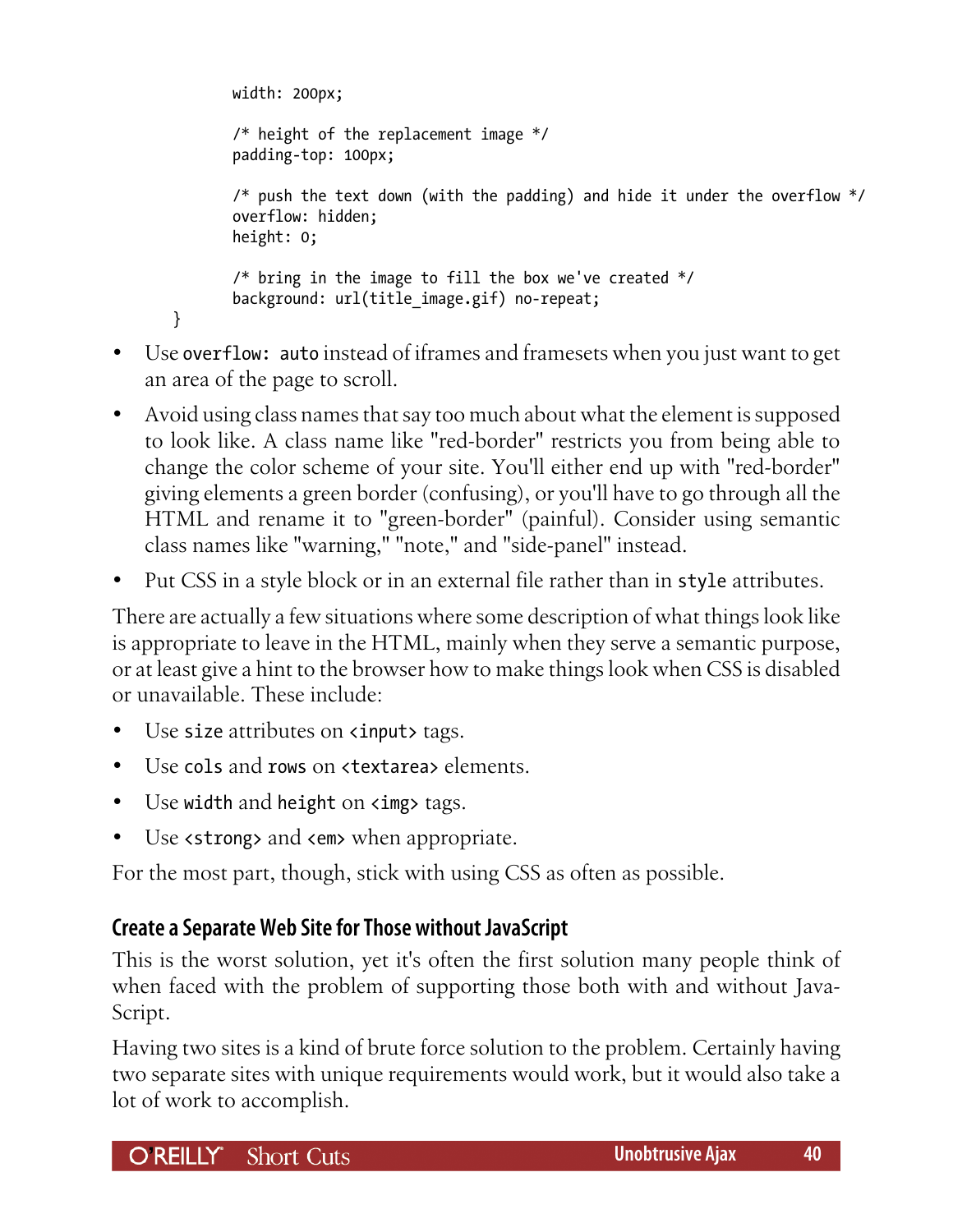When regular software developers develop an application to work on multiple platforms (Windows, Mac, and Linux, for example), they rarely rewrite the entire application from scratch. Instead, they reuse as much as possible, and isolate the differences between platforms to the smallest piece of code.

With JavaScript and non-JavaScript, there is an even greater opportunity to reuse functionality than when developing a desktop application for multiple platforms. There's much we can do to take advantage of the HTML base that any JavaScriptenhanced site is based on, and reuse as much as possible between a site enhanced with JavaScript and Ajax, and one without such enhancements.

Nonetheless, creating two separate sites remains a last resort solution. I would never take this path, and would rather not use JavaScript at all than maintain two versions of the same site. I just felt I had to mention it, but only because I hear it mentioned so often.

In summary, there has always got to be a better way to support non-JavaScript users than creating an entire separate site from scratch.

#### **Summary**

- You probably don't need to convince anyone to start building sites unobtrusively — as a developer, it's your responsibility to decide this.
- Developing unobtrusively is easiest if you start off without using any JavaScript, CSS, or Flash, and add these later.
- Links and forms are the building blocks of the Web and should be respected.
- Elements like links, buttons, and forms that only make sense when JavaScript is enabled should be added to a page using JavaScript.
- You can have different CSS for those with and without JavaScript.
- You should reuse server-side logic between your basic and Ajax-enabled web site components.
- You don't need to create separate web sites for those with and without Java-Script.
- Take advantage of the JavaScript libraries, functions, and techniques others have developed to be able to program more unobtrusively.

It's been a long chapter, but by now you should have the tools in your hand to go out and start developing unobtrusively. Next, I will be looking at some more complex examples, showing how to apply the techniques above to real life situations.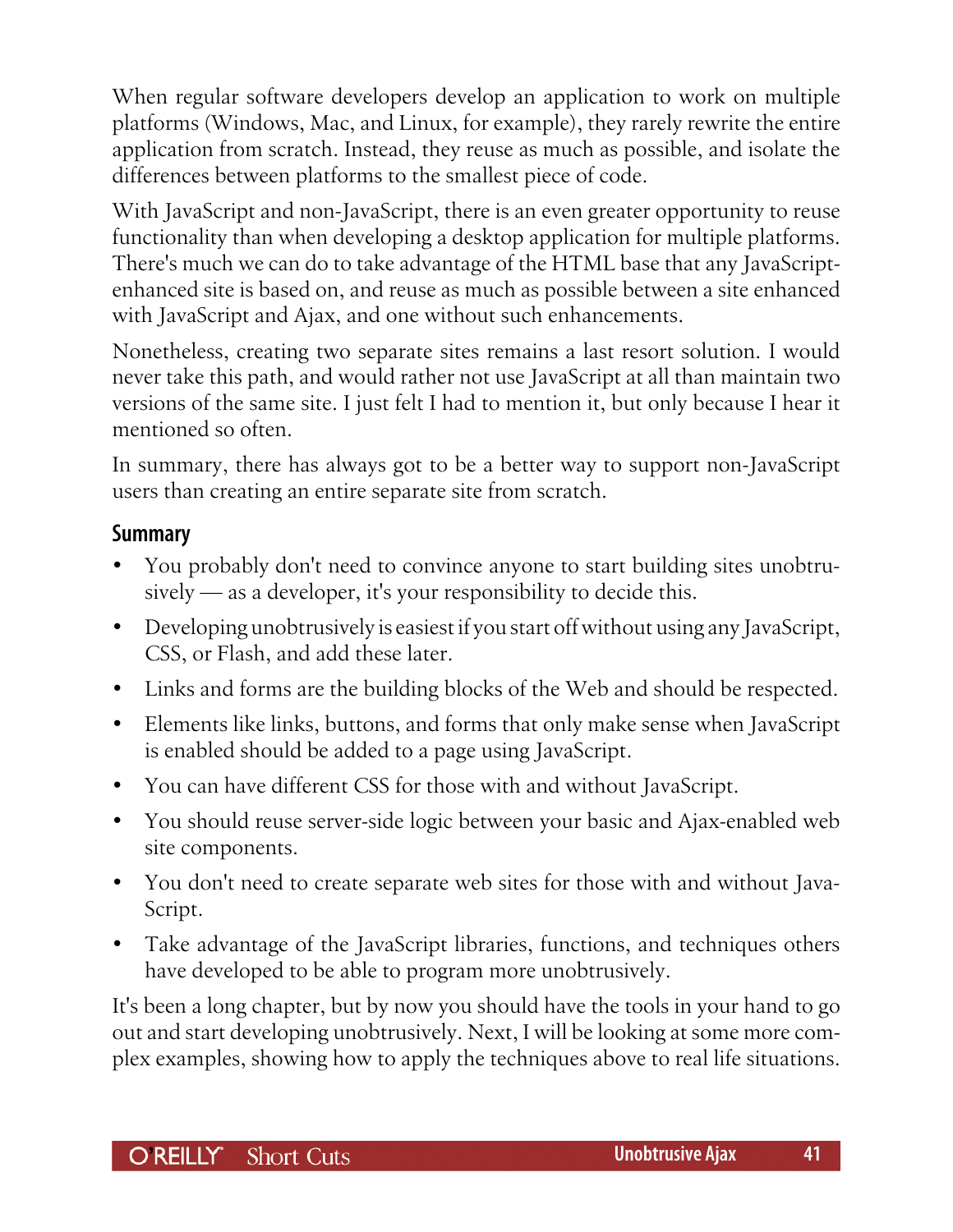# <span id="page-41-0"></span>**Examples**

It's time we really got into some more complex examples of unobtrusive development. Here, I'll go over a few typical web development challenges, complete with some fairly heavy code examples. I think it will be worth it, though, so you can see how the practice of unobtrusive development can be applied to very typical development scenarios.

These examples will be written in PHP (because it's rather common, and it's what I'm comfortable in, and I don't think anyone would benefit from trying to understand my pseudocode), but I won't be doing anything very PHP-specific, so you should be able to read along and apply the concepts to any language, even if you haven't seen PHP before in your life.

These examples will also take advantage of the JavaScript functions discussed in the previous chapter. Feel free to replace them with the equivalents in your Java-Script library.

# **Dynamic Ajax Tabs**

Thanks to Ajax, we can make a web page look and work similar to a desktop application, complete with tabs.

Tabs were possible in the Web before Ajax, too. They just acted different. When you clicked a tab, the page reloaded, the tab was highlighted, and the appropriate content was displayed. With Ajax, the tab highlight can change with the content without reloading the page. In this example, we will get both working on the same page using Unobtrusive Ajax.

We'll start with our data—in this case, the pages themselves. A page just consists of a title and a body. Typically this will come from the database, but for our simple example, we'll just make the data two static PHP arrays:

```
// web page content data
$tabs = array("Home", "Work", "School", "Garden", "Pub");
$tab_content = array(
     "There's no place like Home.",
    "All work and no play makes me a dull boy.",
     "School's out for summer!",
     "InAGaddaDaVida!",
     "Cheers to the beers!"
);
```
We will use the first array for the labels of the tabs. The second array will be the content displayed on the page.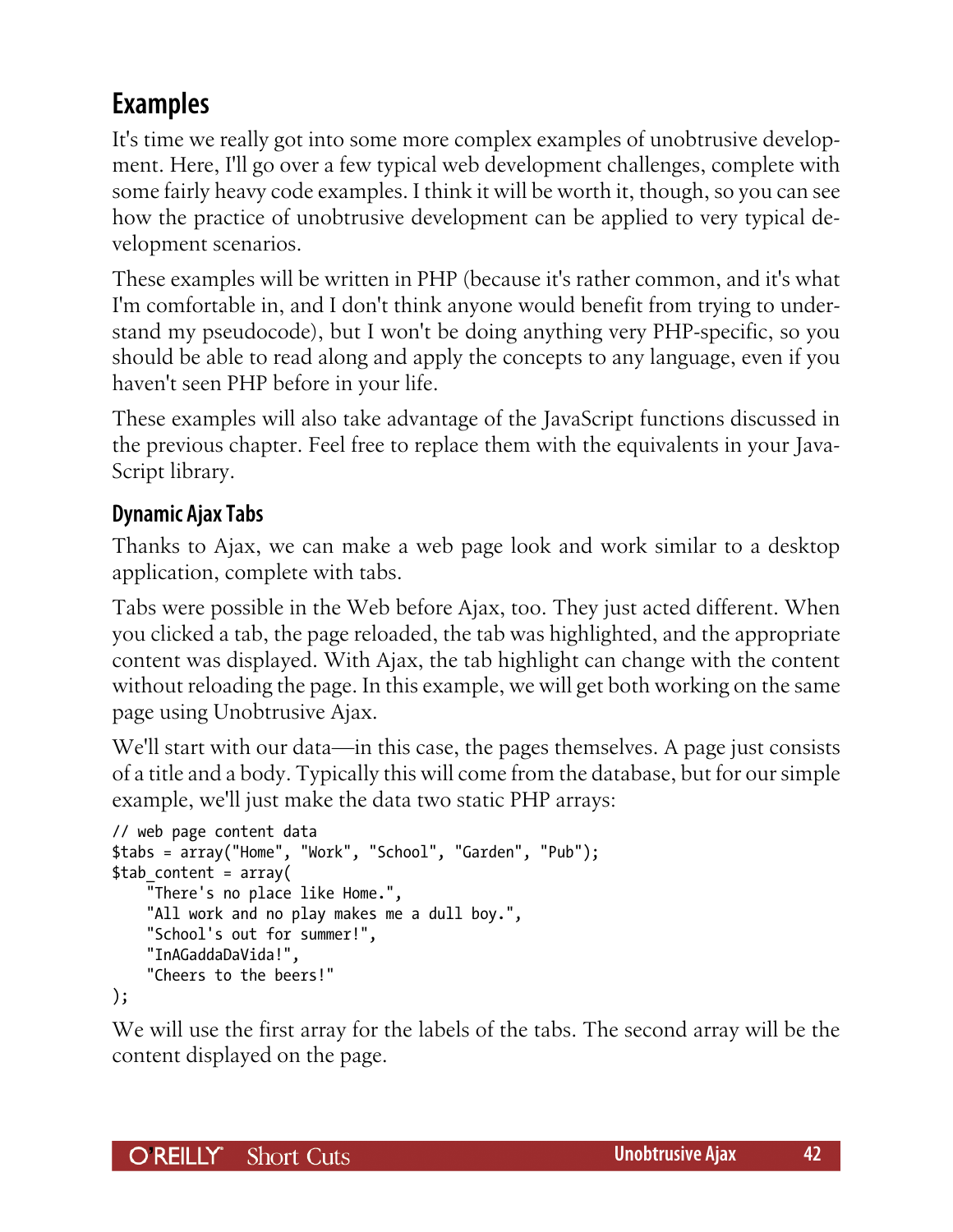Next, we need to set up the default content for the page. Let's just use the first tab —in this case,"Home." We will make a few variables that point to the active tab title and content, and initialize them to the defaults:// default values

```
$active tab = $task[0];$content = $tab content[0];
```
Next, we have to think about what the URLs will look like. If the template of the page is index.php, then we can just pass a URL parameter to this page containing the ID of the tab we want. This way, index.php?tab=2 will bring up the "School" tab.

```
// if other tab is requested, set content values
if (isset($_GET['tab'])) {
     // get tab index
    $index = $ GET['tab']; // find tab content
    $active tab = $tasks[$index]; // set active content
     $content = $tab_content[$index];
}
```
At this point, \$active\_tab will contain the name of the tab (defaulting to the first tab), and \$content will contain the content of the tab (also defaulting to the first tab). If the URL parameter "tab" is given, that tab will be loaded instead. Now we can display the tabs and the content on the page:

```
<!-- Use an HTML list for the tab navigation -->
<ul id="navigation">
<? foreach ($tabs as $i => $tab): ?>
        <!-- if this tab is active, add the 'active' class -->
        <li
              \langle? if ($tabs[$i] == $active tab): ?>
                       class="active"
               <? endif; ?>
        >
               <!-- wrap the tab label inside a link to the tab page -->
               <a href="index.php?tab=<?= $i ?>"><?= $tabs[$i] ?></a>
       \langle/li>
<? endforeach; ?>
</ul>
<!-- print out the content -->
<p id="content"><?= $content ?></p>
```
Now, everything looks great! Well, it doesn't look great, the code looks great, but the HTML page looks like a list followed by a paragraph. But nonetheless, the site

**OREILLY** Short Cuts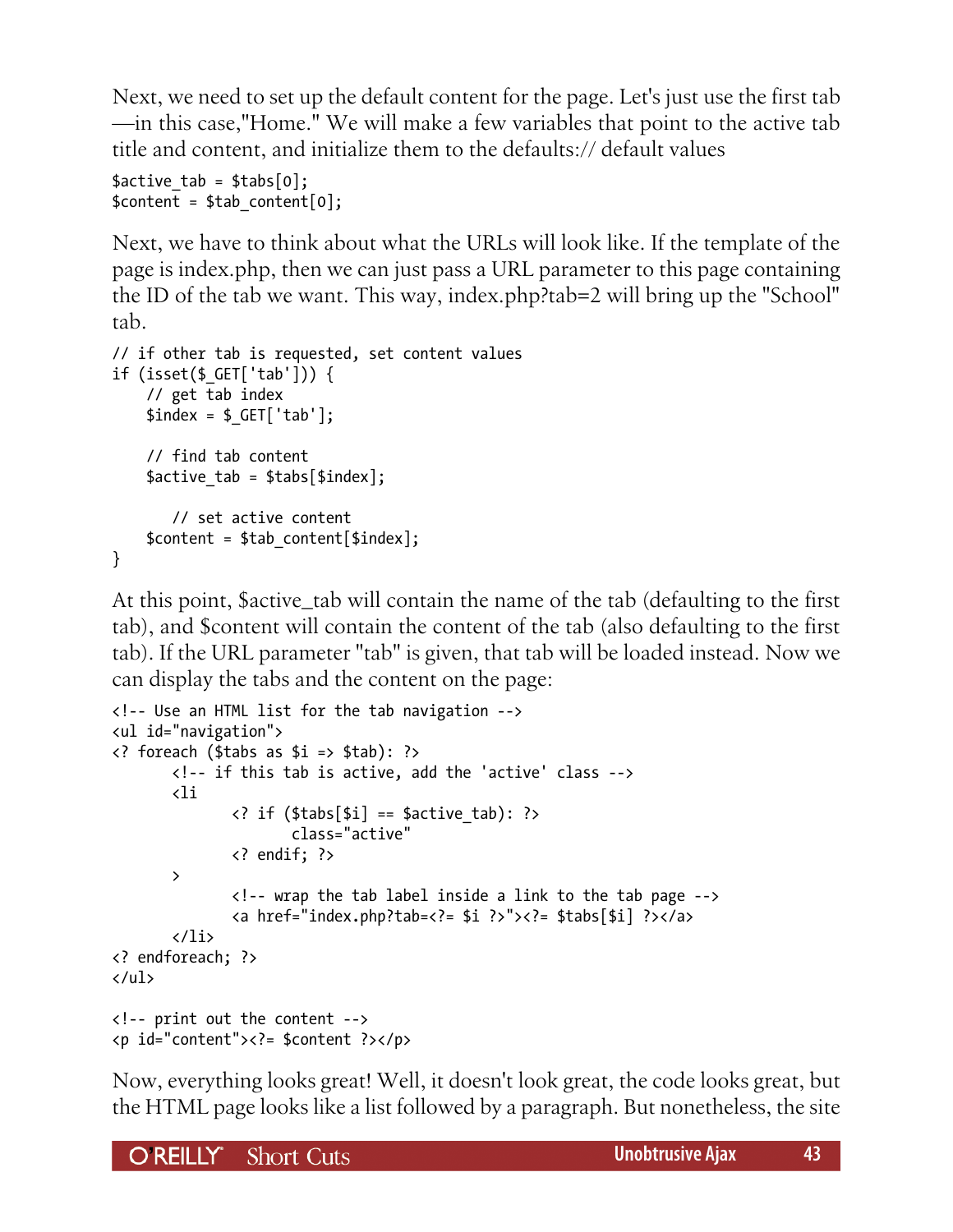works. You can click the links and the content will change. We need to add some CSS so this actually looks like tabs:

```
/* styles for the UL tab navigation */
#navigation {
     padding: 0;
     list-style: none;
    /* push down 1 pixel so the border of the tabs overlap the content border */ position: relative;
     top: 1px;
}
/* styles for the LI tabs */
#navigation li {
     float: left;
     padding: 5px 10px;
     border: 1px solid black;
     margin: 0 5px 0 0;
}
/* styles for the active tab */#navigation li.active {
    /* make the bottom border white so the tab looks attached to the content */ border-bottom: 1px solid white;
}
/* styles for the P content */
p {
     clear: both;
     width: 300px;
     height: 100px;
     border: 1px solid black;
     padding: 50px;
}
```
Great. Now everything looks and works perfectly (**[Figure 1](#page-44-0)**), without a single curly bracket of JavaScript. If we wanted to, we could stop here, and we wouldn't hear a single complaint from our visitors (but let's wow them with some Ajax anyway).

Our Ajax will need to have access to the content in the tabs. Let's reuse the functionality on our page, and just add a little extra for the Ajax. How about we pass another URL parameter, 'ajax=1', which tells the page to simply dump out the content instead of the entire HTML page. This is rather simple:

```
// if the ajax parameter is given, echo the content and stop processing the page
if (isset($_GET['ajax'])) {
     echo $content;
     die;
}
```
O REILLY" **Short Cuts**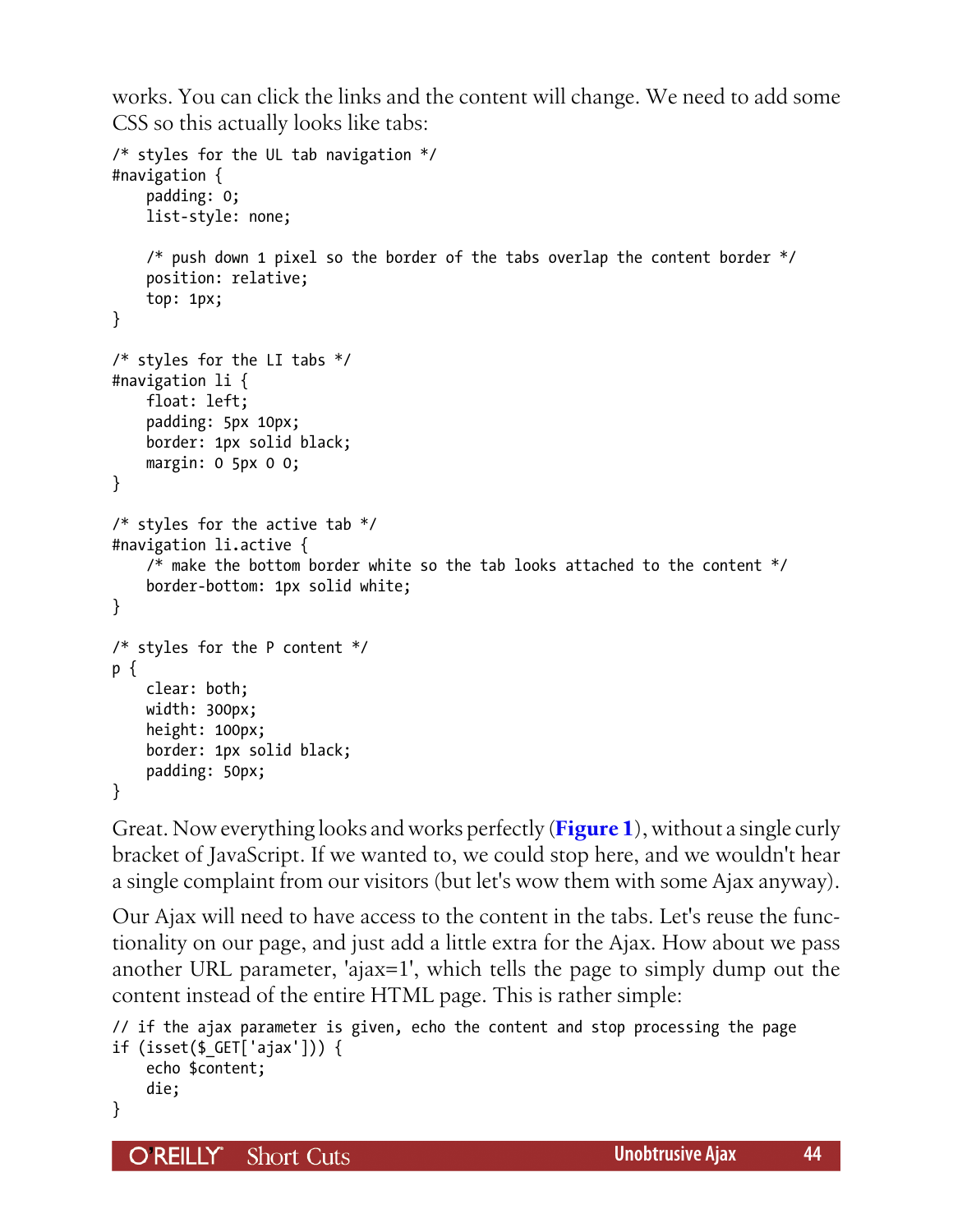<span id="page-44-0"></span>

| All work and no play makes me a dull boy. | <br>$Pub$<br>School<br>Garden<br>Work<br>Home |  |
|-------------------------------------------|-----------------------------------------------|--|
|                                           |                                               |  |
|                                           |                                               |  |
|                                           |                                               |  |
|                                           |                                               |  |

**Figure 1. The tab navigation looks good and works without any Ajax added yet.**

Next, of course, we need some JavaScript. We will find the navigation tabs, and override the behavior of the links so they load the content with Ajax, change the active tab class, and update the content on the page:

```
// change the text inside the content area
function setText(text) {
     // find content area - if it doesn't exist, stop function
     var content = document.getElementById('content');
     if (!content) return;
     content.innerHTML = text;
}
// this function is called when a tab link is clicked
function linkClickAction(e) {
     // find surrounding ancestor elements
     var li = this.parentNode;
    var navigation = li.parentNode;
     // reset any currently active tab
     var tabs = navigation.getElementsByTagName('li');
    for (var i=0;i \langle tabs.length;i++) {
         // remove the 'active' class from all tabs
         removeClassName(tabs[i], 'active');
     }
     // add the 'active' class to the clicked tab
     addClassName(li, 'active');
     // set temporary loading message
     setText('Loading...');
     // request content from server, adding the ajax=1 URL parameter
     httpRequest(this.href + '&ajax=1', setText);
```
// stop browser from following link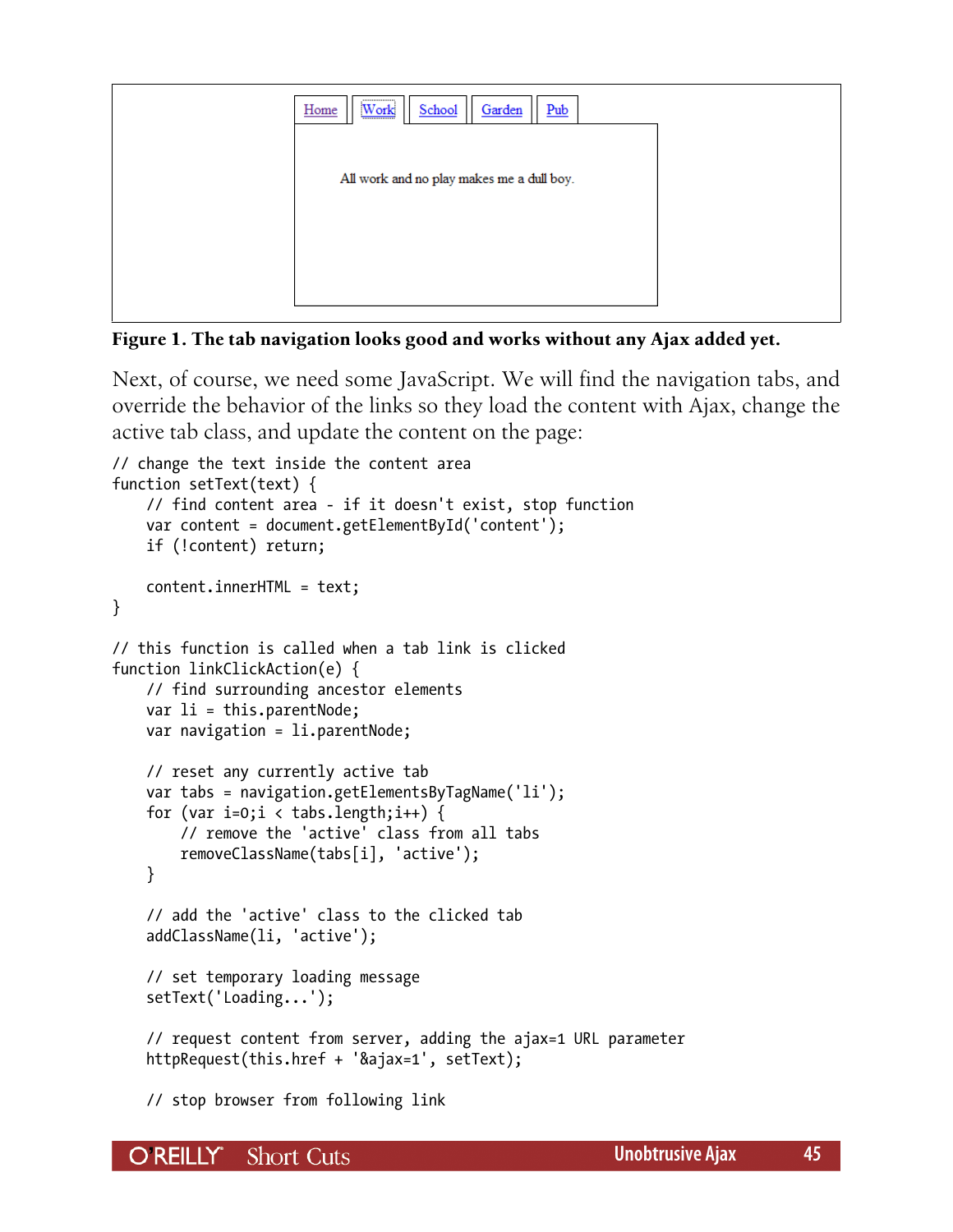```
 preventDefault(e);
}
// run this function when the DOM loads
addDOMLoadEvent(function() {
     // find navigation - if it doesn't exist, stop function
     var navigation = document.getElementById('navigation');
     if (!navigation) return;
     // attach event to every link in the navigation
     var links = navigation.getElementsByTagName('a');
    for (var i=0; i < links.length;i++) {
         // add the click handler to each link
         addEvent(links[i], 'click', linkClickAction);
     }
});
```
That's a lot of code to swallow in one gulp, but let me try to describe the flow. At the end of the code, we register a DOM Load function with addDOMLoadEvent(). When the page loads, this function is called, finds the navigation, and adds a click event to each link in the tabs.

When a tab is clicked, the 'active' class is removed from all the tabs in the navigation, then added to the tab that was clicked. The content area is changed to 'Loading...' (using a simple setText() function), and the content is loaded via Ajax, using the URL of the link, but adding 'ajax=1' to the end. setText() is passed as a callback function, so when the content is passed back, it immediately goes into the content area. Lastly, we prevent the browser from following the link with the preventDefault() function.

Once this script is added to our page, the tabs will be loaded using Ajax without needing to reload each time. If JavaScript is disabled, or if our script breaks, the old functionality will still be there and work fine. Search engine spiders will also be able to find each page the old way, so someone searching on 'School' may be able to link directly to the complete 'School' page.

Also worth noting are the checks for elements on the page. The script doesn't assume that there is a 'navigation' or 'content' element on the page. It checks first. This way, if we remove these elements, or attach the script to a page without the tabs, it won't break, it just won't do anything.

That's it for the first example! Not so bad, was it? We didn't have to make two separate sites, we only had to write a few lines of PHP extra and provide real values for the link hrefs. The amount of JavaScript we had to write was the exact same as we would have to when no JavaScript was enabled. Plus, we get all the benefits of accessibility and unobtrusive development!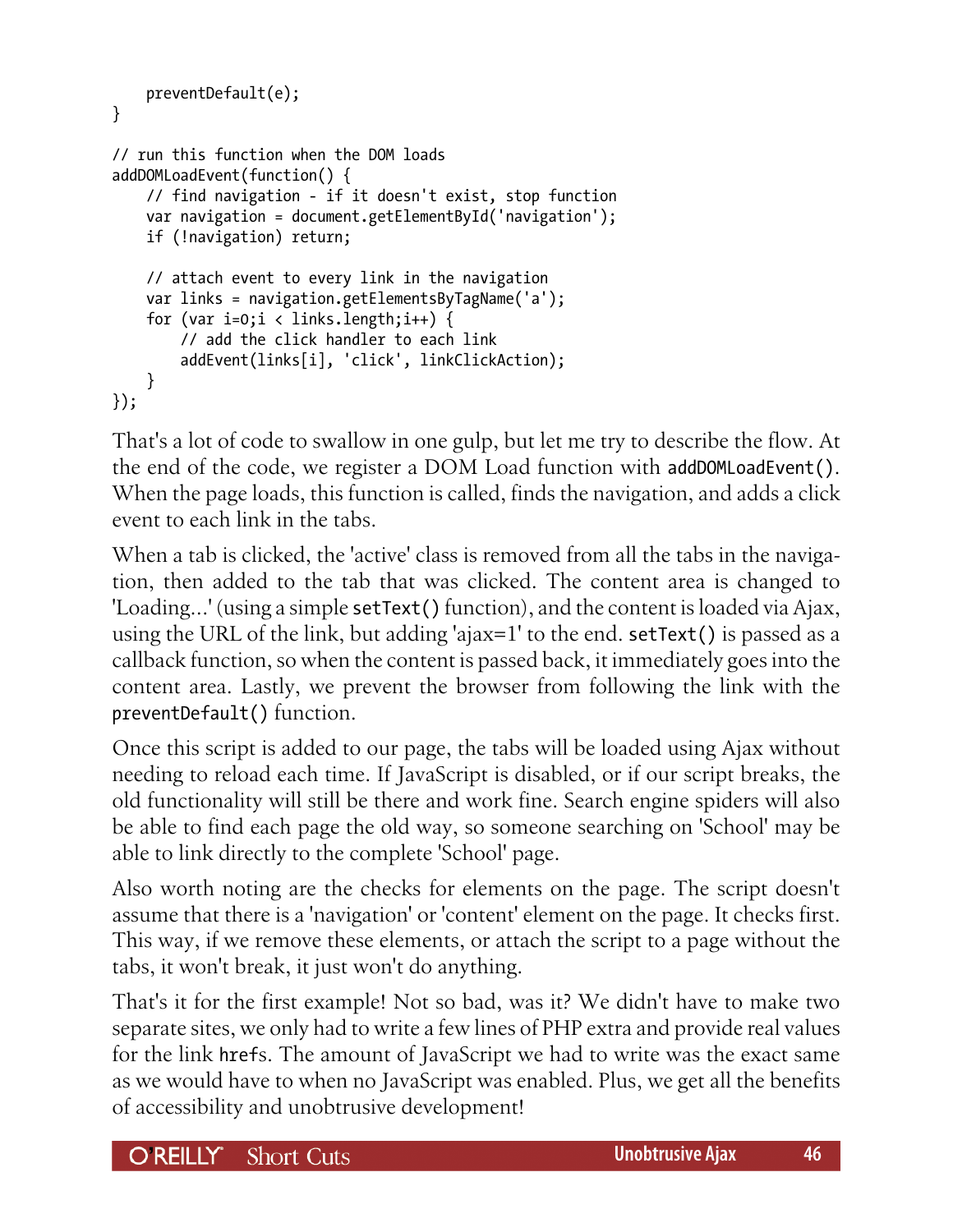# **Hiding and Showing Page Sections Dynamically**

This example is quite similar to tabs, except for an important difference: all the content is on the page, and the JavaScript is just used to show and hide sections without loading anything extra from the server. You may have seen this done as an Accordion interface, or a number of other user interfaces. In this example, I will use an interface with a small table of contents which displays the different sections.

At this point, it helps to think about how the page will work with JavaScript enabled or disabled. When JavaScript is enabled, we only want to see one section at a time. Clicking the section links will hide a section and display another.

With JavaScript disabled we can't do the same functionality without reloading the page. This is an option, but not really necessary. Since all the content is already on the page, we can just show all the sections at once and use the section navigation as a table of contents, jumping down to the section using link anchors. We should also then include a "Back to top" link that jumps back to the navigation. This should be perfectly acceptable interface to anyone using the site, even if it doesn't have the fancy showing/hiding that JavaScript provides.

As usual, we'll start off building the non-JavaScript version first. Let's start off with some simple HTML containing our sections:

```
<ul id="nav">
        <li><a href="#section1">Section 1</a></li>
        <li><a href="#section2">Section 2</a></li>
        <li><a href="#section3">Section 3</a></li>
        <li><a href="#section4">Section 4</a></li>
        <li><a href="#section5">Section 5</a></li>
\langle/ul>
<ul id="sections">
<li id="section1">
        <h2>Section 1</h2>
        <p>Lorem ipsum dolor sit amet, consectetuer adipiscing elit.</p>
        <p class="backtotop"><a href="#nav">Back to top</a></p>
</li>
<li id="section2">
        <h2>Section 2</h2>
        <p>Aenean pharetra lacus. In vel quam eu odio sodales lobortis.</p>
        <p class="backtotop"><a href="#nav">Back to top</a></p>
</li>
<!-- Sections 3-5 go here -->
</ul>
```
**OREILLY** Short Cuts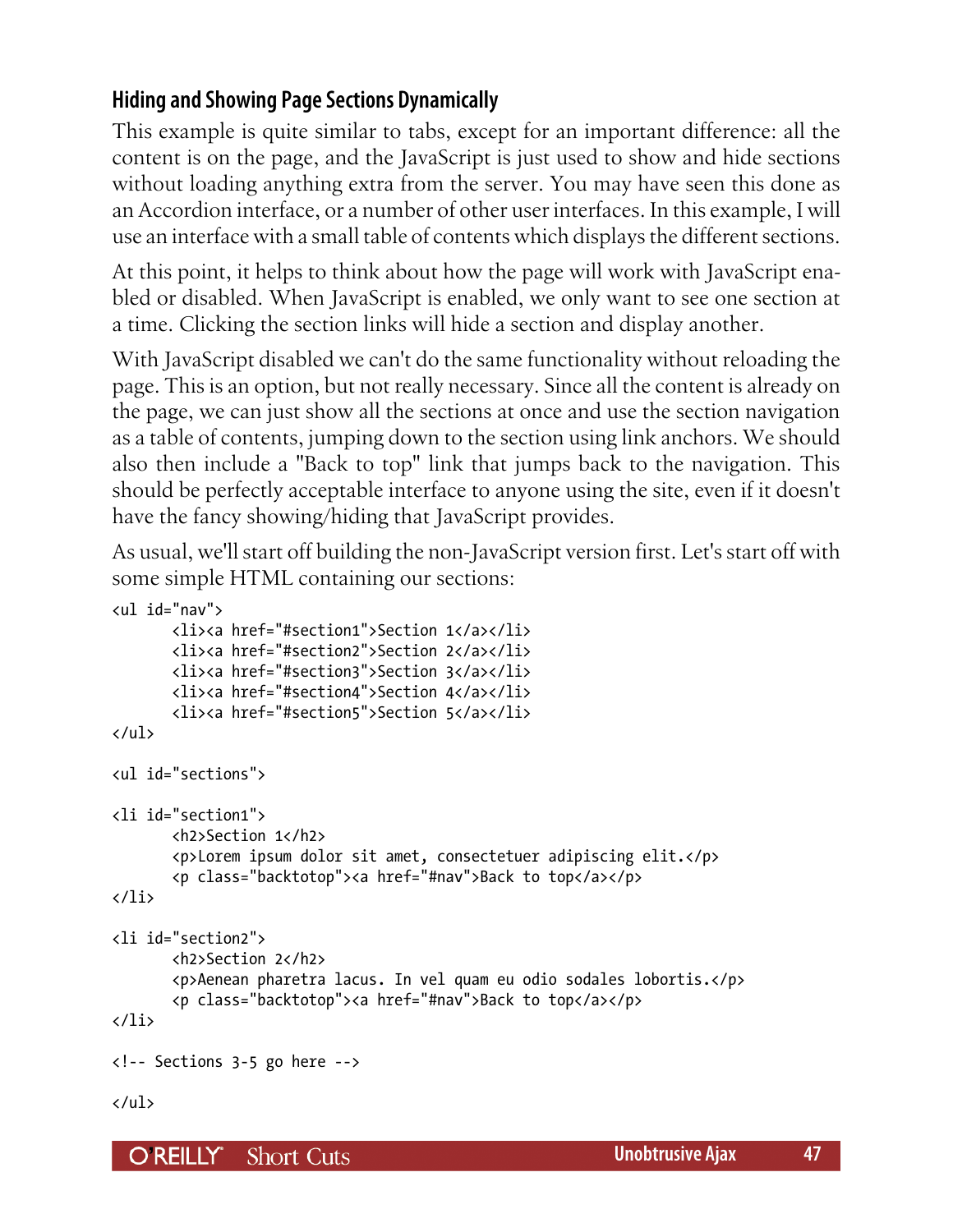I've shortened the content in each section, and only included two sections for brevity, but it should be obvious how this would keep going.

At this point, the page is perfectly usable. It doesn't look so great, but at least the content in each section is available, and the section links and "Back to top" links both work fine.

Let's make this look a bit nicer with some simple CSS:

```
/* the section navigation / table of contents */
#nav {
        /* put the navigation on the left */
        float: left;
        /* frame it as a box of links */
        border: 1px solid black;
        list-style: none;
        padding: 10px;
        margin: 20px 0;
}
/* the sections container */
#sections {
        /* put beside the navigation */
        float: left;
        list-style: none;
        width: 75%;
        padding: 0;
        margin: 20px;
}
/* frame each section item as a box */
#sections li {
        border: 1px solid black;
        padding: 20px;
        margin: 0 0 20px 0;
}
/* give the "Back to top" links some space, and make them smaller */#sections .backtotop {
        font-size: 0.8em;
        margin-top: 20px;
}
```
Now things look a bit nicer, and the site is very much usable (**[Figure 2](#page-48-0)**). Of course, our boss asked for that fancy Ajax stuff, so we'll have to add it. Plus, we probably want to impress our users.

The JavaScript will need to hijack the links in the table of contents. Clicking each link will hide all the sections and show the relevant section. We will be able to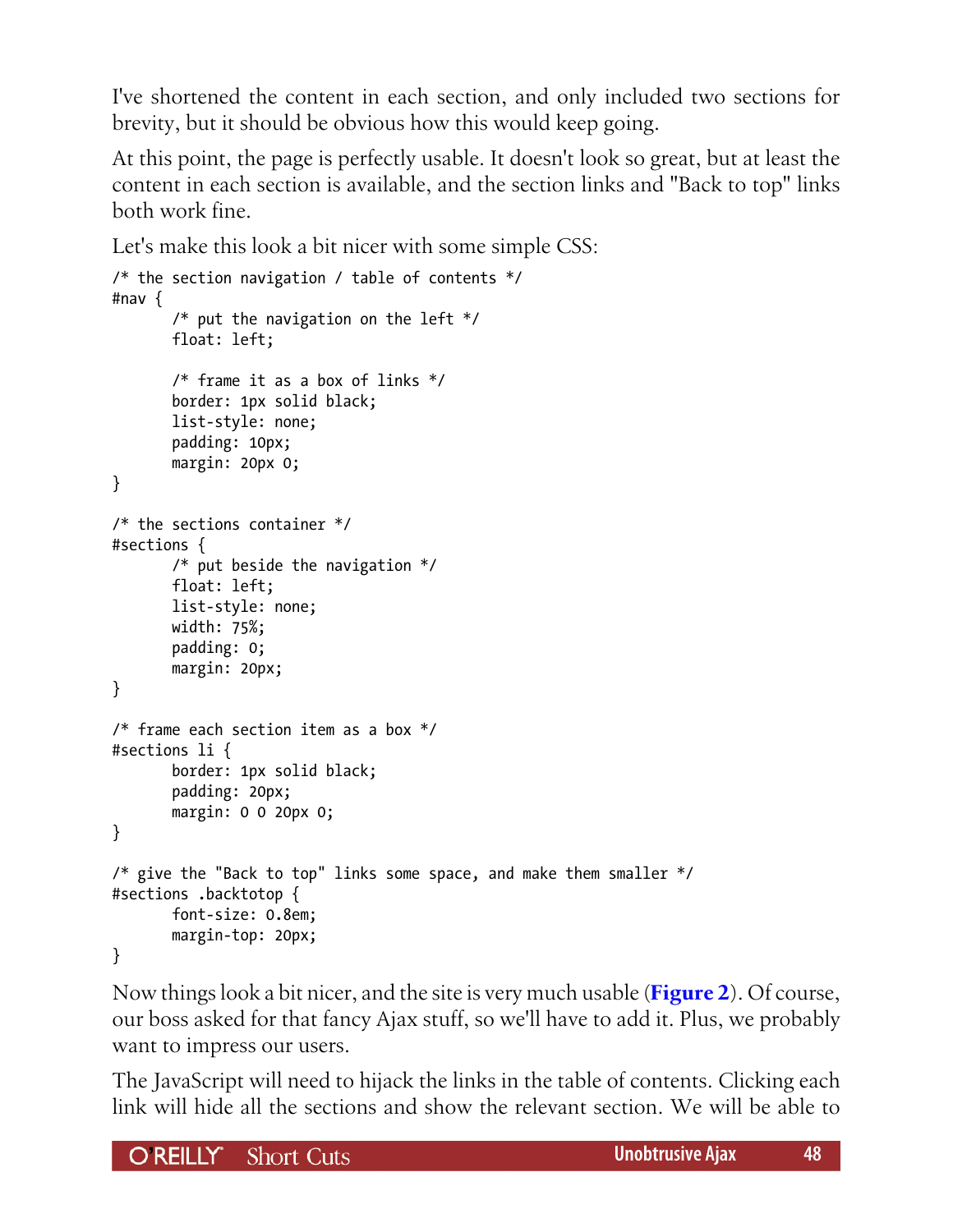<span id="page-48-0"></span>

**Figure 2. The sections are all visible, and the navigation functional, without JavaScript.**

deduce which section to show from the href of each link (it has an anchor which contains the id of the section). We will put the whole thing in a DOM Load event handler so it only executes when the page has loaded.

But wait, which section do we show first? We could default to the first one, but what if someone has bookmarked our URL with an anchor, like "index.html#section2"? We can get clever here and have a look at the current URL to see if an active section anchor is there. If so, we will use it as a default, and if not, we will default to the first section:

```
addDOMLoadEvent(function() {
        // find nav and sections, if they don't exist, return
        var nav = document.getElementById('nav');
        var sections = document.getElementById('sections');
        if (!nav || !sections) return;
        // find actual sections
        var lis = sections.getElementsByTagName('li');
        if (!lis.length) return;
        // see if page url suggest a section should be active
        var activeSection;
        if (window.location.hash == '') {
               // no section selected, make first one active
               activeSection = lis[0];
        } else {
               var id = window.location.hash.substring(1);
               activeSection = document.getElementById(id);
        }
        addClassName(activeSection, 'active');
        var links = nav.getElementsByTagName('a');
       for (var i=0;i \langle links.length;i++) {
              var link = links.item(i);
               addEvent(link, 'click', function(e) {
```
**O'REILLY** Short Cuts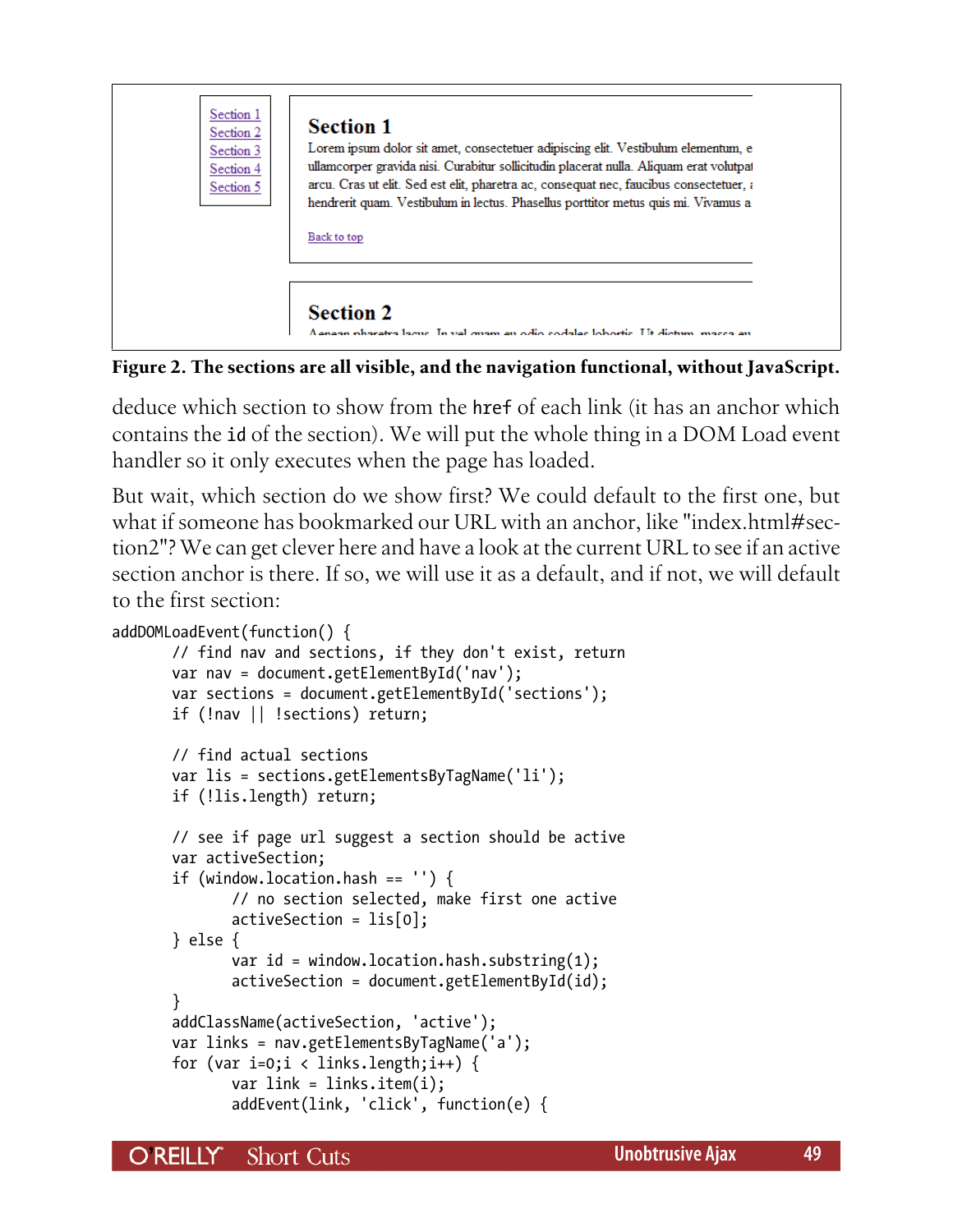```
 // remove the 'active' class from all sections
                    for (var j=0;j < lis.length;j++) {
                          var li = lis.item(i);
                           removeClassName(li, 'active');
 }
                     // add the 'active' class to the section linked to by this link
                     var id = this.href.substring(this.href.indexOf('#') + 1);
                     addClassName(document.getElementById(id), 'active');
              });
       }
});
```
Notice that I didn't use preventDefault() at the end of the click handler. This way, the URL of the page will change to include the anchor, like "index.html#section4."This way, people can bookmark a particular section, and our fancy Java-Script will display that section automatically. A browser without JavaScript visiting the same link will simply jump down to that section using traditional HTML anchors.

I've also introduced an 'active' class that we don't have in the CSS yet. It didn't make sense in the CSS until now, because with JavaScript disabled, every section is 'active' in a sense. The 'active' class will indicate which section to show, and the rest of the sections will be hidden automatically. It looks like we will need to have some special CSS for when JavaScript is enabled.

While we're at it, we can hide the "Back to top" links, because when JavaScript is enabled, users will always be at the top already.

We can link in our JavaScript-only CSS by using a simple document.write() somewhere in our JavaScript file (but **not** inside the addDOMLoadEvent() function):

```
document.write('<link rel="stylesheet" href="javascript.css"/>');
```
Inside javascript.css, we can put our JavaScript-only CSS changes:

```
/* hide all sections by default */
#sections li {
        display: none;
}
/* display only the active section */
#sections li.active {
        display: block;
}
/* hide all the "Back to top" links */
.backtotop {
```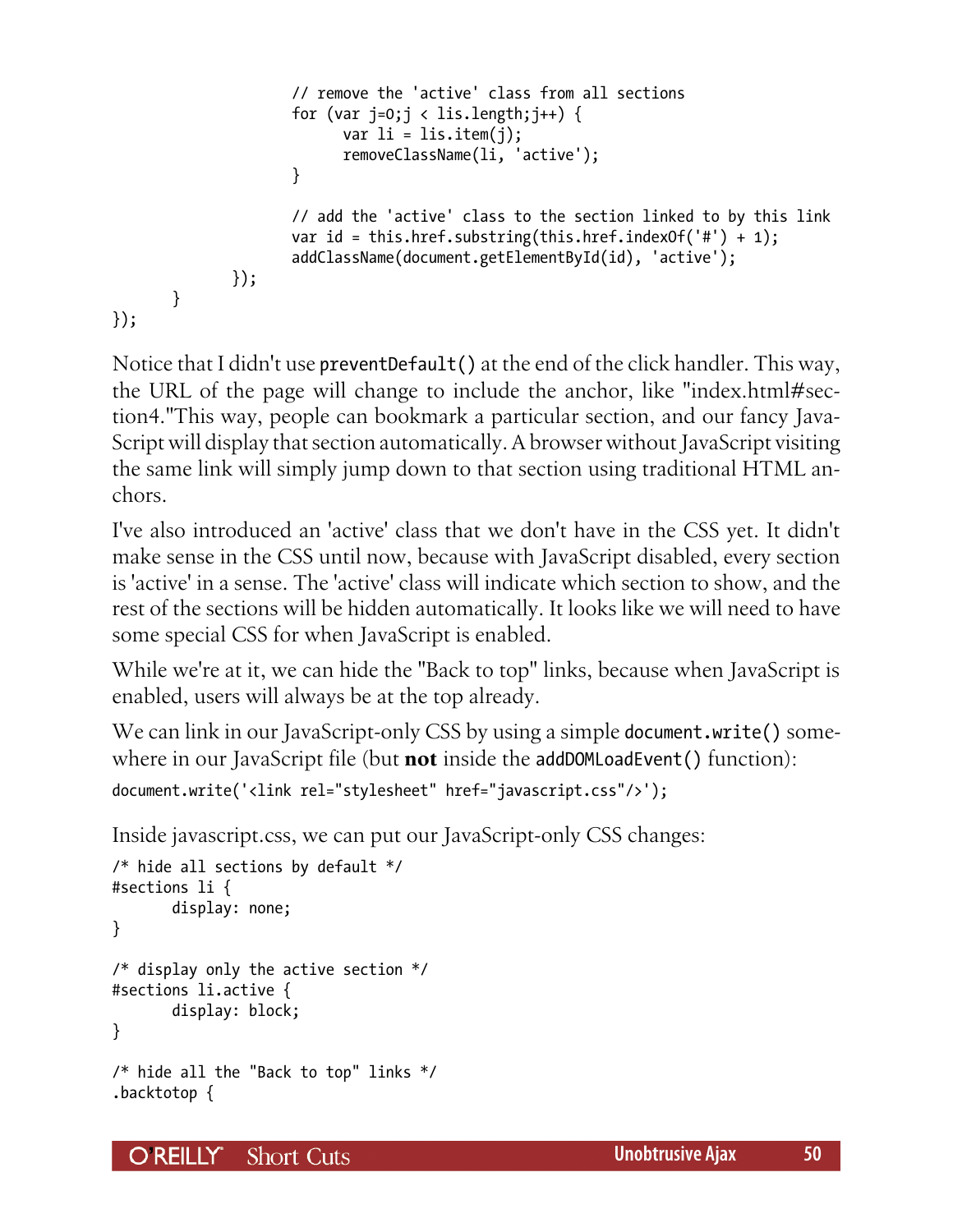

#### **Section 1**

Lorem ipsum dolor sit amet, consectetuer adipiscing elit. Vestibulun ullamcorper gravida nisi. Curabitur sollicitudin placerat nulla. Aliqua arcu. Cras ut elit. Sed est elit, pharetra ac, consequat nec, faucibus hendrerit quam. Vestibulum in lectus. Phasellus porttitor metus quis

#### **Figure 3. One section displayed at a time, thanks to the power of JavaScript.**

display: none;

}

Great. Now only one section is shown at a time when JavaScript is enabled, but all the content is still available when JavaScript is disabled. Even the URLs with anchors work in both scenarios. Everyone wins, and we barely had to write any extra code to get it to work for everyone. All we had to do was choose how we pieced things together, and be careful to keep both scenarios in mind the whole time (**Figure 3**).

# **Dynamic Select Boxes**

Another common use of JavaScript is to have two select boxes linked—changingthe first select box changes the contents of the second select box. You often see this with relationships like country and province/state.

It's not really possible to get this to work without JavaScript, at least not the dynamic changing of select boxes. You could show just the first select box, allow the user to submit the form, and only then display the second box with a message that they should use it.

Instead of doing this, you could also let users without JavaScript use the form by putting all the values into a single, huge select box. This only works if the amount of data is small enough that you're okay with putting everything on the page. It may not be reasonable to put every country and province/state on a page, but for smaller amounts of data, this may be a very reasonable option.

We'll start off with a long, single select box like this:

```
<select id="subcategory" name="subcategory">
        <option value="1">Animals - Birds</option>
        <option value="2">Animals - Fish</option>
        <option value="3">Animals - Mammals</option>
        <option value="4">Animals - Other</option>
        <option value="5">Colors - Blue</option>
        <option value="6">Colors - Red</option>
        <option value="7">Colors - Purple</option>
```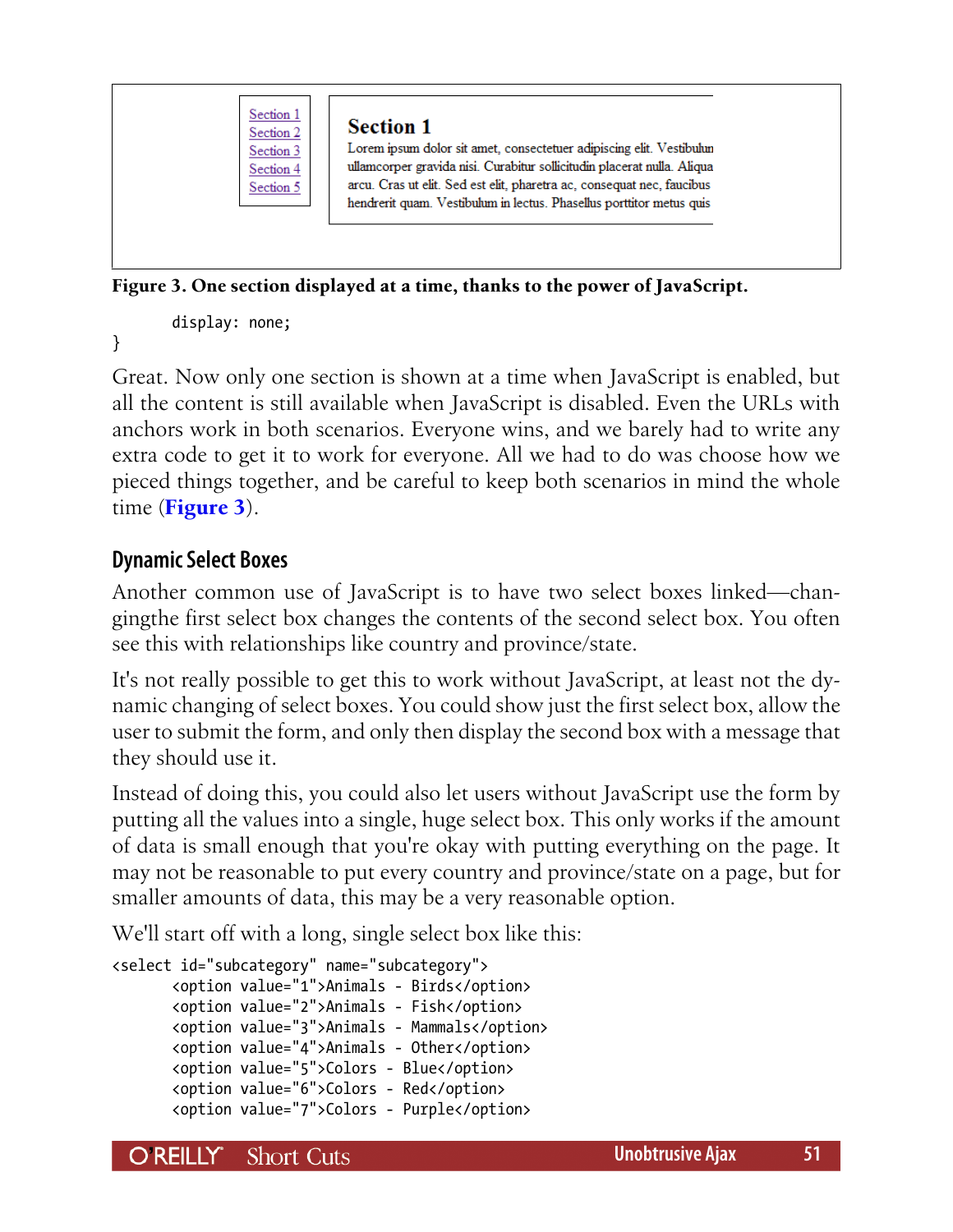```
 <option value="8">Colors - Yellow</option>
 <option value="9">Colors - Other</option>
 <option value="10">Food - Meat</option>
 <option value="11">Food - Fruit</option>
 <option value="12">Food - Vegetables</option>
 <option value="13">Food - Junk Food</option>
 <option value="14">Food – Other</option>
```
</select>

We can make the interface easier for people with JavaScript by splitting this up into two select boxes, so they don't have to scroll down a long, single select box (okay, this isn't very long, but pretend it is).

All we really need is the value of the second select box. The first select box will only contain the categories, and we don't need to invent a numeric value for "Colors,"for example.

To do this, we will loop over the options, parse the text inside each of one, and split it up by the " - ". We will build a JavaScript data model inside an array, and use that to populate the second select box each time the first changes. We will create a new select box containing only the categories, and use this as the first select box. We will use the original select box as the second one.

We will also be clever enough to check if an option has already been selected. If it is, we'll need to make it selected between the two select boxes as well, and this means prepopulating the second select box accordingly:

```
// store the option data model in here
var category_data = [];
// run this function when the page has loaded
addDOMLoadEvent(function() {
        // find subcategory select
        var subcategory = document.getElementById('subcategory');
        if (!subcategory) return;
        // check for an existing value
       var old value = subcategory.options[subcategory.selectedIndex].value;
        // populate data model and new select box based on old one
        var category = document.createElement('select');
        category.id = 'category';
        var last = '';
        for (var i=0;i < subcategory.options.length;i++) {
               // split up label into category and subcategory
               var label = subcategory.options[i].text.split(' - ');
               // add data to array
               category_data.push({
```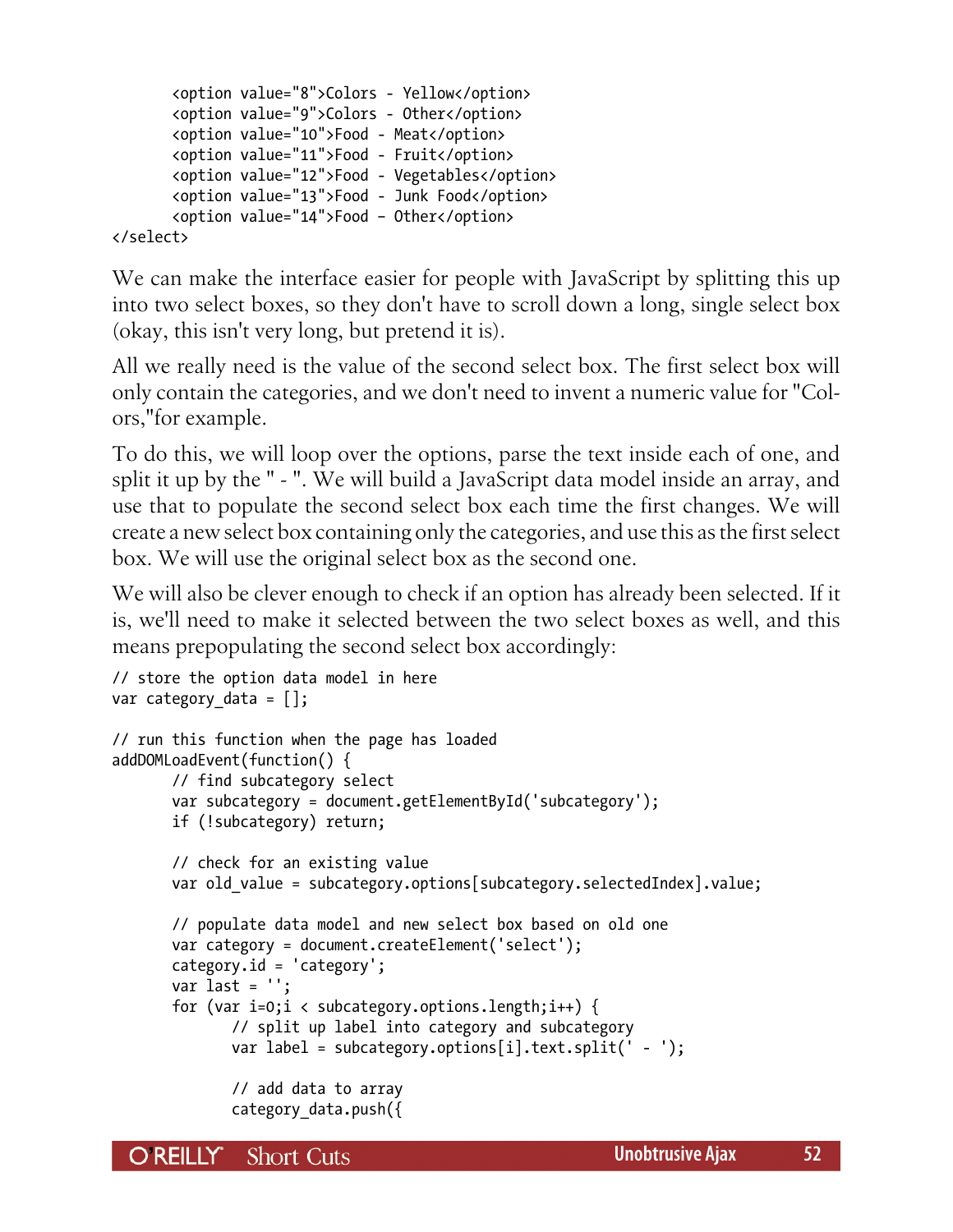```
 'id': subcategory.options[i].value,
                      'main': label[0],
                      'sub': label[1]
               });
               // if this is a new category, create a new option in the first select
               if (last != label[0]) {
                     last = label[0]; var option = document.createElement('option');
                     option.text = label[0]; category.add(option, null);
 }
               // if selected subcategory belongs to this category, select it
               if (subcategory.selectedIndex == i)
                      category.options[category.options.length - 1].selected = true;
        }
        // add category select to page as first select box
        subcategory.parentNode.insertBefore(category, subcategory);
        // update second select box to match contents of first
        updateSelects();
        // add event to update second select box anytime first changes
        addEvent(category, 'change', updateSelects);
        // reset the selected 2nd-level select box item, if necessary
        for (var i=0;i < subcategory.options.length;i++) {
              var option = subcategory.options[i];
               if (option.value == old_value) {
                      option.selected = true;
                      break;
 }
        }
})
// this function populates the second select box based on the value of the first
function updateSelects() {
        // find both select boxes
        var category = $('category');
        var subcategory = $('subcategory');
        if (!category || !subcategory) return;
        // clear out select box
        subcategory.options.length = 0;
        // populate with sub-categories for this category
       for (var i=0;i < category data.length;i++) {
              var item = category data[i];
```
O REILLY" **Short Cuts**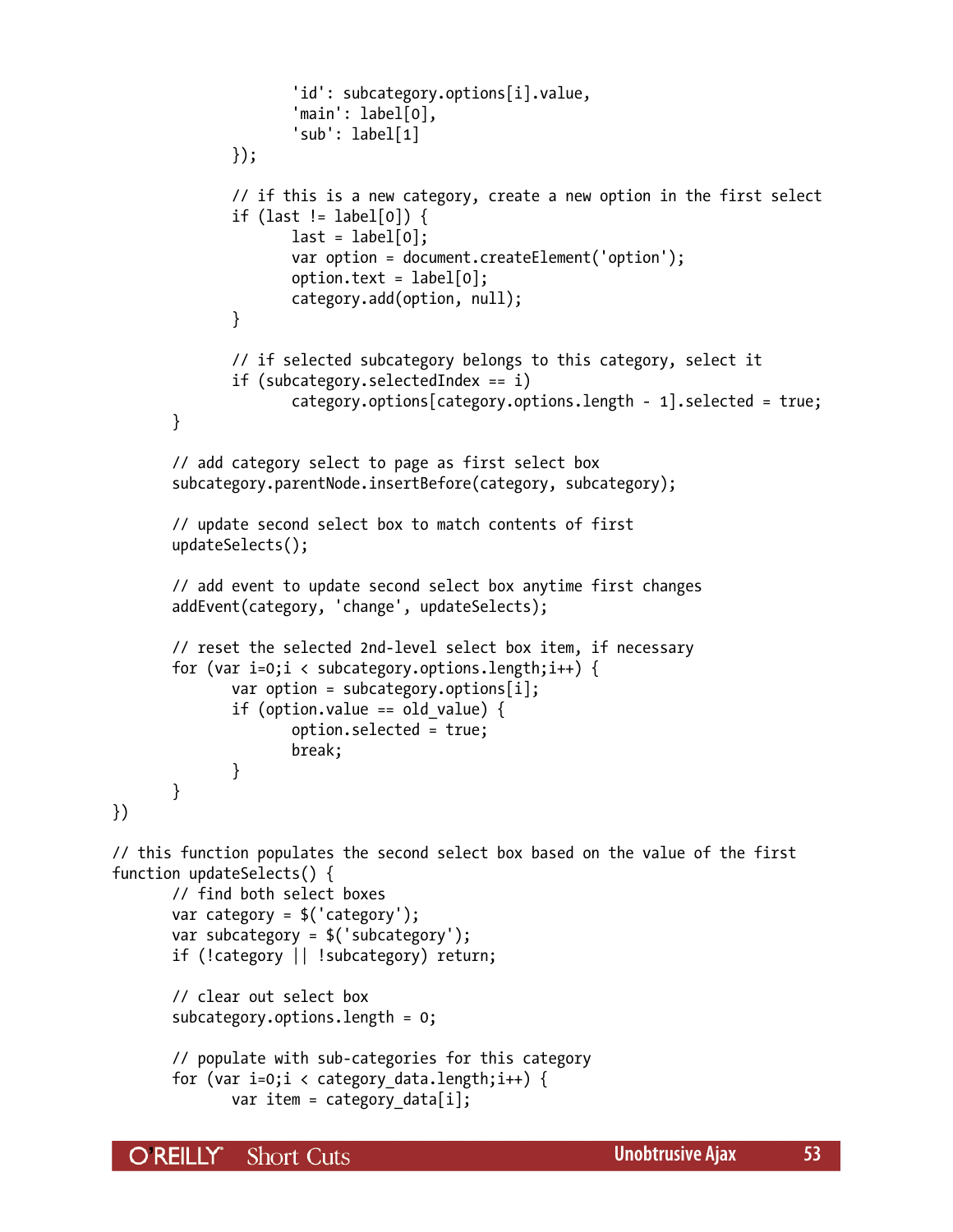```
 if (item.main == category.options[category.selectedIndex].text) {
                     var option = document.createElement('option');
                     option.text = item.sub;
                     option.value = item.id;
                     subcategory.add(option, null);
 }
       }
}
```
That was a big chunk of code, but it was worth it. We now have a great interface with a select box that changes a second select box dynamically, yet the form is still perfectly functional when the JavaScript breaks or is unavailable.

This example might not be the most practical, but it demonstrates how there is nearly always a non-JavaScript alternative for any JavaScript interface, and the two can often easily coexist.

If we were to build this interface as relying on JavaScript, we would still need to pass the data model to the JavaScript somehow. It isn't really more work to do this in the select options themselves. We would still need to deal with default values, so really the only new code we had to write was the parsing of the options, building a data model from it, and putting a second select box on the page. This is a small amount of work to make the site work for everyone, and a far cry from building a separate web site in order to be accessible.

# **Other Real-Life Examples**

I hope by now you are starting to get the hang of the attitude and logic behind building interfaces unobtrusively. Rather than walk you through any more code examples, I thought I would just discuss briefly some common real life interfaces and functionality, and suggest a way you would design these unobtrusively.

#### **Search Suggestions**

Google Suggest was probably the first famous example of using Ajax to enhance a traditional interface. It's also the easiest technique to make unobtrusive. With JavaScript enabled, you get search suggestions on the fly. When JavaScript is unavailable, you simply get a plain search box without suggestions.

#### **Click to Vote/Rate**

I don't know where this first appeared, but it seemed to appear everywhere at once. Being able to click one of five stars to rate an item is a great use of Ajax, because it doesn't need to reload the page in order to record the vote.

To keep this unobtrusive (because you don't want to lose votes unnecessarily), we can still start off building it as five links. Clicking each link goes to a page which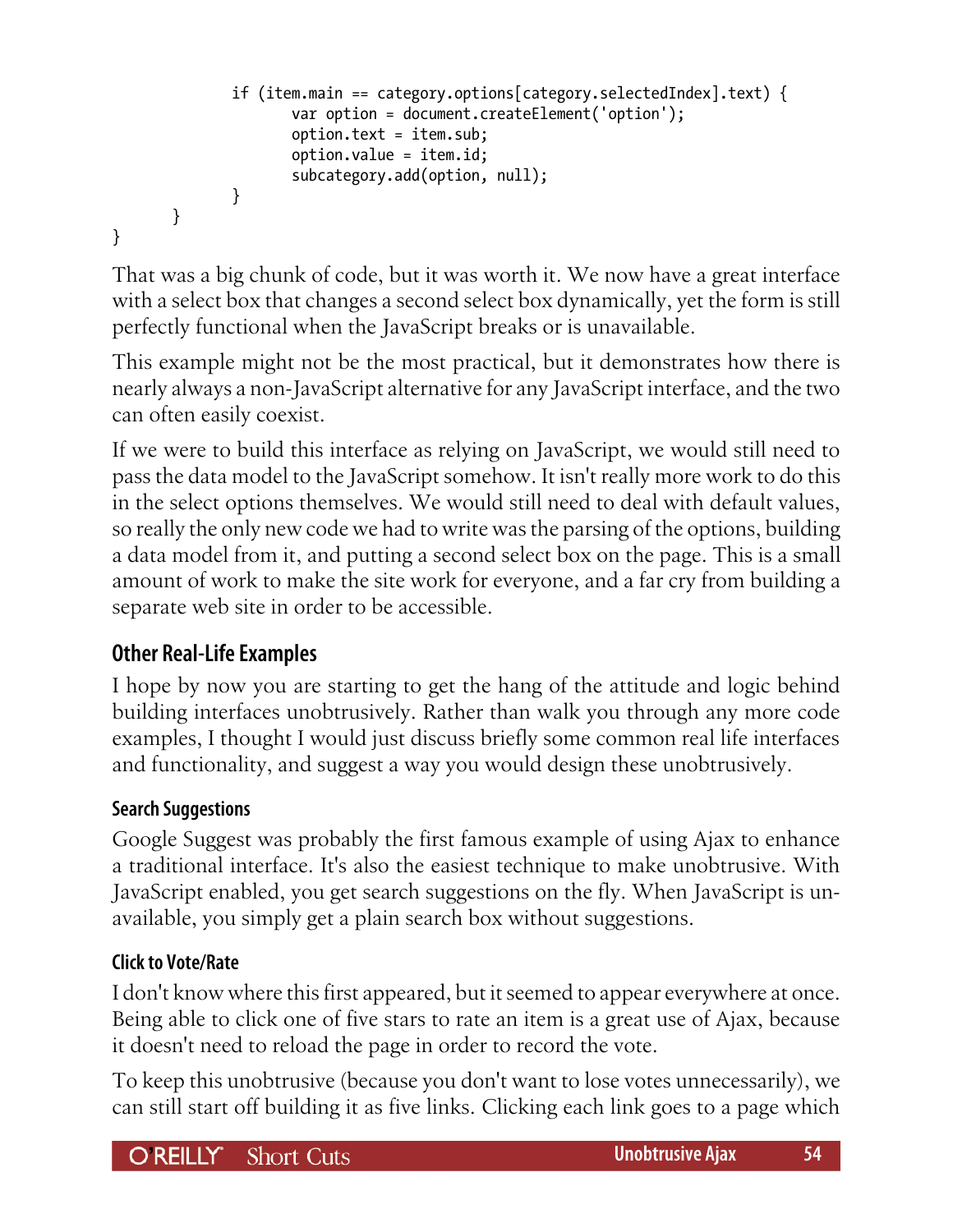records the vote, then forwards back to the original page. However, with JavaScript enabled, clicking the link can call the same page using Ajax and dynamically color the stars to show that the vote has been recorded.

#### **Maps**

Certainly Google Maps was another very early example of a great use of Ajax, and definitely the first one that made everyone scratch their head and rethink the way web interfaces were supposed to work.

If you ever find yourself building a map interface, try to combine the two interfaces into one. Clicking a button to zoom in, with JavaScript disabled, would reload the page zoomed in. Clicking the same button with JavaScript enabled would redraw the map dynamically using Ajax. The same for all the controls on the map. No extra logic or special interface needed.

#### **Drag-and-Drop Sorting**

How did we used to do sorting on web pages before drag-and-drop? With boring old "Move up" and "Move down" buttons, of course. Yes, there's nothing more painful than reordering a list of items when the page refreshes between each click. But this doesn't mean you can't build this functionality in as a backup, and add the fancy drag-and-drop stuff on top.

Don't hide these buttons unnecessarily, either. Someone might be using your web site that can't use a mouse, and these buttons will be the only way they can sort the list. Other users might not be familiar with drag-and-drop on the Web. For these users, you could hijack the buttons so they resort the item using Ajax instead. This way, everyone gets the best experience possible.

#### **Form Validation**

I've mentioned this already, but it's worth repeating. If you need to validate the values of a form, do it on the server. Otherwise, you won't be able to trust the values you get. You can still add client-side JavaScript validation to improve the user experience, but you can't assume that JavaScript will always be enabled. As I mentioned, I often disable JavaScript when using forms so that I can get around validation, and therefore don't have to answer questions that would otherwise be mandatory.

#### **Pop-up Windows and Layers**

First, let me say, I hope to never see a pop-up window ever again.

Having said that, if you really need to have pop-up windows or layers for some obscure reason, you can still put target="\_blank" on a link. True, you won't be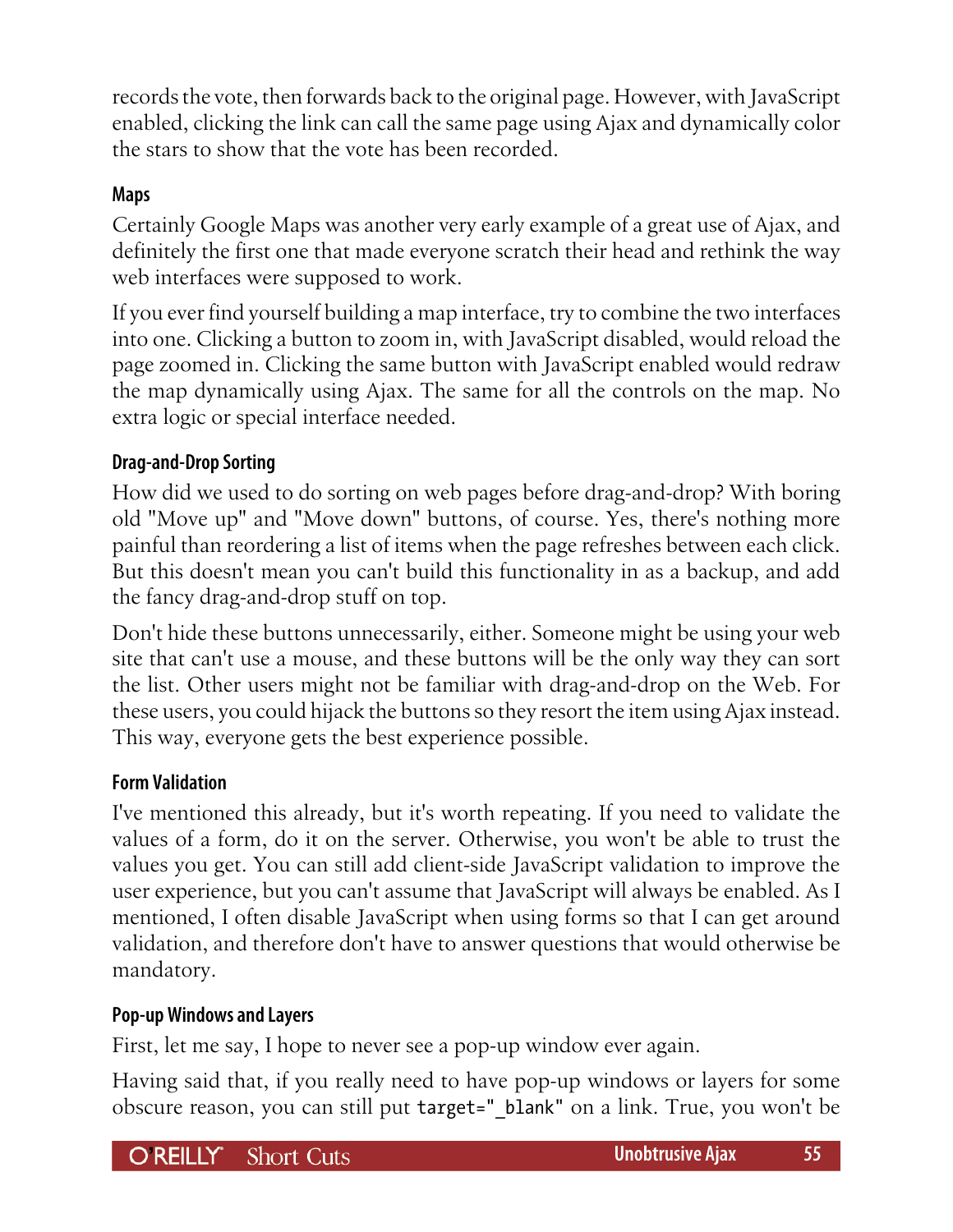<span id="page-55-0"></span>able to control the size of the window, but at least it will work. Use JavaScript to hijack the link and make it launch a pop-up window or layer instead.

# **Sortable Table Columns**

JavaScript can make for some great table interfaces by letting you click the column headers to sort the table. What happens if JavaScript is disabled?

Depending on how important sorting is, you could either display an unsortable table to those without JavaScript. Or, you could make the column headers clickable, but clicking them would reload the page with the table resorted. Then, you can hijack these links and add in the fancy dynamic table sorting with JavaScript and Ajax.

#### **Tree Navigation**

If you have a tree navigation with collapsible and expandable levels, you could just have it completely expanded by default, and use JavaScript to collapse the tree and make the tree nodes clickable. You could also have it collapsed, but reload the page on each click to expand a tree node. However, I think this would be a painful user experience, and I'd rather have to scroll a lot than wait for the page to refresh a dozen times.

#### **Ajax Form Submitting**

This one is easy. If you want to have a form submit in the background with Ajax, simply make sure that it can submit somewhere regularly when JavaScript is disabled. Hijack the form and add your fancy Ajax and JavaScript to update the page dynamically every time the form is submitted.

# **Summary**

- Before building an interface that uses JavaScript, think about how it would be built without JavaScript.
- Build it without JavaScript first, keeping in mind the fancy functionality you will add to it later.
- Nearly every Ajax and JavaScript interface has some kind of non-JavaScript equivalent, and the two can nearly always coexist on the same page.

# **Conclusion**

Well, we've finally come to the end of the book, and the beginning of the world of Unobtrusive Ajax development. There will always be challenges for every web developer to maintain the principals of unobtrusive development, but remember that there is always a solution available, and often easier than it seems.